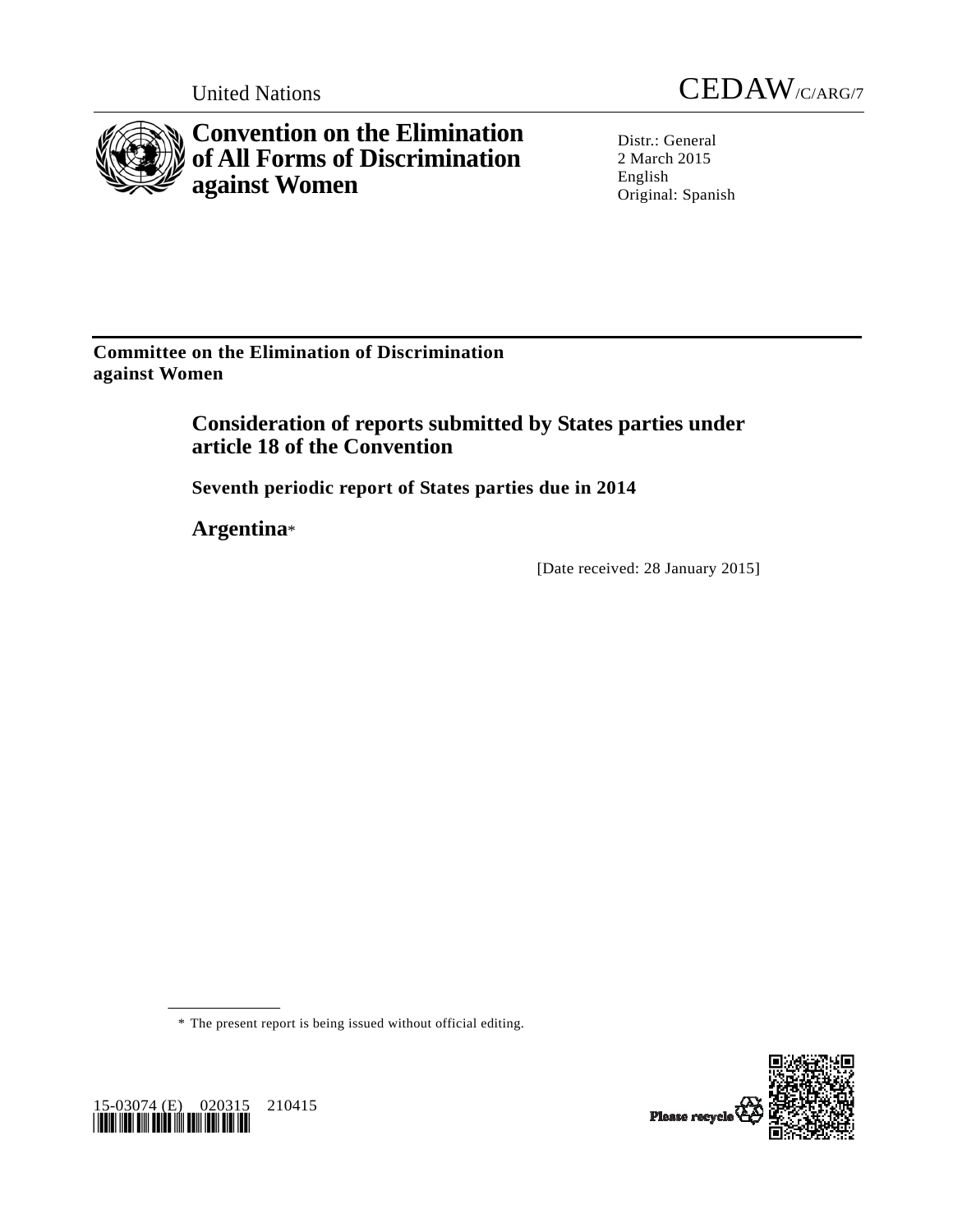This is the seventh periodic report produced by the Argentine Government pursuant to the commitments arising from the Convention on the Elimination of All Forms of Discrimination against Women. It describes the status of the areas covered by the Convention; and it refers to the concluding observations made by the Committee on the Elimination of Discrimination against Women (CEDAW) on our country's the sixth periodic report, and to those formulated when the follow-up report for 2012 was submitted. The Argentine Republic has reported progress and achievements in terms of women's rights, as well as the challenges that we have assumed in fulfilling the CEDAW Convention and its Optional Protocol.

 The present report covers the period since the aforementioned reports until the date of its presentation, and is generally framed by the Common Core Document updated by our country in May this year. That document contains general information on Argentina, including its demographic, economic, social and cultural characteristics; and it describes the country's constitutional, political and judicial structure. It also updates the status of our country's adherence to and ratification of international laws on human rights and sets out the national legal framework for promoting and protecting rights.

 The seventh periodic report to the CEDAW Committee gives us the chance to highlight major achievements, founded on the further development of a political, social and economic model based on productive growth with inclusion, where human rights have been pillars of public policies, placing our country at the forefront of expanding women's civil and social rights and their political participation in the region (CEDAW Articles 4,7, 8, 11 and 13).

 The Argentine Government has launched a root-and-branch reform of its legislation; it has passed a new National Civil and Commercial Code, which will enter into force on 1 August 2015;<sup>1</sup> and it promulgated the National Code of Criminal Procedure under Law 27.063 of 9 December 2014, which has been reducing time taken by legal proceedings and is giving victims a more protagonist role. These laws supplement the group of laws to combat discrimination and expand rights, such as the Gender Identity Act and Egalitarian Matrimony Act, among others, which, when accompanied by public policies for women, have responded to the observations and recommendations made to our country at the time by your Committee (CEDAW Articles 1 2 ,3 and 16).2

 Significant progress against gender violence was made with the passing of Law 26.485 in 2009, to provide comprehensive protection as a means of preventing, punishing and eradicating violence against women within the scope of interpersonal relations; Regulatory Decree 1011/2010, which makes a qualitative improvement to the law by incorporating the mandates of the Inter-American Convention on the Prevention, Punishment and Eradication of Violence against Women (CEDAW Article 2 and CEDAW Committee General Recommendation 19).

 Argentina joins the eight Latin American countries that have incorporated the concept of femicide into their legislation. Article 80 of the Argentine Penal Code, on homicide, includes femicide as an aggravating factor, carrying a sentence of life

<sup>1</sup> See: http://www.infoleg.gob.ar/infolegInternet/anexos/235000-239999/235975/norma.htm

<sup>2</sup> Egalitarian Matrimony Law http://www.infoleg.gov.ar/wp-content/uploads/2013/11/8842012. Gender Identity Law, L. 26.743

pdfhttp://www.infoleg.gob.ar/infolegInternet/verNorma.do?id=197860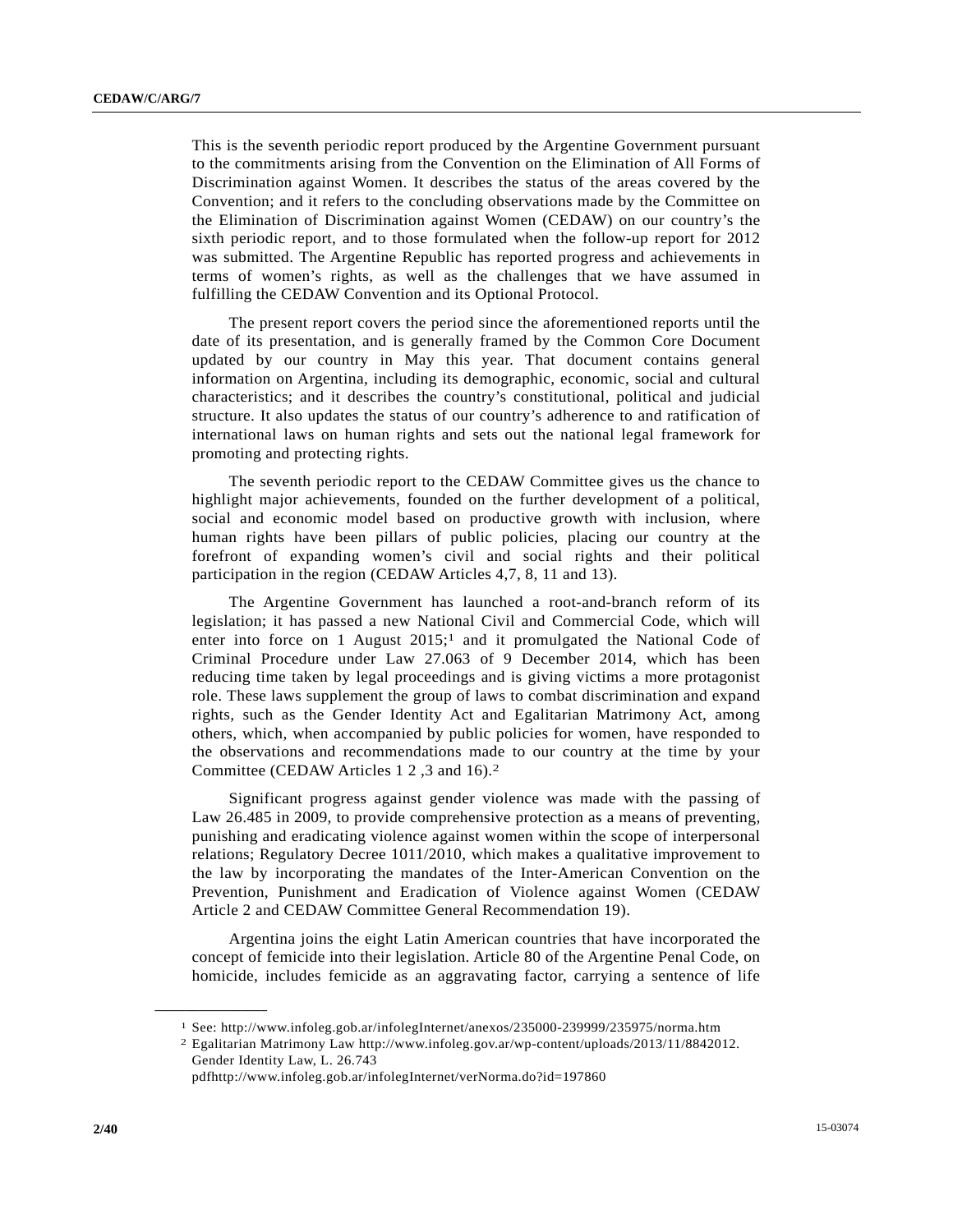imprisonment. In addition, article 132 of that law was repealed, which maintained the concept of compromise (*avenimiento*), reprieving the rapist from the sentence if the victim agreed to marry him. (CEDAW Articles 2, 6 and General Recommendation No. 19 of the CEDAW Committee).

 With regard to the trafficking of women, Law 26.364 was passed in 2008, on the prevention and punishment of human trafficking and victim assistance; this was then amended by Law 26.842 in 2012, to correct discrepancies arising from a failure to consider the victims' consent, and the creation of the Federal Committee to Combat Trafficking. This provides a new institutional framework and coordination at the national government level in combating trafficking, and has resulted in the rescue of more than 7,000 women victims of this crime since 2008 (CEDAW Articles 2 and 6).

 With respect to women's autonomy, poverty reduction, access to resources, reforms to the pension system and the Early Retirement and Pension Moratorium Act of 2007 made it possible to include over 2 million women most of whom were housewives. Currently, a new pension moratorium provides for the incorporation of a further 500,000 new affiliates and will last until 2015. This coverage is complemented with other resources, such as the Universal Child Benefit and Pregnancy Subsidy (AUH); the *Progresar* programme for students, 60% of whom are women; the *Argentina Trabaja* Social Income with Work Programme (54% women) and, in that context, the ELLAS HACEN programme which has over 100,000 women affiliates; and the National Microcredit Fund with over 60% women account holders. This is merely a sample of the multiple approaches, coverages and strategies being pursued by the Argentine Government to promote the social and economic inclusion of women (CEDAW Articles 10,11, and 13). (**See Annex I – 1st Report – Background, creation and first stage of ELLAS HACEN, April 2014**)

 In terms of conquests on labour rights, Law 26.844 creating the special employment contract regime for persons employed in private homes, gave women working in domestic service the same status as other workers, in terms of enjoying the rights provided for in the Employment Contract Act, and made it compulsory to take out employment risk insurance (CEDAW Article 11).

 On education, there has been a major expansion of female enrolments at all levels, particularly in higher education, and in science and technology. Equal access for men and women to programmes such as *Conectar Igualdad*, which delivered over 4.7 million notebooks to secondary school students, puts Argentina at the forefront of technology access in education. Programmes such as the Primary and Secondary School Completion Plan (FINES), of the National Ministry of Education, for the completion of school studies, with over 500,000 graduates of whom over half are women. Initiatives such as Popular Gender Training Schools and the Gender Diploma Course, both of the National Women's Council,3 the *Ellas Saben* Diploma Course, and the Gender Diploma Course of the Ministry of Defence, all contribute to mainstreaming gender through education (CEDAW Article 10).

 In the health sphere the challenges are: to further reduce maternal mortality, improve access to sex education, and prevent unplanned teenage pregnancy. We have made progress in terms of public policies promoting the coverage and inclusion of women, with the National Sexual Health and Responsible Parenthood

<sup>3</sup> Hereinafter referred to as the CNM.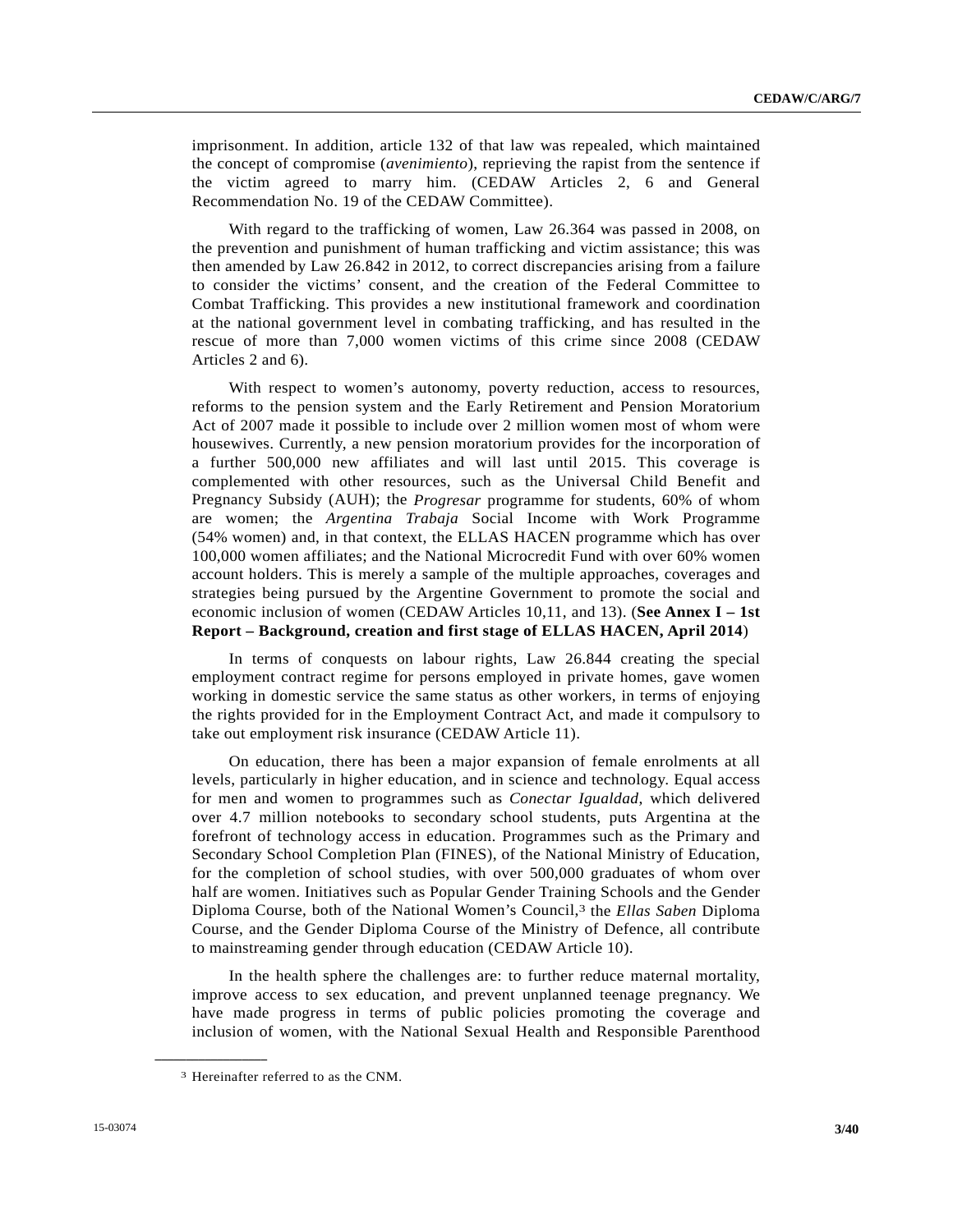Programme, and countrywide access to further information through the "0800- Salud" phone line. The SUMAR programme covers 9.5 million people (women, adolescents, and children up to nine years of age). All titular recipients of the Universal Benefits (AU) and of the *Progresar* programme, who are not covered by the *Obra Social* social health system, have free access to care and prevention services in respect of breast, cervical, and uterine cancer, along with other comprehensive health services. The passing in 2013 of Law 26.862 on assisted fertilization, allows all women free access to all scientific methods of fertilization. A complete immunization calendar includes the vaccine against HPV for 10-yearold girls, as a free and compulsory provision, whether or not they are covered by the *Obra Social* system, available in all immunization units and public hospitals across the country (CEDAW Article 12).

 The Argentine Government recognizes and is addressing the outstanding challenges, which include more in-depth development of the Gender Statistics System, an ambitious system for unified registration of cases of violence, the difficulty of which stems from the complexity inherent in data collection systems in a federal country. The first results of the agreement signed with the CNM and INDEC will be available in late 2014. This tool will be added to the official data provided by the judiciary, the government and INDEC, the provincial statistics institutes, and other data which are published in the reports on the Millennium Development Goals and the Beijing Platform for Action, among others. Another advance in the statistics field is the use-of-time survey, compiled by INDEC, which confirms that practices in domestic work and the care economy are not shared equally between men and women.4

 The challenges include improving geographical equity in access to justice and comprehensive care services for women, particularly for the most vulnerable, and encouraging greater political participation in decision-making posts, particularly in the municipal domains. The CNM Institutional Strengthening Programme, which in 2010 had just 300 Municipal Women's Areas set up, with technical support and financing, now has 750, out of a total of over 2,000 municipalities (CEDAW Articles 2, 7 and 8).

 The multiplicity of causes of discrimination and violence against women raises the need to dismantle patriarchal and *machismo* cultural models of society, hence the commitment to expand and strengthen institutional campaigns to disseminate and raise awareness on women's rights. Far-reaching campaigns include *Sácale Tarjeta Roja al Maltratador* [Show the abuser the red card], *260 Hombres contra la Violencia* [260 men against violence], *El Valiente no es Violento* [A brave man is not violent]; *Decile No a la Trata* [Say no to trafficking], among others. The new Audiovisual Media Act, together with other mechanisms created, such as the Office of the Public Ombudsperson, the Observatory of Discrimination in the Media, and the Network against Gender Violence promoted by the CNM and sponsored by the United Nations, are tools for building a new non-discriminatory and more egalitarian culture (CEDAW Articles 5 and 10).

<sup>4</sup> *Source*: http://www.indec.mecon.ar/uploads/informesdeprensa/tnr\_07\_14.pdf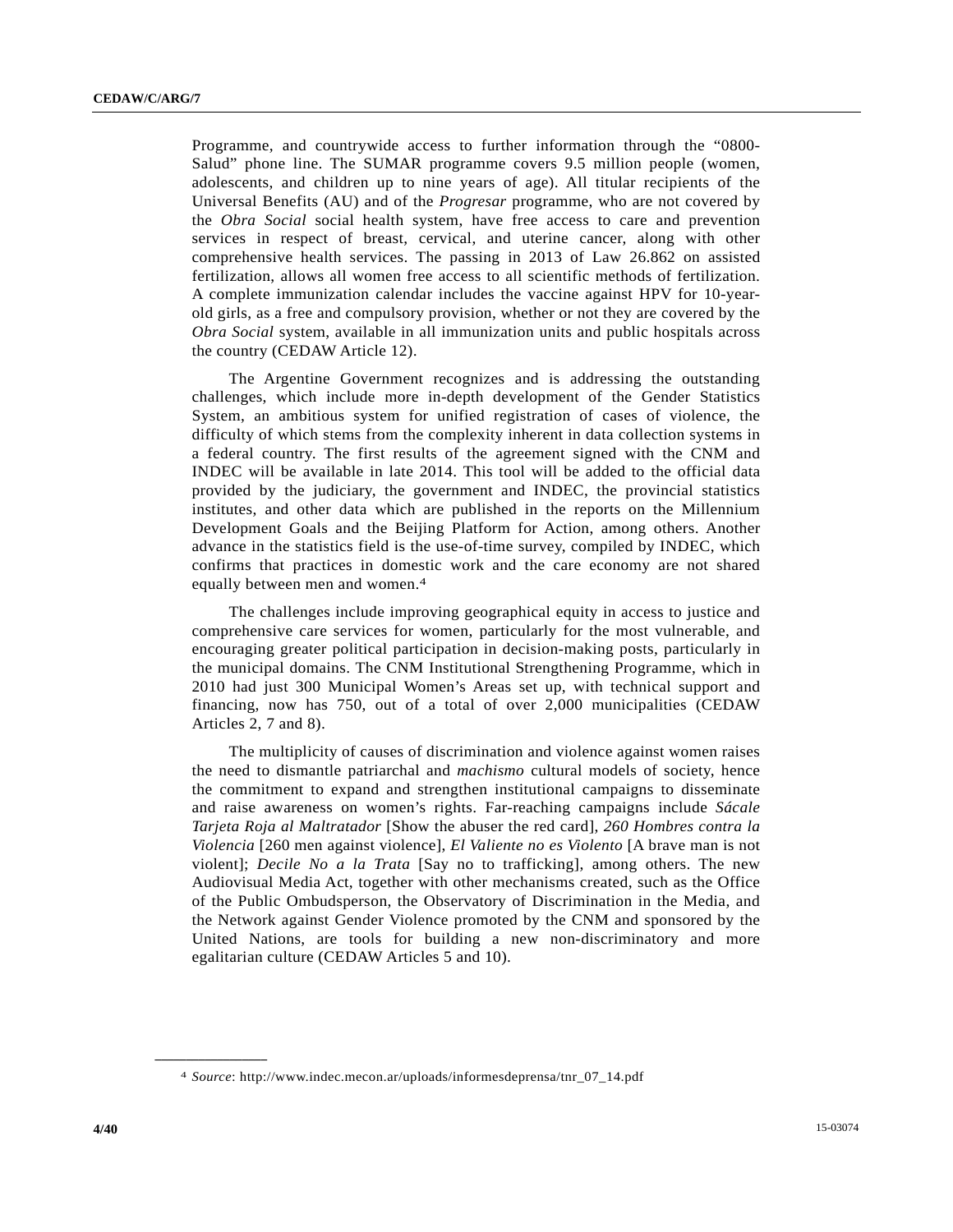# **Obligations of the States parties and appropriate measures in all fields — political, social, economic and cultural, including legislation**

#### **Articles 1, 2 and 3**

1. Men and women in the Argentine Republic are absolutely equal before the law: there is no legal discrimination of any kind in terms of civil, political, social, economic or cultural rights.

2. Our country abides by international laws on the promotion and protection of human rights,<sup>5</sup> including the Convention on the Elimination of All Forms of Discrimination against Women, which has constitutional rank (Article 75, paragraph 22). In addition, the Optional Protocol to CEDAW was ratified in 2006, and there is in Argentine case currently being dealt with by the Committee.

3. Our country also participated in the Fourth World Conference on Women (Beijing, 1995); and it periodically produces reports on the application of the 12 critical areas of the Platform for Action, the most recent report having been submitted in the first half of this year.

4. At the regional level, Argentina has ratified the Inter-American Convention for the Prevention, Punishment, and Eradication of Violence against Women (the Belém do Pará Convention), which celebrates its 20th anniversary this year. Raising the Convention to constitutional status has been provisionally approved by the Argentine Congress. In that connection, our country has already completed two multilateral rounds of evaluation by the Committee of Experts of the Follow-up Mechanism to the Belém do Pará Convention (MESECVI).

5. Argentina participated in the World Conferences on Women and on Population and Development, and has adopted their Platforms for Action. In September 2013, at the United Nations, Argentina withdrew its previous reservations on the Final Programme of Action adopted at the International Conference on Population and Development, in view of the progress made in terms of laws and public policies (Cairo, 1994).

6. Argentina was one of the States that committed to the Millennium Development Goals, and it produces periodic monitoring reports on this issue, which include an overview of the situation of women.

7. Argentina participates in the various agencies of the United Nations system (Commission on the Status of Women, UN Women, the Human Rights Council, among the most important in this field); and it provides periodic information at their request. Argentina has participated actively in the successive meetings held to evaluate the Universal Periodic Review on Human Rights, which includes women's rights.

8. The Argentine Government reports to the CEDAW Committee on the case identified as CER c/Argentina- CEDAW 63/2013 in relation to the criminal case brought for sexual abuse with defilement, in the courts of the jurisdiction of the Province of Santa Fe. The CNM filed a formal response before the Ministry of

<sup>5</sup> These laws have constitutional rank, so they are hierarchically superior to national laws. *Source:* http://infoleg.mecon.gov.ar/infolegInternet/anexos/0-4999/804/norma.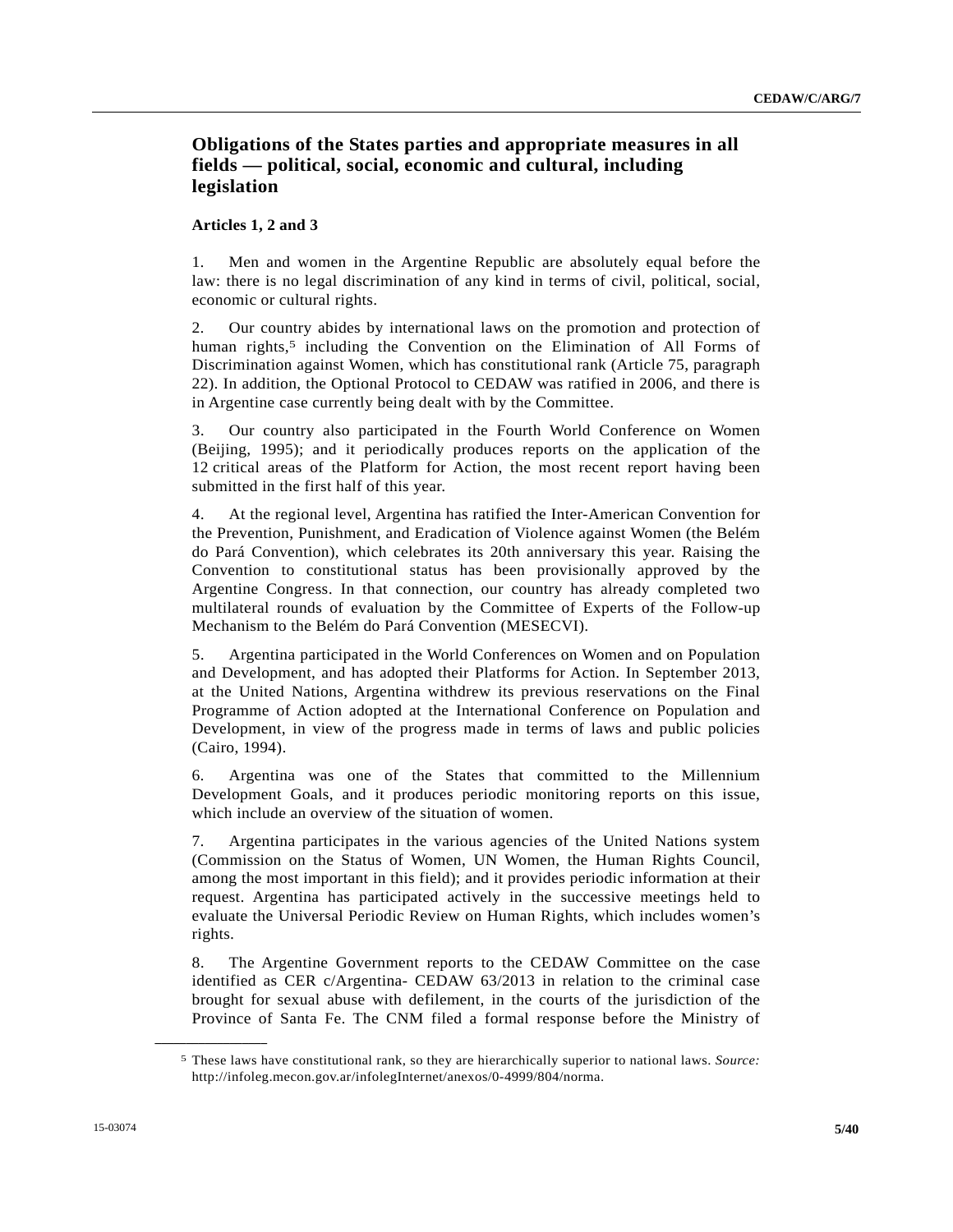Foreign Relations and Worship on 5 December 2014. As a result, a proposal was made to set up a dialogue mechanism with the aim of deciding on appropriate compensation to the victims. This being the first case brought before the Committee, it could create a turning point in dealing with sexual crimes perpetrated against women. Accordingly, an individual compensation agenda was agreed upon, and guarantee of non-repetition of similar cases, which is at the stage of interagency agreement and implementation. This mechanism has met twice and consists of the representatives of the victims, the CNM, the Departments of the Argentine Foreign Ministry, the Women's Directorate, the Human Rights Directorate, the Human Rights Secretariat of the Ministry of Justice and the Human Rights Secretariat of the Province of Santa Fe.

9. In terms of national laws, the most important for promoting rights with an impact on the situation of women during the period covered since the last report submitted to the CEDAW Committee include the following:

 Law 26.844, the Special Employment Contract Regime for Persons Employed in Private Homes, of 13 March 2013, and its Regulatory Decree 467/2014, of 16 April 2014, regulating the domestic employees employment regime.

 Repeal in 2012 of article 132 of the Penal Code, which maintained the concept of victim-initiated pardon, whereby a female rape victim could absolve her attacker from punishment for his crime by marrying him. This concept reflects an unequal power relationship for which there are no excuses. This reform made Argentina compliant with the recommendations of both the Inter-American Convention on the Prevention, Punishment and Eradication of Violence against Women, and the Convention on the Elimination of All Forms of Discrimination against Women.

 Amendment, in 2012, of article 80 of the Penal Code, making femicide an aggravating factor in cases of homicide. Following this amendment, the maximum penalty of life imprisonment may be applied to any man who kills a woman in an act of gender-based violence. The text of the law establishes as an offence the killing of a woman "by a man" in an act of "gender-based violence", with motives for such killings including "pleasure, cupidity, racial hatred, religious hatred, hatred based on gender or sexual orientation, gender identity or its expression" where the intent is to "cause suffering to a woman which whom the man has, or in the past has had, a relationship". Sentences of ordinary or rigorous life imprisonment are also established for any man who kills "an ascendant, descendant, spouse, former spouse or the woman with whom he has, or in the past has had, a relationship, whether or not the relationship involved living together". The law establishes that "when exceptional mitigating circumstances apply, the judge may hand down a sentence of ordinary or rigorous imprisonment of between eight (8) and twenty-five (25) years" but clarifies that "this exception shall not be applicable to any man who has previously committed acts of violence against the female victim".

 Act No. 26.485 was passed in 2009, providing for comprehensive protection as a means of preventing and eradicating violence against women within the scope of interpersonal relations. This law broadens the definition of violence by introducing a number of forms (physical, psychological, sexual, economic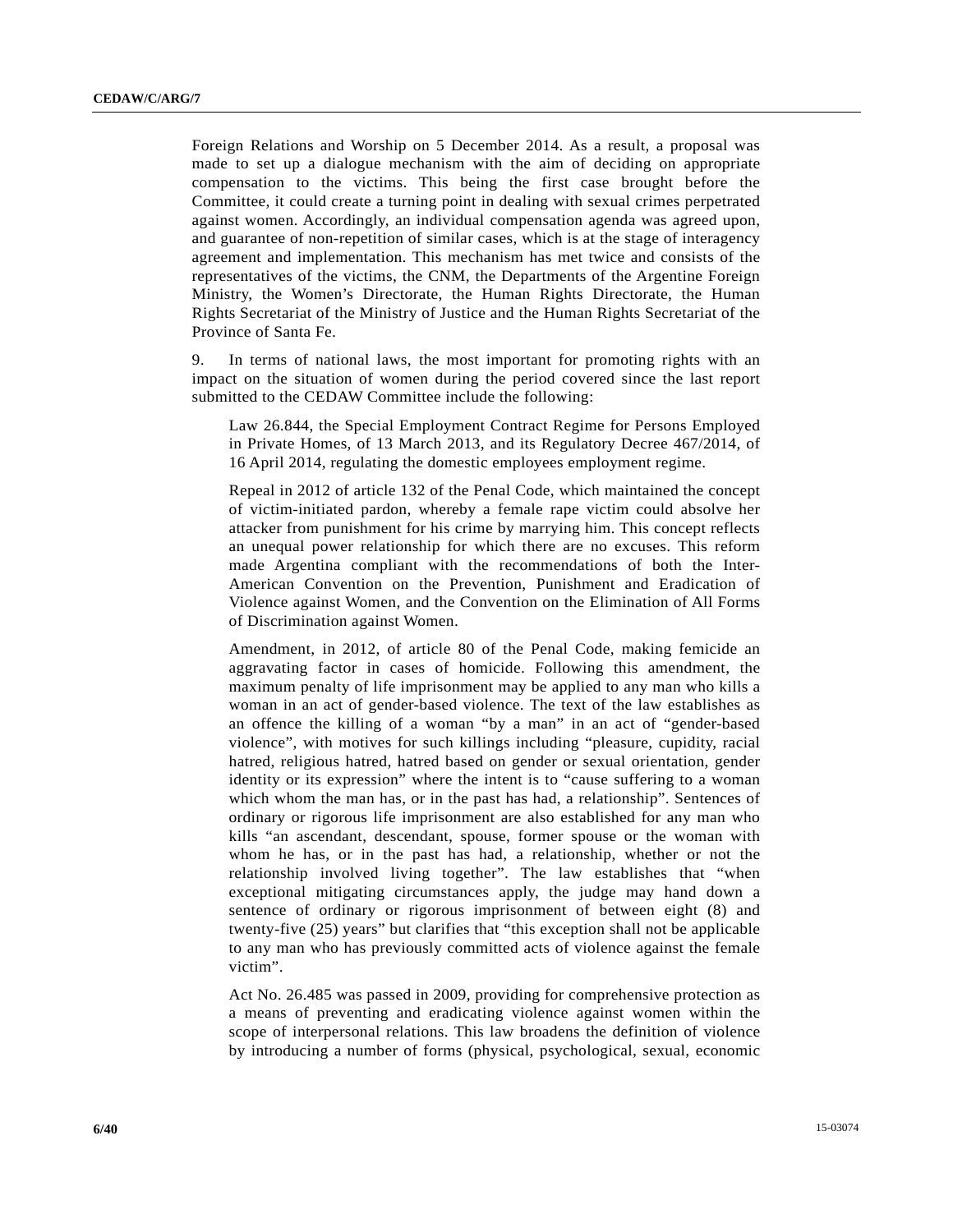and asset-related, and symbolic) and modalities (domestic, institutional, employment, obstetric, and in the media).

 Law 26.364 for the prevention and punishment of human trafficking and victim assistance was passed in 2008, and then amended by Law 26.842 in 2012.

# **CEDAW Committee Recommendation No. 44: Socio-populational situation of women in relatively vulnerable groups.**

10. As regards women belonging to groups in situations of greater relative vulnerability, as mentioned in Recommendation No. 44 of the CEDAW Committee's Concluding Observations on Argentina's sixth periodic report, the most recent population census conducted in 2010 incorporated new sociodemographic indicators that identify population sectors that had not been considered in the previous censuses, including: indicators related to same-sex cohabiting couples, the Afrodescendant population, persons with disabilities, and indicators on the indigenous population in addition to those that had been collected since the 2001 census.6

11. The 2010 census showed that 0.33% of Argentine couples are formed by persons of the same sex, mostly women, who account for 58.3% of the national total; 21% of same-sex couples have children under their care, mostly those formed by women  $-35%$  of the 14,119 female couples, compared to 1.3% of the 10,109 couples formed by men.

12. Nearly 1 million Argentine people recorded in the census, equivalent to 2.4% of the total population, define themselves as indigenous. The largest indigenous group are the Mapuche (21.5% of the total), followed by the Toba and the Guaraní. These three peoples jointly account for 45.9% of the indigenous population. In addition, 62,642 households reported having one of their members who selfidentified as Afrodescendent: 92% of this population was born in Argentina, and 8% abroad.

 The 2010 census data showed that 5,114,190 people were living with some disability or permanent limitation, the majority being older adults or women: nationwide, 11.7% of men had some disability, compared to 14% of women. The most common disabilities in terms of the number of individuals affected were visual, motor, auditory and cognitive.

 The CNM, in conjunction with the National Advisory Commission for the Integration of Persons with Disabilities (CONADIS), included in the programme on homes providing comprehensive protection for women in situations of violence, the adaptation of the architecture of the homes to comply with the guidelines of the National Accessibility Plan, pursuant to the mandates of Law 26.485 and the Convention on the Rights of Persons with Disabilities. Other forms of assistance and support for women with disabilities were included, such as sign-language interpreters.

<sup>6</sup> Full text "Nuevas temáticas y visibilización en el censo nacional de población 2010" available at http://www.mininterior.gov.ar/poblacion/pdf/poblacion\_11.pdf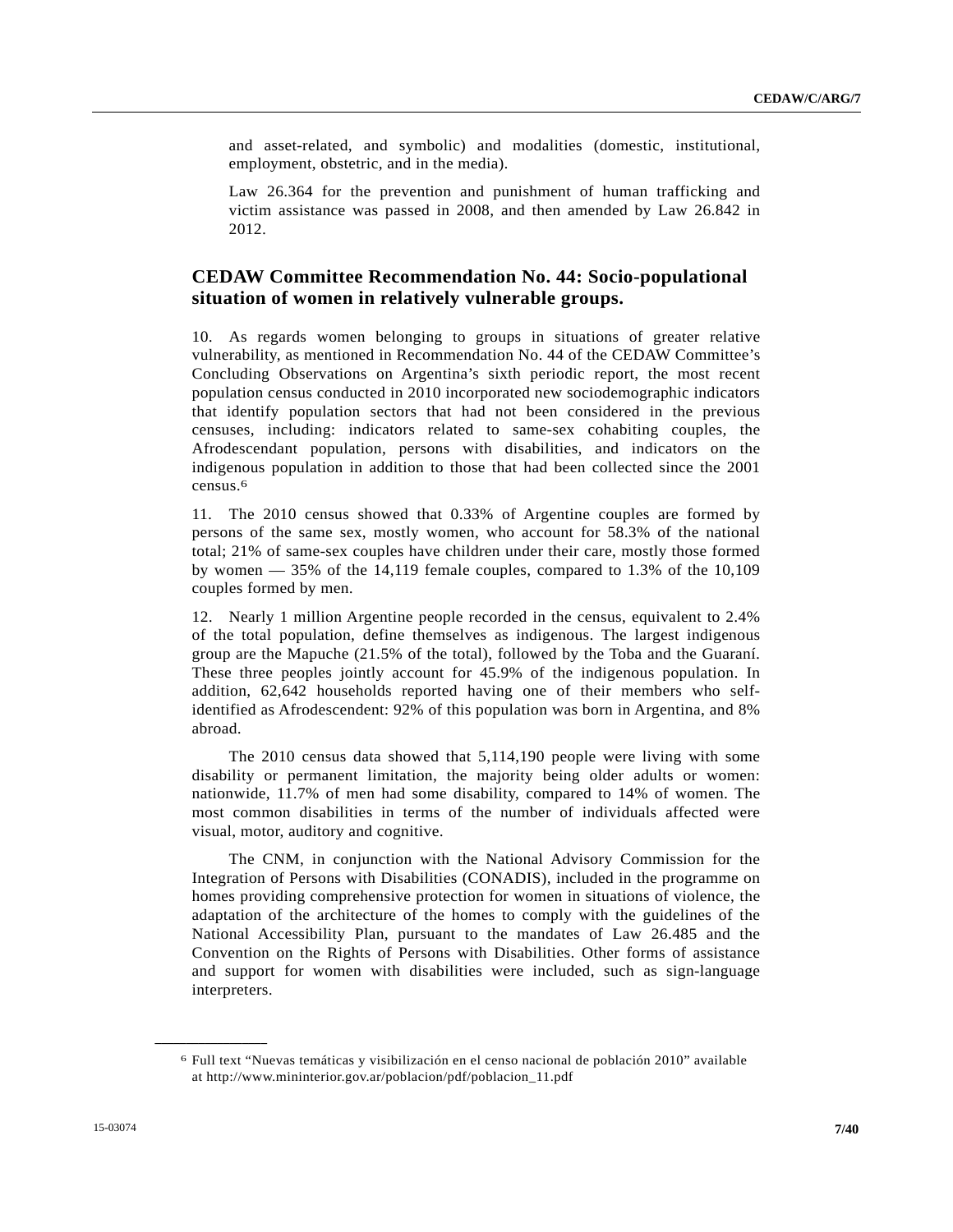13. The 2010 census also showed that the Argentine population is at an advanced stage of ageing, albeit with varying intensity in the different regions of the country: 10.2% of the population is 65 years of age or older. In particular, one of the characteristics of the older adult population is the feminization of its components, owing to higher levels of male excess mortality.<sup>7</sup> In September 2014, the results were presented of the National Survey on the Quality of Life of Older Adults,<sup>8</sup> conducted in 2012 to ascertain the general living conditions of the population aged 60 and over.

14. On health issues, 83.8% of the older adults living in Argentina are covered by the *Obra Social* system, mainly the comprehensive medical care programme targeting that population group (PAMI); 6.8% use a private medical service of some kind; while 8.6% are not covered by either the private sector or the *Obra Social* system, and become potential users of the public health system.<sup>9</sup>)<sup>10</sup> The structure of the National Secretariat for Children, Adolescents, and Family of the Ministry of Social Development, includes the National Department of Policies for Older Adults, which is tasked with planning and implementing specific programmes for the promotion, protection, and social integration of older adults.

15. The national government's decision to promote and protect the rights of the lesbian, gay, transgender, bisexual, and intersexual (LGTBI) population was established in Law 26.618, the Egalitarian Matrimony Act, passed in 2010. This made the rights of marriages formed by heterosexual and homosexual couples completely equal. The Civil Code of the Republic was also subject to a recent amendment that will enter into force in 2016, further modifying the concept of matrimony. These included the incorporation into the Civil Code of provisions arising from the Egalitarian Matrimony Act, which, among other things, addresses the alternative of using the paternal and/or maternal surnames when naming the children,11 rather than the father's surname only, as still happened among differentsex couples.

16. The passing in 2012 of Law 26.73 on gender identity, recognizing each person's right to their self-perceived gender identity, not only stipulates the right to be identified according to that identity in all documents that accredit it, in relation to first name(s), image and sex; but it also provides for the possibility of changing the corresponding appearance or bodily function, through pharmacological, surgical or other methods, provided freely chosen.

17. As regards registry rectification (regulated by Decree 1007/2012, and Joint Resolutions 1/2012 and 2/2012, in the case of foreign nationals with legal residency in the country), since the start of application of the law in 2012, until October 2014, there have been 3,789 changes of gender, of which 3,295 are male-to-female gender changes, and 494 from female to male, representing 86.96% and 13.04% of the cumulative total, respectively.

<sup>7</sup> All of the tables of the 2010 census are available at:

file:///C:/Documents%20and%20Settings/zip/Escritorio/Censo%202010%20Argentina.htm

<sup>8</sup> Available at http://www.indec.gov.ar/ftp/cuadros/sociedad/encaviam.pdf

<sup>9</sup> The Argentine health system consists of three subsystems: public, private, and social works.

<sup>10</sup> For further information: http://www.desarrollosocial.gob.ar/adultosmayores/156 11 Surname of children, Art. 64. National Civil and Commercial Code

*Source:* http: //www.infojus.gob.ar/docs-f/codigo/Codigo\_Civil\_y\_Comercial\_de\_la\_Nacion.pdf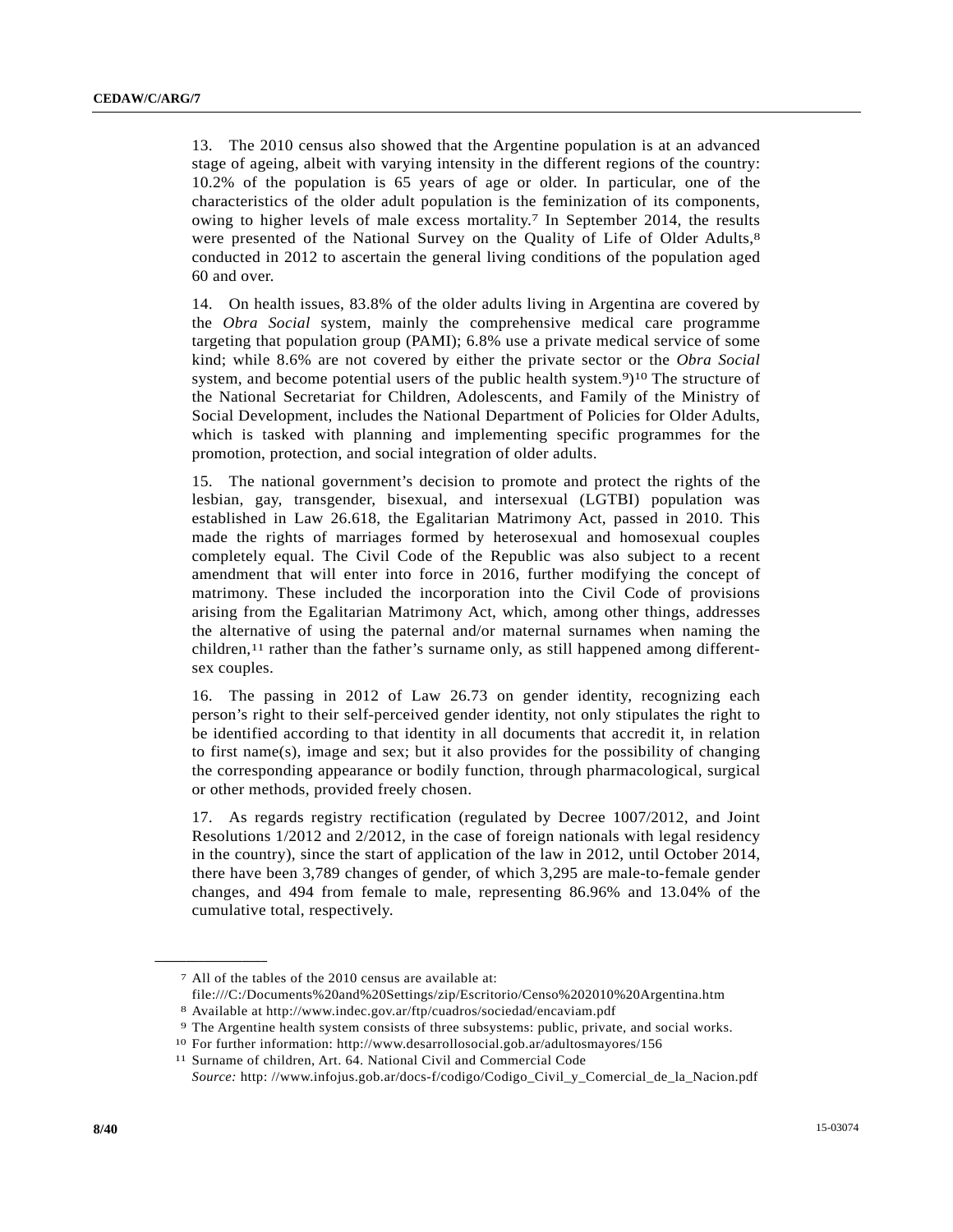18. This advance made it possible to alter the national electoral roll so that in the open and mandatory primary elections of August 2013, several hundred persons voted for the first time with names representing their sexual identity.

19. In April 2014, pursuant to the National Plan against Discrimination (Decree 1086/2005), MTEySS Agreement No. 165 was signed between the Ministry of Labour and the National Institute against Discrimination, Xenophobia and Racism (INADI), to protect and promote the rights of lesbians, gays, transgendered, bisexuals, and intersexuals (LGTBI) in the employment domain. In this framework, the Informative Guide for Labour Unions was produced, to provide information resources to help nurture employment environments that respect sexual and gender diversity.<sup>12</sup>

20. An advisory area was created on issues related to gender and sexual diversity within the Employment Secretariat of the Ministry; and a training and employment insurance policy was designed, targeting persons in situations of unemployment whose gender identity does not coincide with the sex assigned to them at birth (MTEySS Resolution 331/201313).

21. Since 2004, the Argentine Republic has been establishing a new rights paradigm with the passing of Law 25.871, which reflects Argentina's commitment to fully uphold the human rights of migrants and their families, and to provide mechanisms that make it easy for both male and female migrants to regularize their status. An initiative that responds to the rights created in Law 25.871, is the national *Patria Grande* programme for normalizing migratory documents, created in 2005 by the National Migrations Department (Provision 53.25 3/2005. This aims to engage and integrate the migrant population by making it easier for all migrants from the Southern Common Market (MERCOSUR) and associate countries to regularize their status. The Migrations Act ensures access to health, education, social assistance for the foreign population, irrespective of their migratory status; and it guarantees the right to family reunification, and non-discriminatory treatment.

# **CEDAW Committee Recommendations 12 and 18 on the mechanism for the advancement of women and the strengthening and articulation of gender institutions.**

22. Argentina has a National Mechanism for the Advancement of Women, known as the National Women's Council (CNM), which is attached to the National Council for Social Policy Coordination of the Office of the President of the Nation. The CNM is the agency responsible for public policies on equal opportunities and treatment between men and women, with the aim of promoting sociocultural transformation based on the full and equal participation of women in the country's social, political, economic and cultural life. The CNM is also the governing body of the Prevention, Punishment, and Eradication of Violence against Women Act (Law

<sup>12</sup> The guide is available at http://inadi.gob.ar/promocion-y-desarrollo/publicaciones/guia-

sindicatos/<br><sup>13</sup> The text of the law is available at http://www.infoleg.gob.ar/infolegInternet/anexos/210000-214999/213578/norma.htm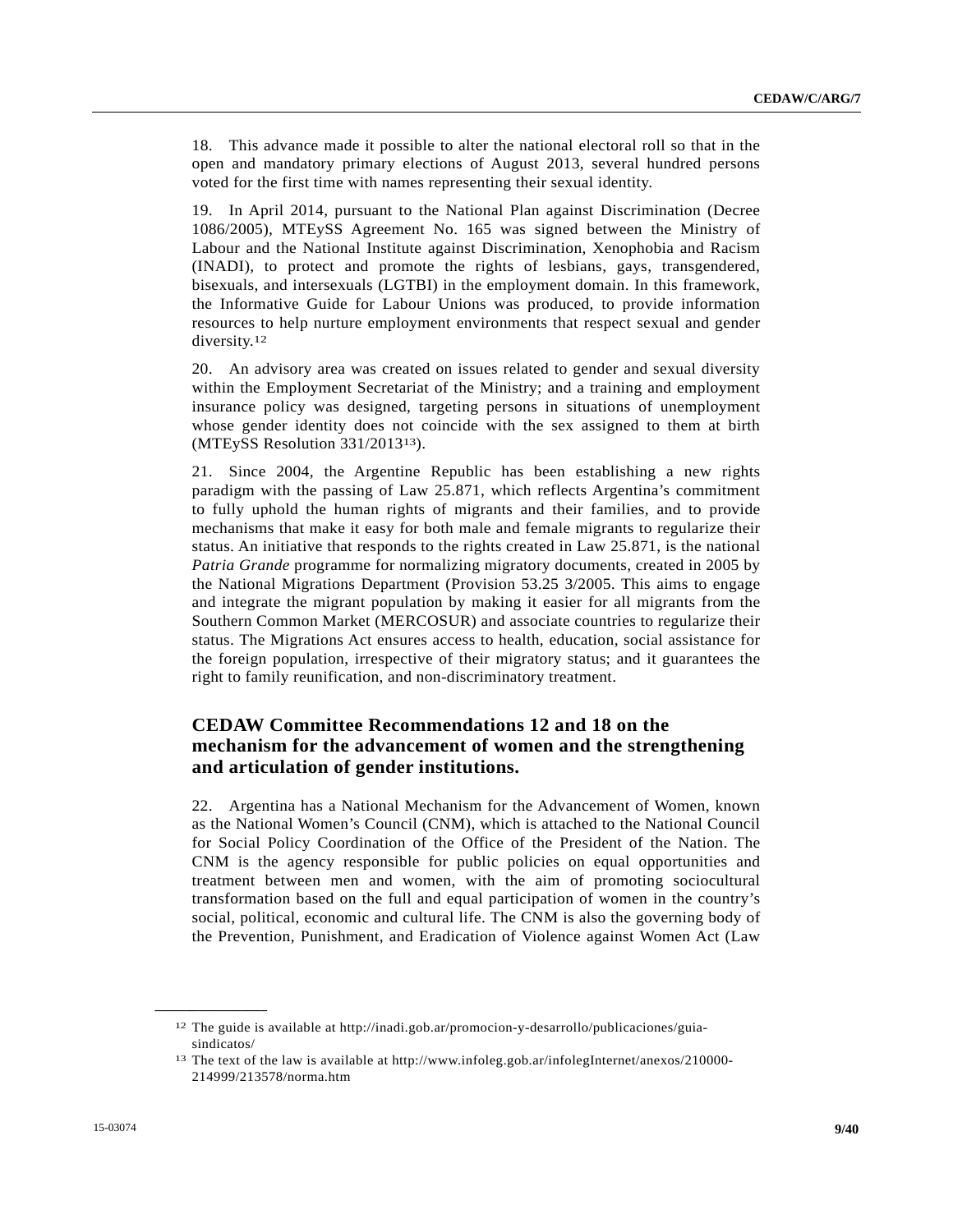26.485/09).14 The Federal Council for Women, with representation in the provinces, operates within the agency.

23. In relation to the Committee's Recommendations 12 and 18, it should be noted that in July 2009, the Programme for the Institutional Strengthening of Provincial and Municipal Women's Areas and Civil Society Organizations was created15 with the following objectives:

- Strengthen the social management capacity of the Provincial Women's Offices (AMPs), the Municipal Women's Offices (AMMs) and civil society organizations;
- Boost the technical capacity of the AMPs by improving their coordination with academic bodies;
- Reinforce inter-institutional coordination at the provincial and municipal levels; and
- Disseminate useful and relevant information on women's rights and on the resources available for ensuring the exercise and protection of those rights.

 In 2014, steps have been taken to promote the creation and/or strengthening of 750 "Women's areas", the distribution of which the length and breadth of the country aims to maintain the weight of each region in relation to the number of municipalities operating in them; thus, for the province of Buenos Aires and the Cuyo region, a coverage of about 50% of the territory was achieved (56% and 50%, respectively); the Patagonia region achieves a coverage of 38%, NEA 36%, the NOA region over 22%, and lastly, the central region displays 16% coverage of its municipalities

 The budget allocated to the National Women's Council is public information and freely accessible. The 2014 budget can be accessed online at: http://www.mecon.gov.ar/onp/html/presutexto/proy2014/jurent/pdf/P14J20.pdf

24. There is also an area specializing in women's issues within the Ministry of Foreign Relations and Worship, which consists of the Special International Representative for Women's Issues and the Women's Department. This area is responsible for monitoring the gender agenda at international level and ensuring that the international commitments entered into by the country under current treaties on women's rights are implemented.16

- 25. At the ministerial level, the following areas are related to women's issues:
	- Commission on Gender Issues, Office of the Public Defence Service
	- Tripartite Committee on Equal Opportunities between Men and Women in the World of Work (CTIO) and the Coordination Unit for Gender Equity and Equal Opportunities in Work (CEGIOT), Ministry of Work, Employment and Social Security.

<sup>14</sup> Further information available at: www.cnm.gov.ar

<sup>15</sup> The following paragraphs respond to Recommendation 18 of the Concluding Observations of the Committee on the Sixth periodic report of Argentina. [See CEDAW/C/ARG/Q/6/Add.1, E F S R C A Bitext A C F R S ] 16 Further information available at: www.mrecic.gov.ar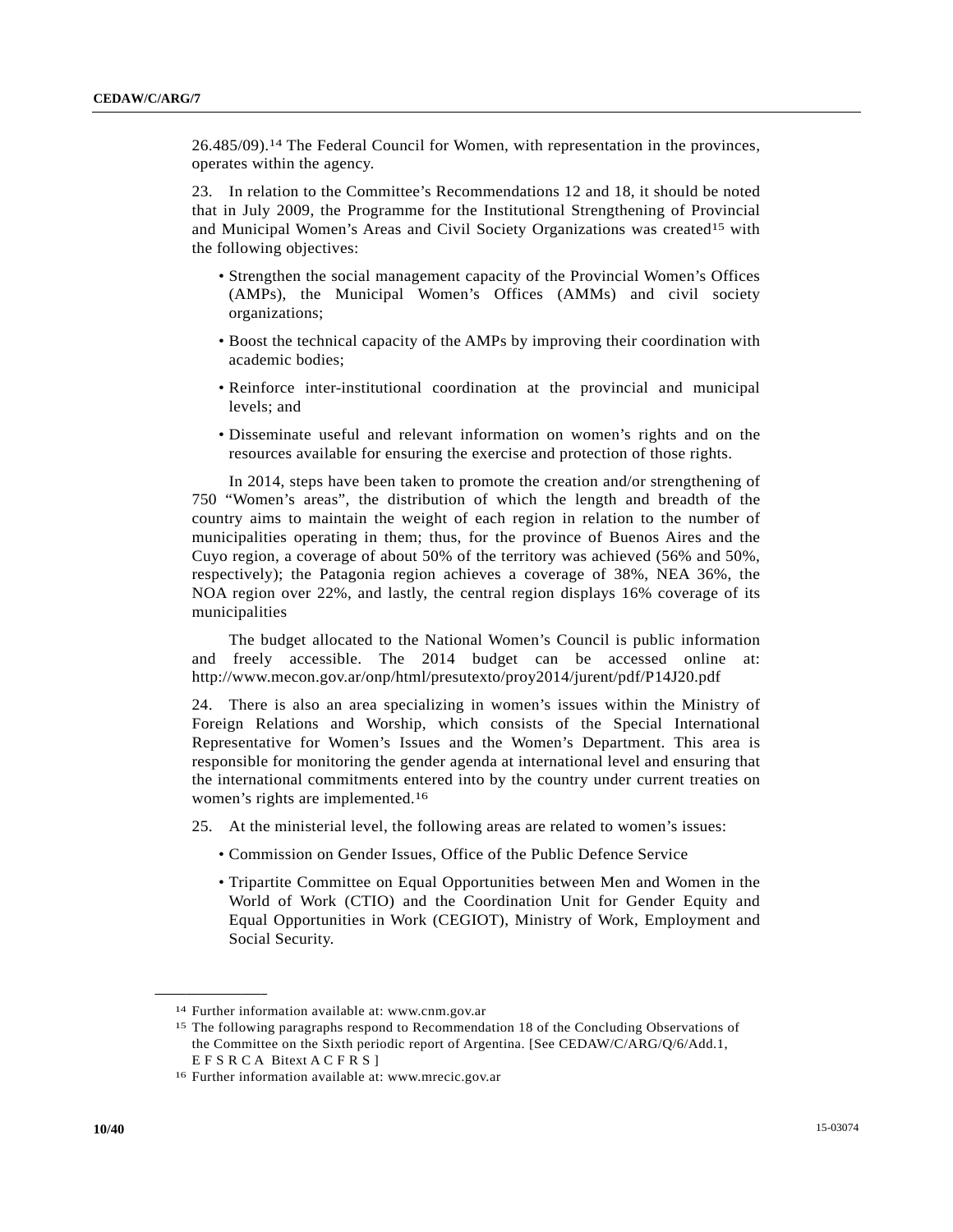- Gender area of the Human Rights Secretariat and Executive Council of Prison Policies on Gender, Ministry of Justice and Human Rights.
- National Department of Human Rights, Ministry of Security
- Gender Policies Department, Ministry of Defence
- National Institute against Discrimination, Xenophobia and Racism (INADI)
- National Coordinating Committee for Actions to Develop Penalties to be Imposed in Cases of Gender Violence (CONSAVIG), National Ministry of Justice and Human Rights.

26. In terms of legislation, in 2008 the women's bench was created within the National Senate, consisting of all women senators. The bench aims to include the gender perspective in the drafting and approval of legislative bills, monitoring compliance with current regulations and providing for affirmative action measures to ensure real quality of opportunities and treatment between men and women.17

27. The Supreme Court of Justice of the Nation has an office specializing in gender issues, known as the Women's Office, as well as an office devoted specially to cases of domestic violence. As the present time, 13 Women's Offices are operating locally.18

28. Recently a mechanism was created which articulates the different areas of the three powers of state that are involved in gender issues, under the coordination of the CNM and Women's Office of the Supreme Court Justice of the Nation. This mechanism, known as the Coordination of National Government Agencies for Gender Equality, aims to articulate the work of all National State agencies, which establish, design and/or execute gender policies. To date, the mechanism is in the process of institutionalization and it will soon have its own website, a training cycle for the personnel of the agencies, and a single referral system for cases of violence.

29. In relation to CEDAW Committee Recommendations 14 and 16, the different areas involved with gender issues in the executive and judiciary are articulated, from their own standpoints, for the dissemination, promotion and protection of women's rights and, where appropriate, punishing their violation and providing assistance to victims.

# **Temporary special measures aimed at eliminating discrimination, modification of social and cultural patterns.**

# **CEDAW Committee Recommendation 5, promotion of affirmative action measures.**

#### **Articles 4 and 5**

**\_\_\_\_\_\_\_\_\_\_\_\_\_\_\_\_\_\_** 

 As regards the modification of sociocultural patterns that reinforce stereotypes between men and women, legislative and political progress has been made on eliminating gender-based prejudices and discriminatory practices. The Argentine Government notifies the CEDAW Committee of the following:

<sup>17</sup> Further information available at: http://www.senado.gov.ar/parlamentario/comisiones/info/76 18 Further information at: http://www.csjn.gov.ar/om/ y en http://www.ovd.gov.ar/ovd/,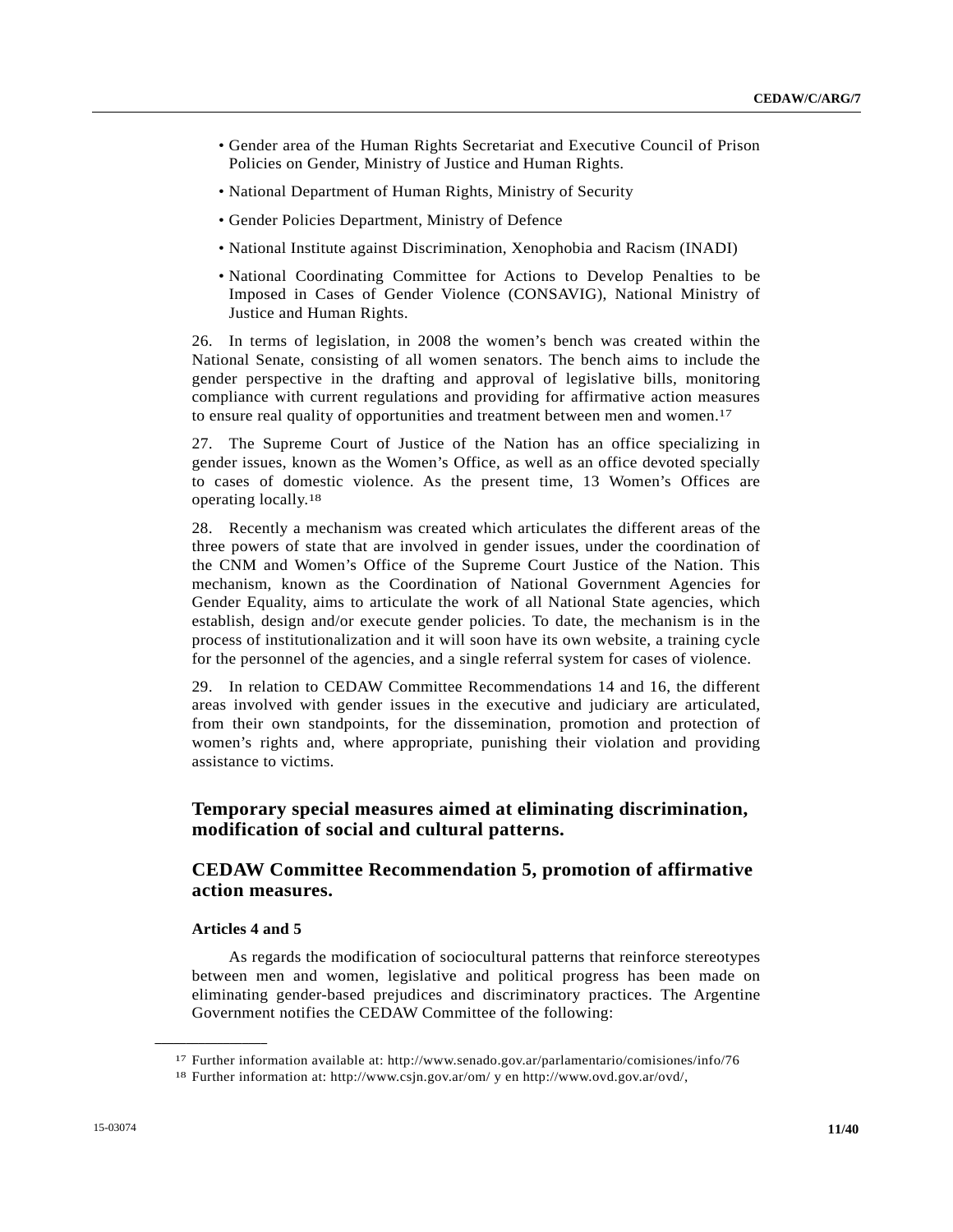The passing, in 2009, of Law 26.522 on audiovisual communication services, which explicitly aims to promote balanced and varied images of men and women in the media, taking account of cultural and linguistic diversity and local identities. One of the objectives of this law is to promote the protection and maintenance of equality between men and women, along with diversified, egalitarian and nonstereotyped treatment. The law defines the responsibility of producers, distributors, and issuers of programmes and/or publicity, to ensure respect for a series of national laws that include the Violence against Women Act.19 In addition, the Federal Audiovisual Communication Authority (AFSCA) supports the promotion of a tollfree 144 phone line through Resolution 1222/13, which recommends to licenceholders, "that when they broadcast their news bulletins and news information flashes on gender violence" they should insert a footnote message stating "**if you are a victim or know someone who is suffering from gender violence call 144, 24 hours a day**." This measure has been implemented through the recent passing of a national law (**see annex II –AFSCA information and the Observatory on Discrimination in Radio and Television**).

 Pursuant to Law 26.522 on audiovisual communication services, the Office of the Public Ombudsperson has been created; and since 2012 it has been safeguarding the rights of audiences in all of the country's audiovisual media, with a jurisdiction defined in article 19 of the law. It cannot impose sanctions, but it seeks dialogue, critical reflection and measures to repair the infringed rights. As regards gender issues and discrimination against women, the organization implemented the following initiatives: "Year of fight against media violence against women and gender discrimination in audiovisual media", the "Decalogue for responsible treatment of violence against women", "Monitoring of news programmes of broadcasting channels of the City of Buenos Aires", and "Ten frequently asked questions on responsible treatment of gender violence in radio and television".20 (**See annex III - Office of the Public Ombudsman**)

30. Law 24.685, the Violence against Women Act, introduced the concept of "media violence", as defined in article 6 (f).

31. The same law refers to "symbolic violence in its article 5.5. In addition, the law gives the Secretariat for the Media responsibility for promoting the dissemination of messages through the national media system, and permanent campaigns to increase the awareness and understanding of the public at large and of women in particular.

32. Since 2006, the Observatory of Discrimination on Radio and Television has been functioning with the aim of eradicating gender stereotypes by monitoring and analysing the form and content of radio and television broadcasts that might include some type and/or form of discrimination. The Observatory prepares reports on image of women portrayed in television programmes and advertising, with a view to urging changes in audiovisual language that could present sexist content. The Sexist Publicity Report 2014 identifies at least 31 advertising spots, television, news broadcasts and radio programmes that discriminate against women.21

<sup>19</sup> *Source*: http://www.infoleg.gov.ar/infolegInternet/anexos/155000-159999/158649/norma.htm 20 *Source*: www.defensoriadelpublico.gob.ar 21 http://www.obserdiscriminacion.gob.ar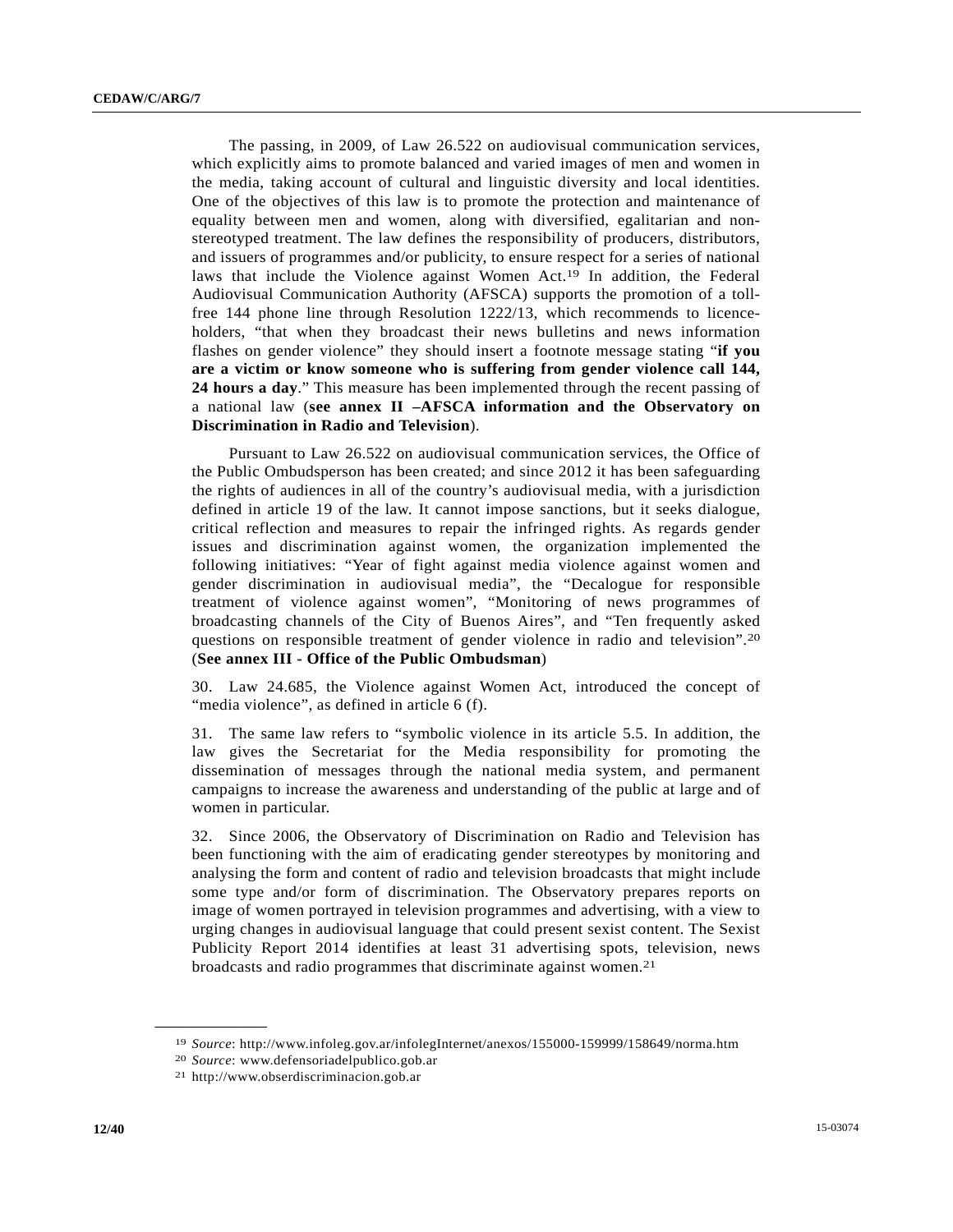33. The banning of sex trade advertisements, through Presidential Decree 936/11, helps to eliminate cultural patterns that identify women's bodies as a sexual object of commerce. For that purpose, the Sex Trade Advertisements Monitoring Office was created, as part of the Ministry of Justice and Human Rights, in which the National Women's Council participates. While 87% of national and provincial graphic media monitored were found to be compliant with the law, a total of 536,246 advertisements were in a state of presumed violation. A key achievement is that from 1,024 advertisements surveyed daily in 2011, the figure had dropped to 271 per day by 2014.22 (**See annex IV – Achievements of the Sex Trade Advertisements Monitoring Office**).

34. The National State Education Channel, "Canal Encuentro" makes a major contribution to establishing non-discriminatory attitudes towards women, by disseminating a varied range of materials on women's rights through terrestrial and digital TV, on topics such as: the passing of the Female Votes Act, the work of domestic employees, women subject to discrimination, gender violence, and maternity, among others. The National Council for Women presented the cycle of eight chapters of women's stories entitled "Se Dice de Mi". A total of 19 works with gender contents were reported in the programming grid between 2013 and 2014, in the form of cycles, reports, films and biographies.23

# **CEDAW Committee General Recommendation 19**

35. As regards the topic of violence against women, bearing in mind General Recommendation 19 of the CEDAW Committee and in relation to the supplementary report of 2012, the Argentine Government notes that Law 26.485 is a public law that has full force throughout national territory. Nonetheless, as Argentina is a federal country, the procedural part of the law requires adaptation. Of the 24 jurisdictions in our country: 17 provinces have ratified and implemented the law in full (Buenos Aires, the Autonomous City of Buenos Aires, La Rioja, Mendoza, La Pampa, Neuquén, Río Negro, Chubut, Santa Cruz, Jujuy, Santiago del Estero, Tucumán, Formosa, Corrientes, Chaco, Entre Ríos, Santa Fe). The provinces of Salta and Catamarca have a project for joining which is provisionally approved. The provinces that have not yet joined are San Juan, San Luis, Tierra del Fuego, Misiones and Córdoba.

36. The CNM is working to implement the National Plan of Action envisaged by Law 26.485. In this regard, it reports that, during 2014, the Federal Women's Council and the representatives of the women's areas of 20 provinces in our country and the Autonomous City of Buenos Aires met twice, to validate the plan that integrates, articulates and defines actions for dealing with the problem, with the specifics pertaining to each jurisdiction, to thus reflect the plan's federal and collective spirit.

37. Among the financial contributions and actions aimed at implementing Law 26.485, Argentina reports the following main lines of action:

<sup>22 (</sup>http://www.jus.gob.ar/areas-tematicas/trata-de-personas/oficina-de-monitoreo-de-publicacionde-avisos-de-oferta-de-comercio-sexual.aspx 23 *Source*: www.encuentro.gov.ar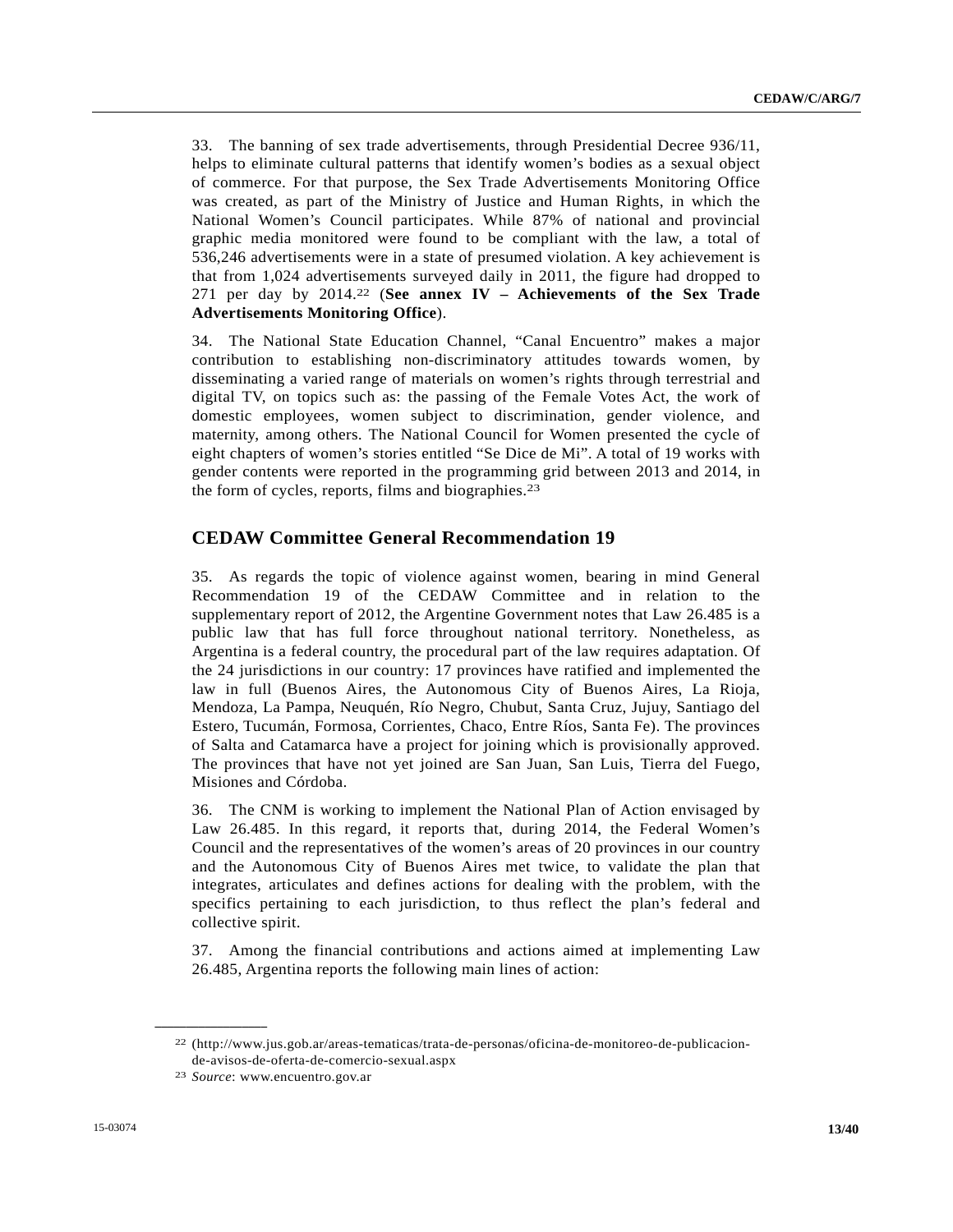38. The CNM launched the 144 telephone helpline in September 2013, which serves the whole country 365 days of the year, 24 hours a day. It offers orientation, restraint and the referral of cases of violence, pursuant to the mandates defined in article 9 of Law 26.485. The helpline has a National Resources Guide consisting of 6,058 national, provincial and municipal public institutions, as well as social organizations involved in this field. From the launch of the 144 line in September 2013 until 31 October 2014, a total of 23,495 calls had been made (**See annex V – Statistical report on the 144 helpline**)

39. The building of shelter homes providing comprehensive protection for women in situations of violence, along with their nuclear family, of which a total of 22 are projected across the country, has the aim and purpose of guaranteeing a safe and dignified space of temporarily shelter, raising individual and collective awareness, with a view to promoting the autonomy of women and full exercise of their rights for an active citizenship. Based on a national survey of temporary accommodation available for women in situations of violence, the following data were obtained in October 2014 from a survey of 90% of the total in national territory: of the total number of comprehensive protection homes attached to governmental organizations and social organizations, 4.7% correspond to the NEA, 7% to the NOA, 11.6% to Cuyo, 18.6% to the Central Region, 20.9% to Patagonia and 37.2% of the Province of Buenos Aires. The CNM is working on the construction, equipping and/or refictionalization of comprehensive protection homes throughout the country in the following proportions: 9.1 % NEA, 9.1% NOA, 13.6% Cuyo, 9.1% Centro, 22.7% Patagonia and 36.4% in Buenos Aires.

40. **Installation of the geo-referenced immediate location system (anti-panic button**). In September 2014, the CNM signed an agreement, in the framework of the Federal Women's Council, to conduct a survey in each province for the implementation of anti-panic button systems. As a result of this commitment, the Ministry of Security implemented the system that will be used to protect and prevent violence against women, for federal security forces. The mechanism is connected to a federal information centre. Everything that happened is recorded and is admissible as judicial evidence. The security card made 1,000 warning devices available as a first phase of this programme.

41. **Campaigns, training, workshops**. In terms of dissemination, awareness raising and citizen participation in the prevention and reporting of violence against women, steps were taken in 2014 to implement the "Show abusers the red card" campaign. This is centred around radio and television spots and posters in which leading figures from different spheres of Argentine life commit themselves to fighting abuse. The aim is to involve society at large in the prevention and reporting of gender violence; and over 50,000 people participated in the campaign in 2014.24 On the issue of human trafficking, the CNM plays a preventive role. In articulation with the Ministry of Social Development and the Ministry of Justice and Human Rights, three posters produced for the campaign entitled "They are people just like us" had informative and preventive content that sought to raise awareness about human trafficking and the law. These were distributed at five resorts and tourist zones on the Atlantic coast in the summer of 2014.25 The Executive Committee to Combat Human Trafficking, attached to the Head of the Federal Cabinet of

<sup>24</sup> http://www.sacatarjetaroja.com.ar/

<sup>25</sup> http://www.desarrollosocial.gob.ar/noalatrata.aspx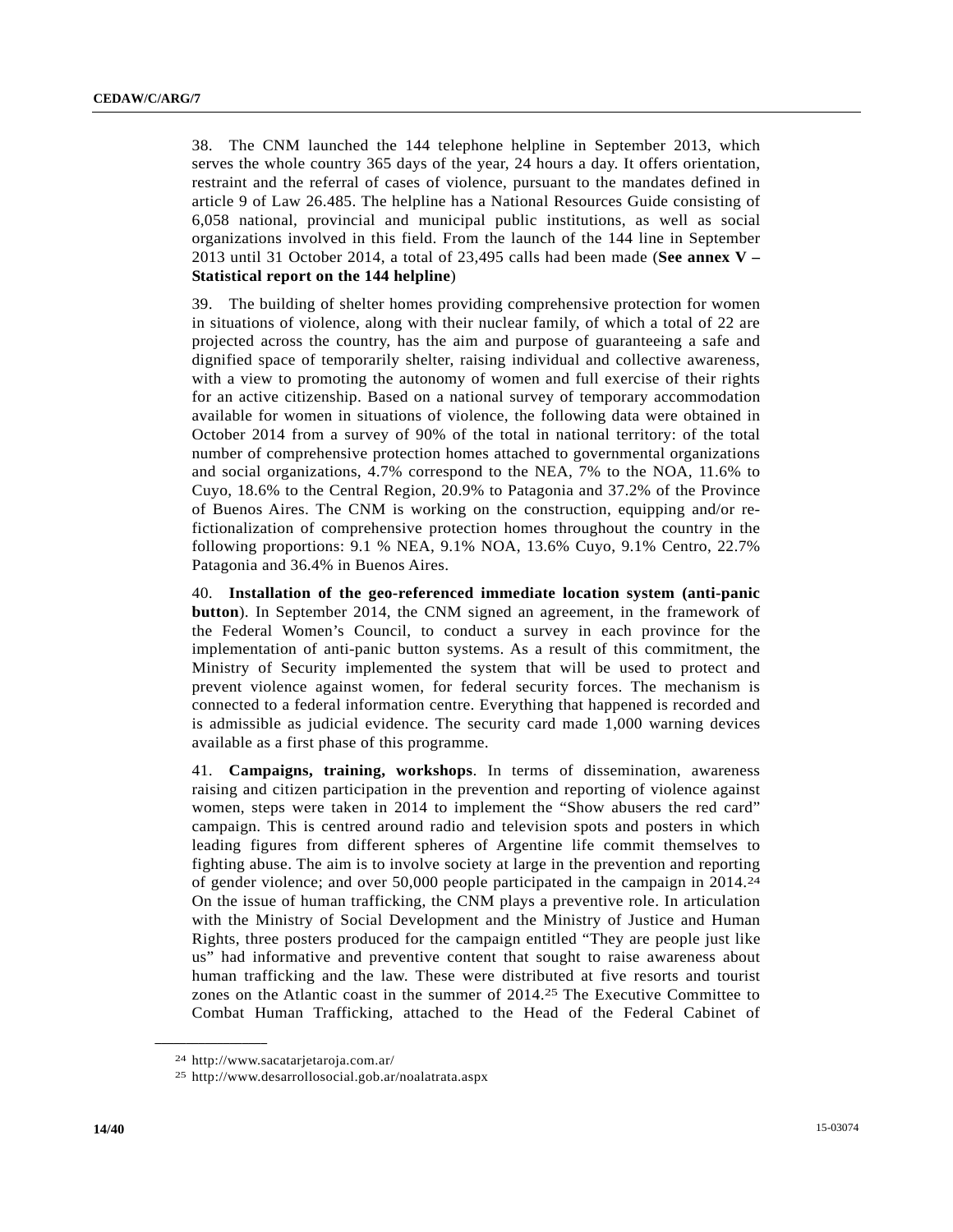Ministers, launched the National Campaign to Prevent Human Trafficking. The campaign works through posters, radio and audiovisual spots, to address trafficking for the purposes of both sexual and labour exploitation.26 In addition, in the framework of the campaign "UNITE to End to Violence against Women", sponsored by the United Nations Secretary General, and providing continuity to the campaign "260 men against machismo", together with the United Nations system in Argentina the CNM, invites men to join the "Network of Men Committed to Ending Violence against Women", and to participate proactively through actions aimed at preventing the phenomenon in their respective spheres of life. In 2014, a total of 225 workshops were held across the country. The Popular Schools for Gender Training form part of this objective by strengthening local stakeholders. During this year, nine universities and 225 registered persons participated in this experience.

1. Other initiatives at the national government level include the following: the Diploma Course on Gender and Women's Rights run by the School of the State Lawyers Association; this is articulated between the National Treasury Prosecution Department, and the Public Defence Service. In 2014, two further diploma courses were added: the Social Operator Diploma Course majoring in the promotion of gender equality and the violence prevention, and the Social Operator Diploma Course majoring in agroecology, urban development, social habitat and production and popular cultural intervention. These diploma courses are given by the National Ministry of Social Development and the National University of La Plata. The latter is articulated with the National Ministry of Agriculture, Livestock and Fishing.

42. On statistics on violence, the Argentine Government reports the signing the cooperation agreement between the National Council of Women and the National Institute of Statistics and Censuses (INDEC) on 11 September 2012, for the preparation of a measurement tool that makes it possible to obtain a genuine diagnostic on gender violence, placing the Argentine Republic among countries that have official statistics on the subject. The key objective of the agreement was to design a set of mutually agreed indicators that would provide a measure of the phenomenon of violence against women, age, sex, civil status, occupation, link with the aggressor, among others. This initiative aims to create a unified register of cases of violence against women, while safeguarding the identity of the victim, and taking as unit of analysis the woman who is victim of one of the types of violence listed in Law 26.485. Progress made, by the time of the delivery of this report to the Committee, includes the following actions developed under the agreement: (a) definition of the variables and their respective categories in a consensual basis with a different national government organizations; (b) the preparation of a standard form for entering organizations into the registry, and a reporting framework for presenting the data to be incorporated into the register; (c) design of an information technology platform, consisting of the structure of the record database and entry file; among other actions. The framework agreement and complementary acts formalizing cooperation between the national government agencies and the provinces have thus far been signed by the National Ministry of Justice, the National Public Defence Service; the National Ministry of Security, and the following provinces: Córdoba, Salta, Catamarca, La Rioja, Chaco, Santiago del Estero, Buenos Aires and Río Negro. Agreements are currently in the process of

<sup>26</sup> ttp://www.comitecontralatrata.gob.ar/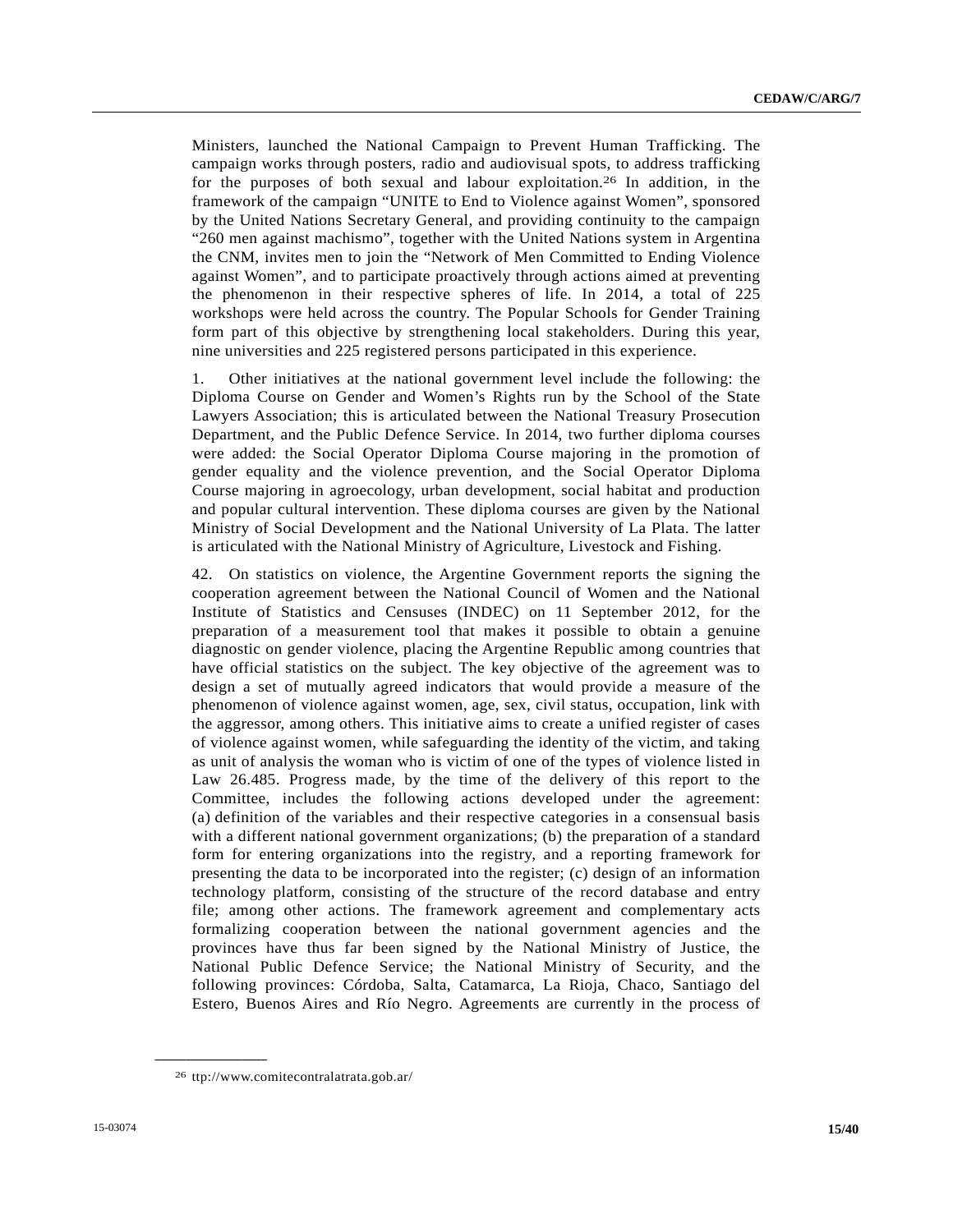signing between other national government agencies and other provinces. The first results that INDEC undertook to deliver will be available in March 2015.

# **Suppression of the exploitation of women: traffic in women and exploitation of prostitution.**

### **Article 6**

43. In 2008, Argentina passed Law 26.364, on the prevention and punishment of human trafficking and victim assistance, inspired in the guidelines defined in the Palermo Protocol. In late 2012, Law 26.842 was promulgated, amending the previous legislation which, among other points, responds to Recommendations 30 and 46 formulated by the CEDAW Committee to Argentina at the time of the sixth periodic report (2010). This makes the "supplying" of a person for the purpose of exploitation a new type of criminal act, which could be important particularly among children, whose handing over by parents or guardians did not constitute an criminal act in itself until the amendment of the law. Similarly, in operations to sell or transfer victims, the transferor was not directly covered by the concepts of "capture", "transport", or reception".

44. Since the new law on trafficking has been in force, the definition of the crime has been complemented with the offences of capture, transport, or accommodation/reception of a person for the purpose of exploitation, irrespective of whether the victim is over 18 or younger. The criminal acts that were previously necessary to identify trafficking in adults now serve as an aggravating factor of the crime, and the same is true when the victim is a child.

45. Penalties have been increased both for the crime of human trafficking and for related offences; and new forms of exploitation and new aggravating factors have been added. The promotion, facilitation, or commercialization of child pornography; the production of any kind of representation or spectacle with such content; and forced cohabitation or marriage are added to the already existing forms of exploitation; and deception, fraud, violence, threat, or any other form of intimidation or coercion, abuse of authority or situation of vulnerability, the granting or acceptance of payments or benefits to obtain consent from someone who has authority over the victim, constitute new aggravating factors.

46. Law 26.842 broadened factors of aggravation according to the qualitative status of the victim by adding pregnant women, persons over 70 years of age, person with disabilities, and persons with diseases or who cannot look after themselves. In addition, the rights recognized of victims were expanded.27

47. Based on the new regulations, in terms of prevention and punishment of the crime of trafficking and victim assistance, as indicated in the Committee's recommendations cited above, the Executive Committee to Combat Human Trafficking and Exploitation and Protect and Assist the Victims Thereof was created in 2013. This functions within the framework of the Head of the Cabinet of Ministers of the National Government, and consists of the Ministries of Social Development, Justice and Human Rights; Work, Employment and Social Security;

<sup>27</sup> The law can be consulted at: www.infoleg.gob.ar/infolegInternet/anexos/205000- 209999/206554/norma/htm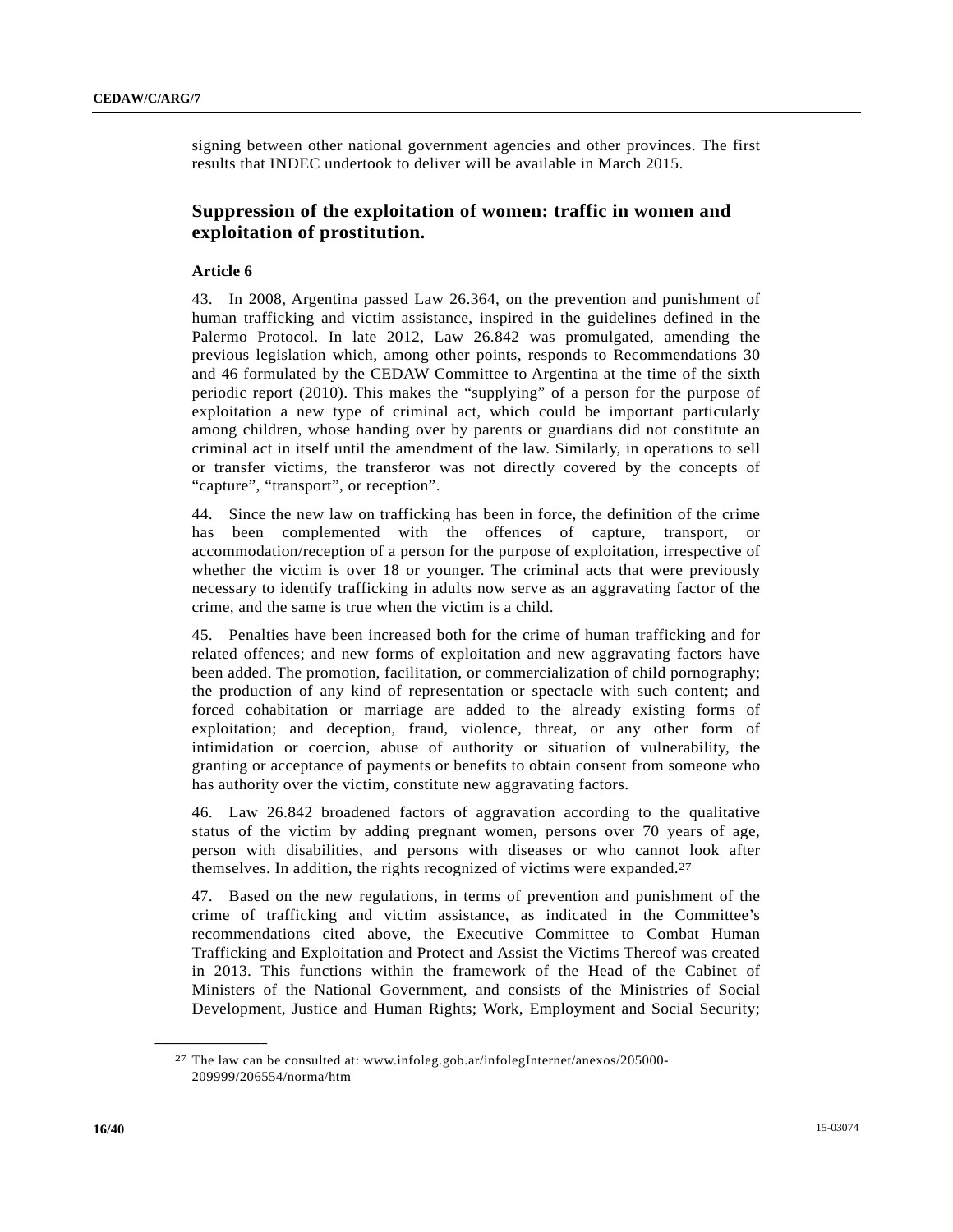and Security. Its prime responsibility is to create and deploy a biennial plan of action on a staged basis, taking account of the evaluation and diagnostics made of the actions and components to be undertaken.

48. The law also created the Federal Council to Combat the Human Trafficking and Exploitation and Protect and Assist the Victims Thereof, which will be responsible for implementing a National Programme to Combat Human Trafficking and Exploitation and Protect and Assist the Victims Thereof.

49. The Executive Committee deploys its actions throughout the circuit running from the moment of reporting through to victim assistance: the professionals attending the toll-free 145 phoneline, which forms part of the National Programme to Rescue and Support Persons Made Homeless by Human Trafficking, of the Ministry of Justice and Human Rights; provide technical assistance and psychological support; and, from the moment of the corresponding search warrant, the programme intervenes in conjunction with the security forces to support victims until they are in a position to provide a witness statement in court, in articulation with that ministry's National Witnesses Protection Programme.28 Assistance and shelter accommodation for the victims, once their witness statement has been made, is the responsibility of the Unit for the Prevention of Sexual Exploitation of Children and Human Trafficking of the Secretariat for Children, Adolescents and the Family (SENAF) of the Ministry of Social Development. This unit has interdisciplinary teams of professionals (lawyers, social workers, psychologists, anthropologists) who maintain daily contact with the victims to make sure they are comprehensively cared for and safely provided for. This includes accommodation, clothing, social assistance, medical and psychological care, legal guidance, provision of documentation, and support and assistance to the victim should she decide to return to her place of origin; and, as a second stage, the rebuilding of life projects.

50. In April 2012, the SENAF held the First National Meeting of Authorities on Human Trafficking, which designated focal points both at the provincial level and in the Autonomous City of Buenos Aires, along with a national focal point. The meeting concluded with the signing of a document setting forth guidelines to the National Assistance Protocol, which represents a commitment to work together at the federal level to implement integrated actions to assist victims of trafficking.

51. The Ministry of Security, created in 2011, focuses on generating policies to provide training to the security forces on the issue of human trafficking, both for detection of cases and for victim support. The key advances achieved by this ministry include the SISTRATA integrated crime information system for trafficking offences, which contains quantitative and qualitative information on the procedures undertaken by the different forces. The ministry also has a nationwide toll-free phone line operating 24 hours a day, 365 days per year, to receive reports, suggestions and complaints. In addition, it has implemented the Federal Biometric Identification Security System (SIBIOS), which provides information that individualize all citizens with data registered in the information bases of the National Registry of Persons (RENAPER).

<sup>28</sup> The details of the procedures and rescue operations undertaken, as well as all other information relating to this topic can be found at http://www.infojusnoticias.gov.ar/resultados-busquedatags/trata-130.html y en http://www.infojusnoticias.gov.ar/nacionales/el-estado-rescato-a-6431 victimas-de-trata-3598.html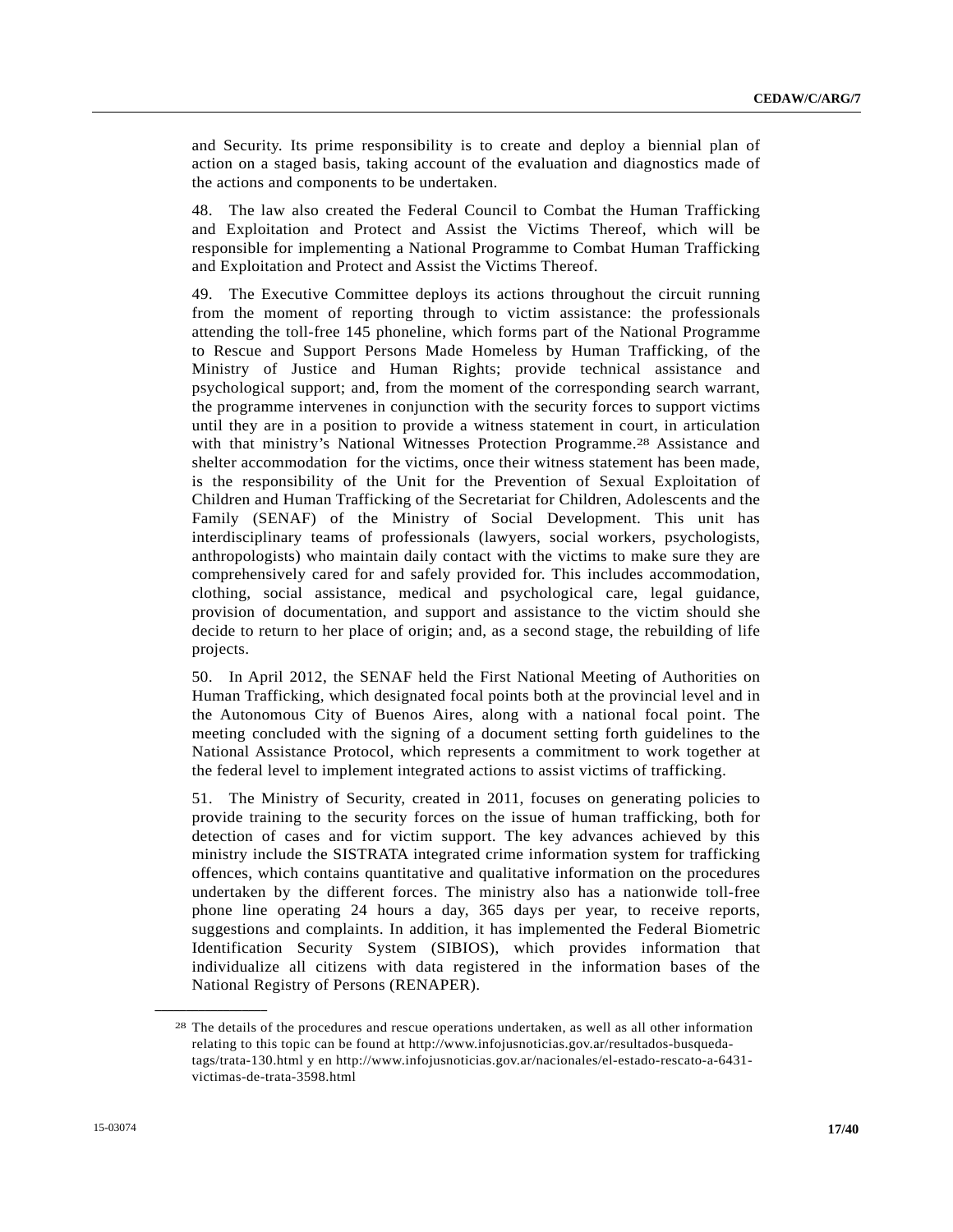52. The Public Prosecution Service has a Unit on Kidnapping for Ransom and Human Trafficking (UFASE), which in April 2013 had its status raised to Prosecution Department for Combating Human Trafficking and Exploitation (PROTEX). Its purpose is to assist prosecutors handling cases of kidnapping and extortion and human trafficking throughout the country. Pursuant to Law 24.946, PROTEX is launching preliminary investigations that are then channelled through the courts and prosecution departments that have territorial and material competency to investigate the crime. This includes the IBERRED network which links the public prosecution services of Latin American countries, thus facilitating international collaboration. Lastly, in 2014, the Victim Orientation, Support and Protection Unit was set up, with responsibility for special programmes for victims of trafficking and exploitation, child maltreatment and sexual abuse, gender violence and institutional violence (**See Annex VI – Prosecution Unit on Human Trafficking and Exploitation, Public Prosecution Service**).

53. With regard to Recommendation 46 of the Committee, the National Commission for Refugees applies the directives issued by the Office of the United Nations High Commissioner for Refugees (UNHCR); and it analyses requests by taking into consideration cases of persons who could have been victims of trafficking and fear persecution if they return to their country of origin for that reason. The General Refugee Recognition and Protection Act (Law 26.165/06) is effectively applied throughout national territory, although regulations have not yet been approved for it. In this regard, in 2012, the National Commission for Refugees (CONARE) prepared a draft regulation, which was submitted for consultation with key government partners and civil society organizations (**see annex VII – National Migrations Department**).

54. The provisions contained in the various articles of Law 26.165 cover the situations of special vulnerability that unaccompanied women, children and adolescents can be faced with. In relation to these risk groups, and particularly as regards women asylum seekers and refugees, the gender perspective is present as from the initial contact made by the woman with the border authorities and with officials who participate in the procedure for granting recognition of refugee status. In this way, the different stages of the procedure aim to rapidly detect situations involving rights violations, and the potential risks they could face, through interviews held with technical staff which include gender-sensitivity based on the training staff policy which has been developed to identify situations of violence and human trafficking.

55. In late 2011, the Protocol for the Protection, Assistance and Search of a lasting solutions for unaccompanied or separated children seeking asylum was approved, and its implementation stage was formerly launched. Its preparation was the responsibility of the work group coordinated by the Office of the United Nations High Commissioner for Refugees, which included the Executive Secretariat of CONARE, the National Migrations Department (DNM), the DGN and SENAF, along with related international and nongovernmental organizations. Through this instrument, the various stakeholders sought to prepare a plan of action to implement a coordinated mechanism for intervening in response to the needs of asylum seekers, which include groups in situations of vulnerability. The document was considered a good practice by the Regional Office of the United Nations High Commission, and became the first operational coordination tool of this type in the region.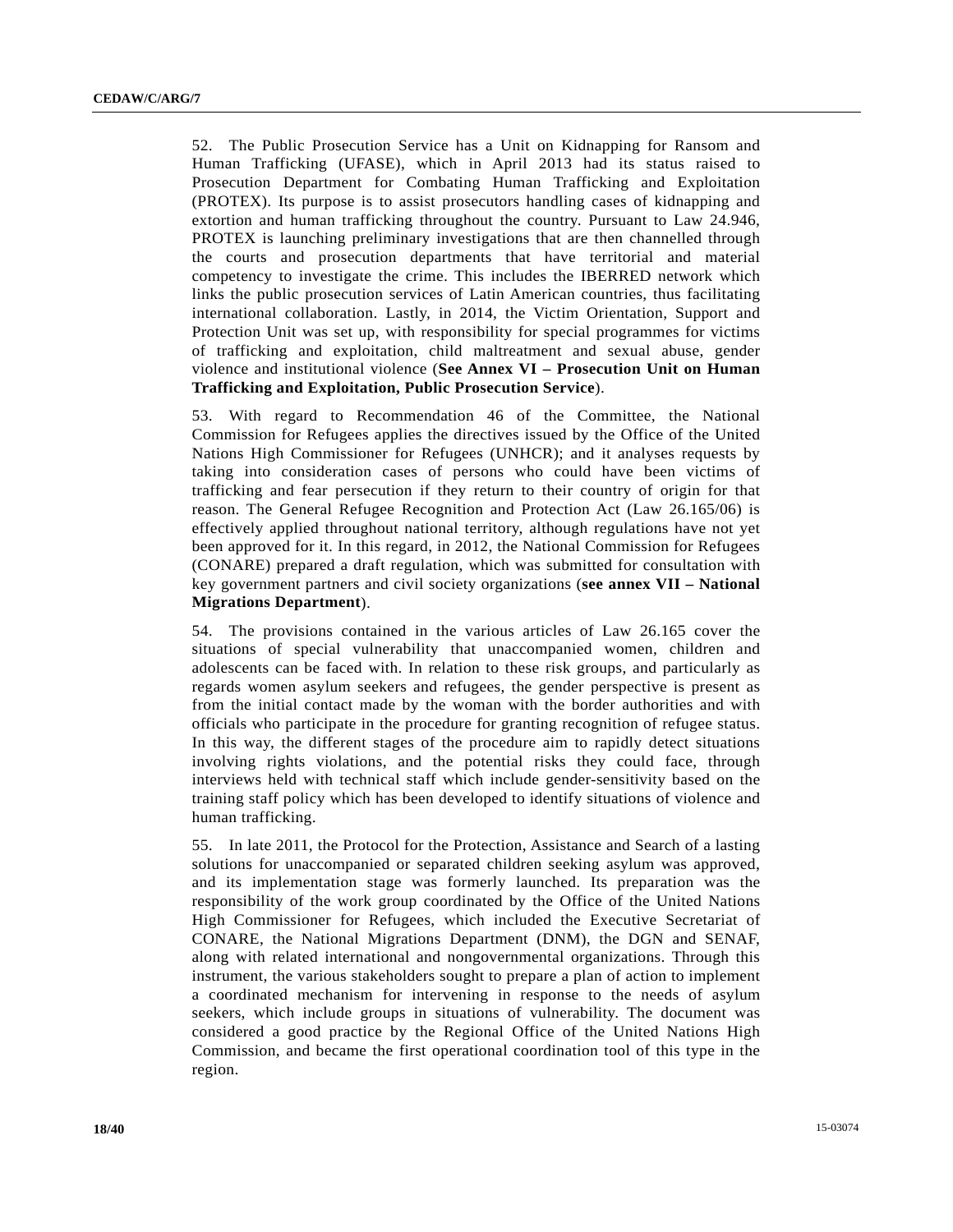56. In addition, CONARE has designed the Triennial Plan to Assist and Integrate the Population Seeking Refugee Status and Refugees in Argentina, for the purpose of setting up mechanisms for dealing with the problem that give a comprehensive response to situations of social vulnerability endured by asylum seekers. One of the principles enunciated in the work plan is respect for the gender, age and diversity perspectives. The aim is to "ensure that the special needs which, throughout the process of arrival in the country and the search for a lasting solutions, experienced by women, children, and elderly refugees and persons with medical and/or psychological needs or other special needs, are duly considered in the implementation of the projects." Accordingly, the programmes included in the triennial plan — the Basic Humanitarian Assistance Programme and the Social Integration Programme — define women, children and adolescents as priorities at the time of providing immediate assistance in terms of accommodation, food and health care, and access to available resources to facilitate the process of integration and social inclusion in Argentina, under equal and discrimination-free conditions.

57. In the Argentine Foreign Ministry, the Special International Representative for Women's Issues operates as a focal point on international human trafficking. The area seeks to mainstream gender in all international agreements and actions on human trafficking, with which Argentina is committed. For that reason, in the last few years, training has been provided on this subject and on gender violence as part of the Foreign Ministry's consular training courses. In addition, on the occasion of the Meeting of Ministers and High Authorities on Women of MERCOSUR, this office participated in the preparation of the booklet "Regional diagnostic on the trafficking of women for the purpose of sexual exploitation."29

### **Recommendation 26 of the Committee:**

58. In relation to Recommendation 26 of the Committee, in recent years the justice process for crimes against humanity has made notable progress in terms of the investigation and prosecution of crimes against sexual freedom. In 2010, the first conviction was served on the perpetrator of the crime of rape (as director perpetrator) against disappeared women held at a clandestine detention centre, in the "Molina" case in Mar del Plata, Province of Buenos Aires. In 2011, rulings issued by the Federal Appeals Court of the Provinces of Mendoza and Tucumán expanded the criterion for assigning responsibility for these crimes, rejecting the idea that they are self-inflicted and thus accepted the responsibility of superior officers for the crimes of rape and sexual abuse committed in clandestine detention centres, and confirmed the prosecution of several people as intermediate perpetrators of these crimes. They also established that these crimes should be differentiated from the crime of torture (**see annex VIII- details of other cases.**)

59. No specific monetary compensation is specified for victims of sexual or gender violence, although it is possible to claim compensation for damage and injury in the civil courts, or be constituted as a civil party in a criminal case, provided this possibility has not been renounced by collecting a compensation established by law: in this case, it is not possible to take action against the State but only against those specifically responsible. Recently, in the sentence handed down

<sup>29</sup> Available at http://www.mercosurmujeres.org/es/diagnostico-en-trata-de-mujeres-con-fines-deexplotacion-sexual-av15) and was part of the campaign entitled "MERCOSUR free from trafficking in women" targeting border zones and prepared in Spanish, Guaraní and Portuguese.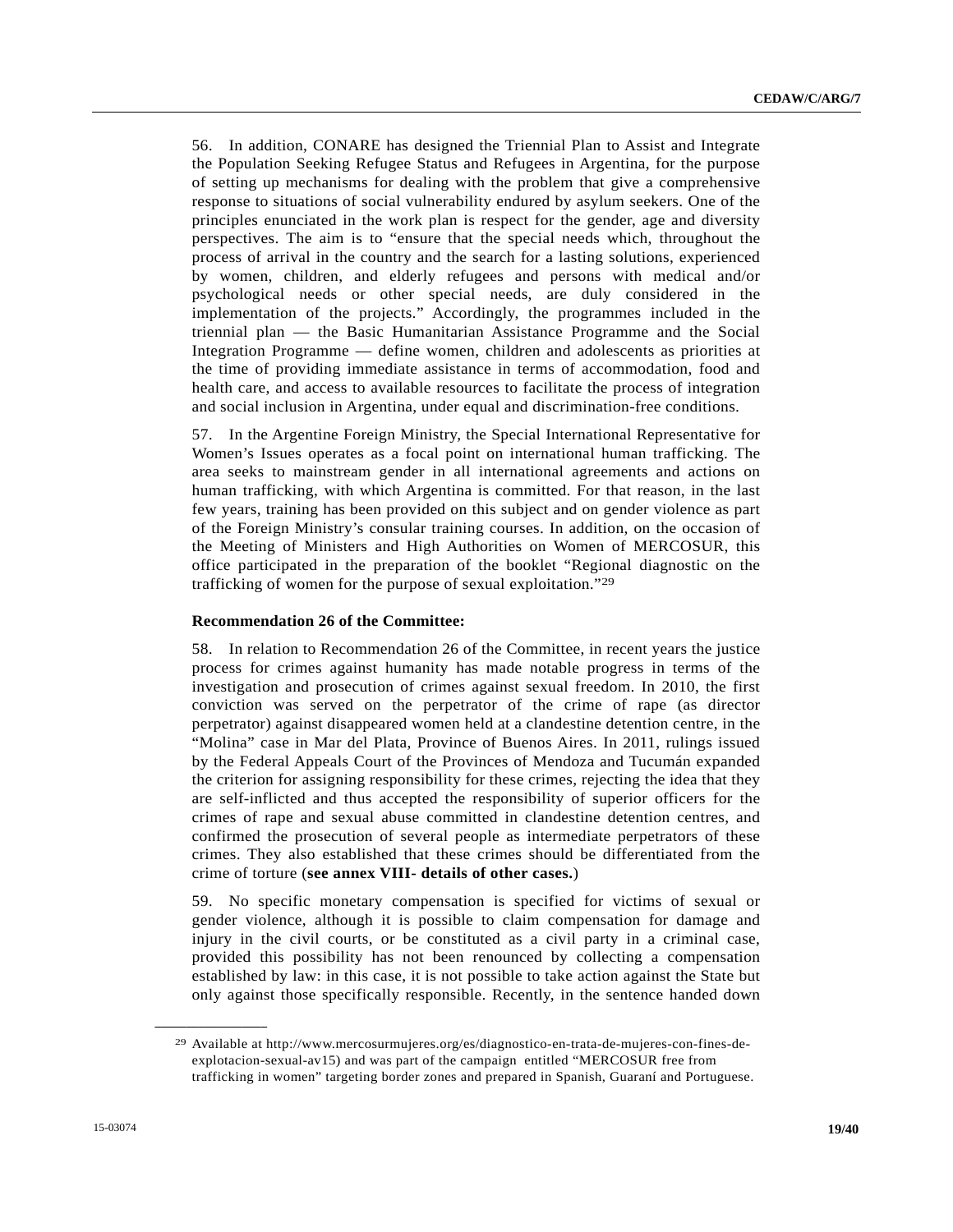in the "Metan" case, it was decided to admit the civil suit filed by a victim of sexual violence and sexual slavery, defining compensation in the following categories: therapy and medication until full restoration of the victim's psychic health; moral harm; loss of job opportunities; psychic harm and damage to life project.

# **Equality in political and public life at the national level**

### **Article 7**

60. In Argentina, Law 25.012, the Quota Act remains in force. Passed in 1991, this law required at least 30% of persons on the electoral lists for national legislative posts to be women, and in positions giving a genuine chance of being elected. Several draft laws are awaiting parliamentary processing, aimed at raising the floor of female participation in electoral lists to 50%, in the framework of debates on gender parity.30 At the present time, the current representation of women in national elective posts tends to be above the current legal floor: in November 2014, about 36% (93/257) of members of the Chamber of Deputies and almost 39% (28/72) of the Senate are women. In the Senate, the highest level of female participation was achieved between 2004 and 2007 (43%), and in the Chamber of Deputies, the peak was attained between 2008 and 2009 (40%).

61. The greater female presence in Congress has helped to bring previously ignored issues on to the agenda, such as gender and crimes against sexual integrity. Nonetheless, women's participation has not been confined to those topics. Several social laws protecting a variety of minority groups and expansion of rights have been promoted by women, such as the Egalitarian Matrimony Act.

62. The current President of the Nation is a woman (periods 2007-2011 and 2011- 2015, ongoing); four of the 16 national ministries are currently headed by women (Security, Culture,31 Industry and Social Development), as is one of the five currently occupied posts of the Supreme Court of Justice of the Nation.32

63. Although the national legislative institutions have had a constant female presence over the last 20 years, this has not been matched in the provincial legislatures and, in particular, at the local level. For that reason the CNM has launched a programme to strengthen and promote the presence of women in these legislative institutions, and to mainstream gender in parliamentary initiatives. The programme "Strengthening of capacities to promote gender equality in legislation" targets the national, provincial and municipal legislatures. As part of the programme, a situational diagnostic was performed, and the results were used to produce a practical guide for national, provincial and municipal legislators in Argentina, providing information and conceptual and methodological guidelines

<sup>30</sup> See: http://www.diputados.gov.ar/frames.jsp?mActivo=proyectos&p=http://www1.hcdn.gov.ar/ proyectos\_search/bp.asp

<sup>31</sup> Recently created by Decree PEN 641/2014.

<sup>32</sup> Until May this year, the Supreme Court of Justice of the Nation had seven members, two of whom were women. Since then, Judge Carmen Argibay died in May, and Judge Enrique Petracchi passed away last October. Following that, Judge Eugenio Zaffaroni took early retirement on 31 December. As a result, from January 2015, the Supreme Court will have four members, until additional members are appointed pursuant to the corresponding regulation.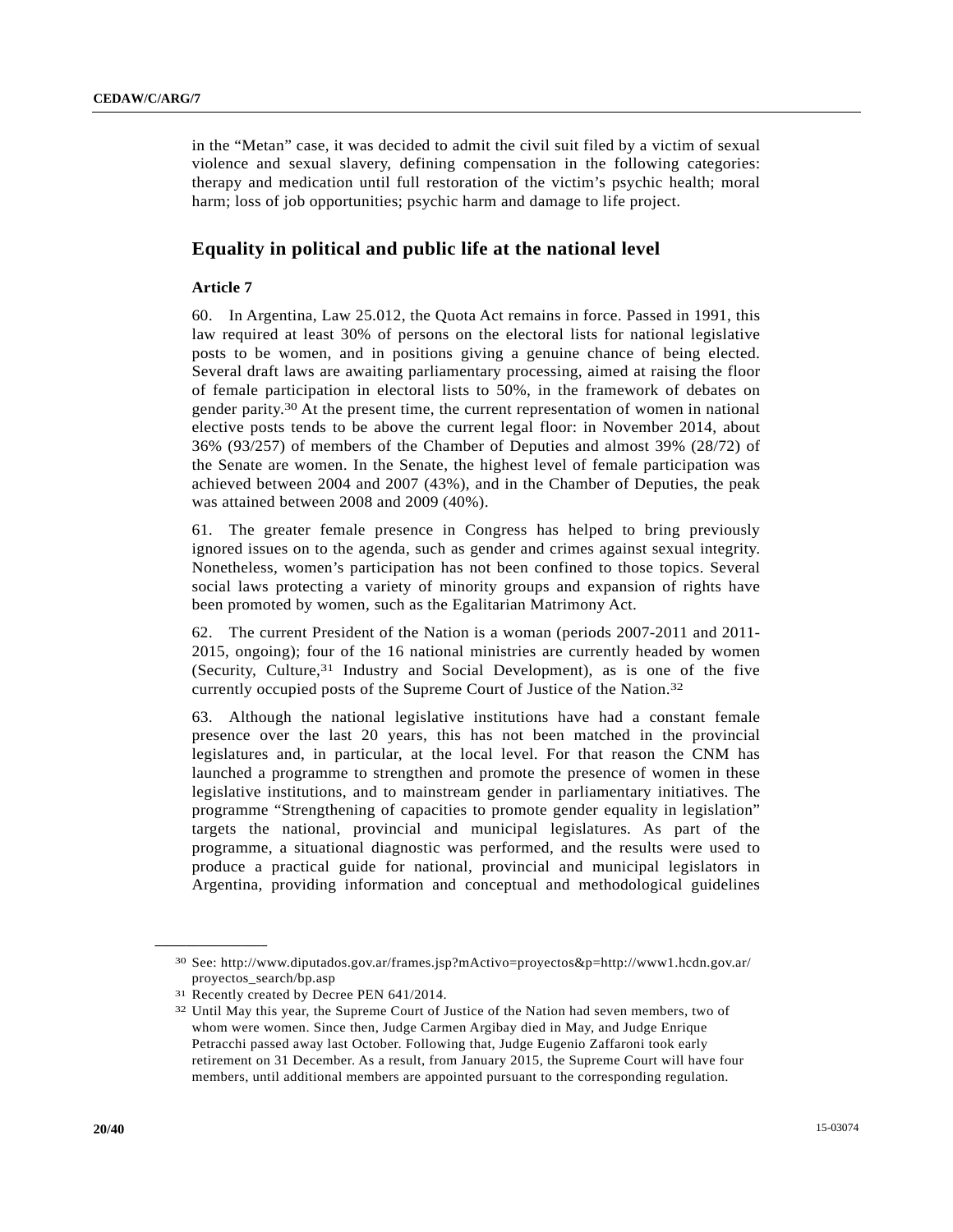relating to the adoption of the gender perspective in legislative work (structure, management and agenda).<sup>33</sup>

64. To promote women's participation in public life and guarantee equal opportunities and treatment throughout national territory, Law 26.571 (Democratization of political representation, transparency and electoral equity) was passed in December 2009. To ensure active participation by women in the political domain, article 1 — which amends article 3(b) of the Political Parties Charter Act, 23.298 — requires that the periodic election of party authorities and organizations must fulfill the minimum percentage of each sex specified in Law 24.012 and its regulatory decrees. In that regard, and in relation to CEDAW Committee Recommendation 32, it should be noted that the application of the aforementioned law with the consequent incorporation of a larger proportion of women in party leadership bodies, will have an impact on the reality of the political groupings that act in the provinces and in the Autonomous City of Buenos Aires.

65. If the private sector is considered alongside the public sector, women's participation in decision-making posts declines; and it falls further short of the target set for 2015 (0.60) with a ratio of women to men of 0.42 as of  $2011.^{34}$ 

# **Equality in political and public life at the international level, participation in international organizations.**

### **Article 8**

**\_\_\_\_\_\_\_\_\_\_\_\_\_\_\_\_\_\_** 

66. Men and women In Argentina have total equality of rights, including in respect of all issues considered by this article. Specifically, nearly 25% of Argentine embassies around the world are currently headed by women: 23 posts out of a total of 93.35 In the last few years, a larger number of women have entered the entering the Argentine Diplomatic Academy of the Foreign Ministry, which produces the country's future diplomats. From 2005 to the present, 42.75% of persons entering a diplomatic career were women, which suggests that the percentage of female diplomats occupying high-level international posts will increase in the future.

67. Argentine women hold important posts in international organizations such as the International Criminal Court and the International Tribunal for the Law of the Sea, among others.

68. Argentina supports all United Nations resolutions aimed at combating sexual violence in conflicts, such as Security Council resolution 1325, and its complementary resolutions, particularly resolution 1820. It should be noted that resolution 1325 also calls for an increase in female participation at all levels of prevention, management and resolution of conflicts, including the decision-making levels.

<sup>33</sup> *Source*: National Council of Women. The guide can be consulted at http://www.ar.undp.org/content/dam/argentina/Publications/G%C3%A9nero/ARG%20TOOLKI TGuia%20final%20web.pdf 34 *Source*: Country Report 2012-millennium development goals.

http://www.politicassociales.gov.ar/odm/PDF/IP2012.pdf)<br><sup>35</sup> The list of national officials fulfilling functions abroad can be consulted at: http://www.mrecic.gov.ar/representaciones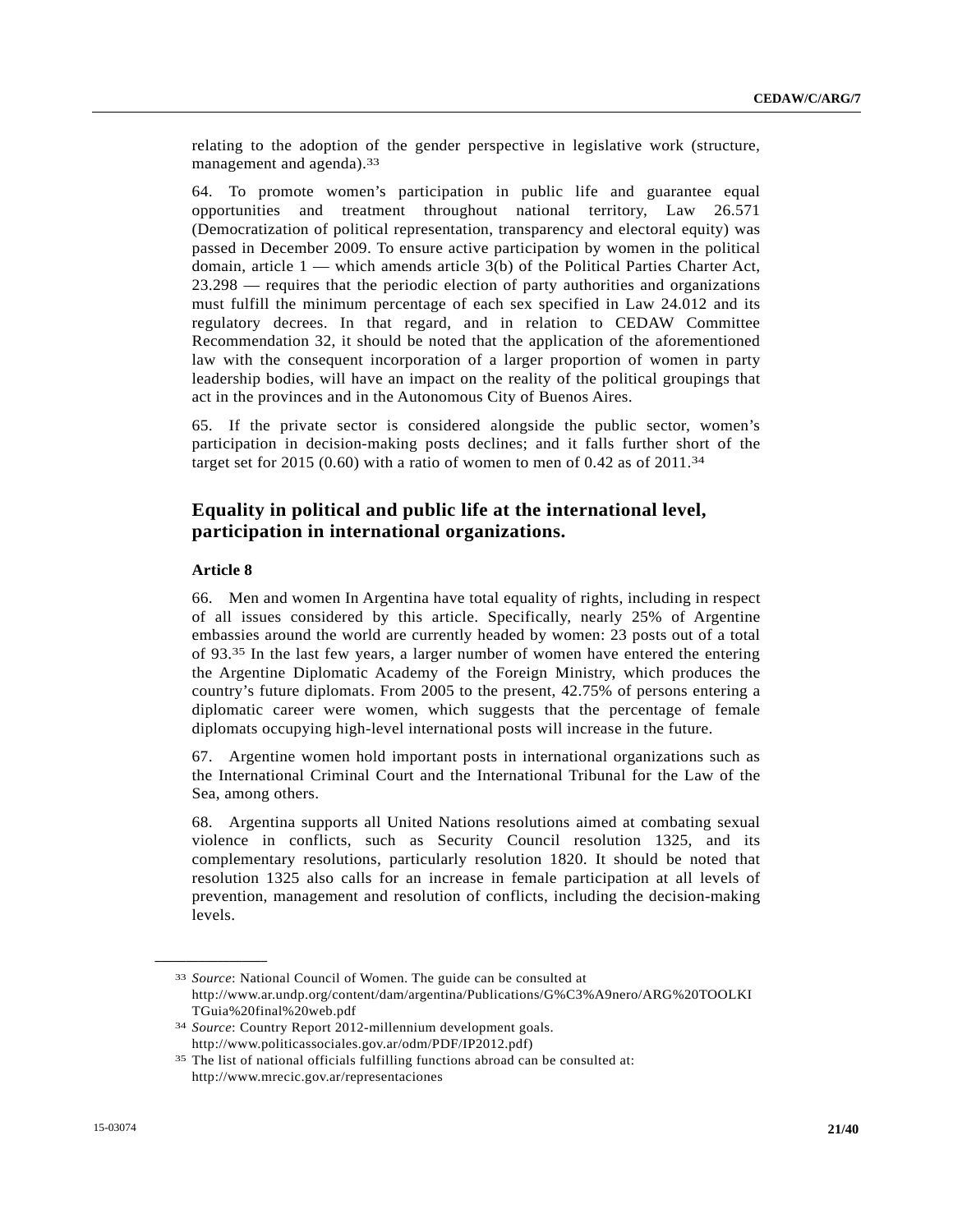69. Women have considerably increased their presence in the defence and security forces, including those deployed on humanitarian missions, with women occupying the highest posts in the respective ministries: government period 2005-2010 in the case of defence; and 2010-2013 and 2013 to the present in security, in other words throughout the lifetime of the latter ministry which has created precisely in 2010. This made it possible to mainstream gender within the armed forces and the security forces by creating human rights and gender policy departments in both organizations.

70. At the present time, the National Plan of Action of the Argentine Republic for Implementing Resolution 1325 (2000) is in its final stages of approval by the President of the Nation. This plan contains various points relating to the prevention of sexual violence, in terms of both objectives and compliance indicators; and it pays due attention to women asylum seekers and their family members in the country. In conflict and post-conflict countries in which Argentina has a presence, our country is committed to safeguarding the recognition of the differential impact of armed conflict on women: for that reason, the personnel of troops deployed on peace missions receive training on gender issues and the prevention of sexual violence.36

# **Equality in laws of nationality in respect of the woman and her children**

### **Article 9**

71. In Argentina, men and women have total equality of rights, including all issues considered by this article, which, for the purposes of understanding the expression nationality, is understood as citizenship.

## **Equality in education**

### **Article 10**

**\_\_\_\_\_\_\_\_\_\_\_\_\_\_\_\_\_\_** 

72. Compulsory basic education throughout national territory lasts from five years of age until the end of the secondary education cycle; and the universalization of education services at the initial level as from four years of age is also obligatory for the national state and the provinces. In Argentina, public education is non-denominational and free of charge at all compulsory levels; and are also private education services, including those of a religious type. There is also a wide range of public and user-free university education throughout national territory. At the present time, there are 48 national public universities, distributed throughout all provinces of the country, which provide free higher education at the degree course level and in some cases free postgraduate training also. Since 2007, nine national

<sup>36</sup> This information is included in relation to United Nations Security Council resolution 1325, as indicated in point I.3, p.73 of the Compilation of Guidelines on the Form and Content of Reports to be Submitted by States Parties to the International Human Rights Treaties (HRI/GEN/2/Rev.6).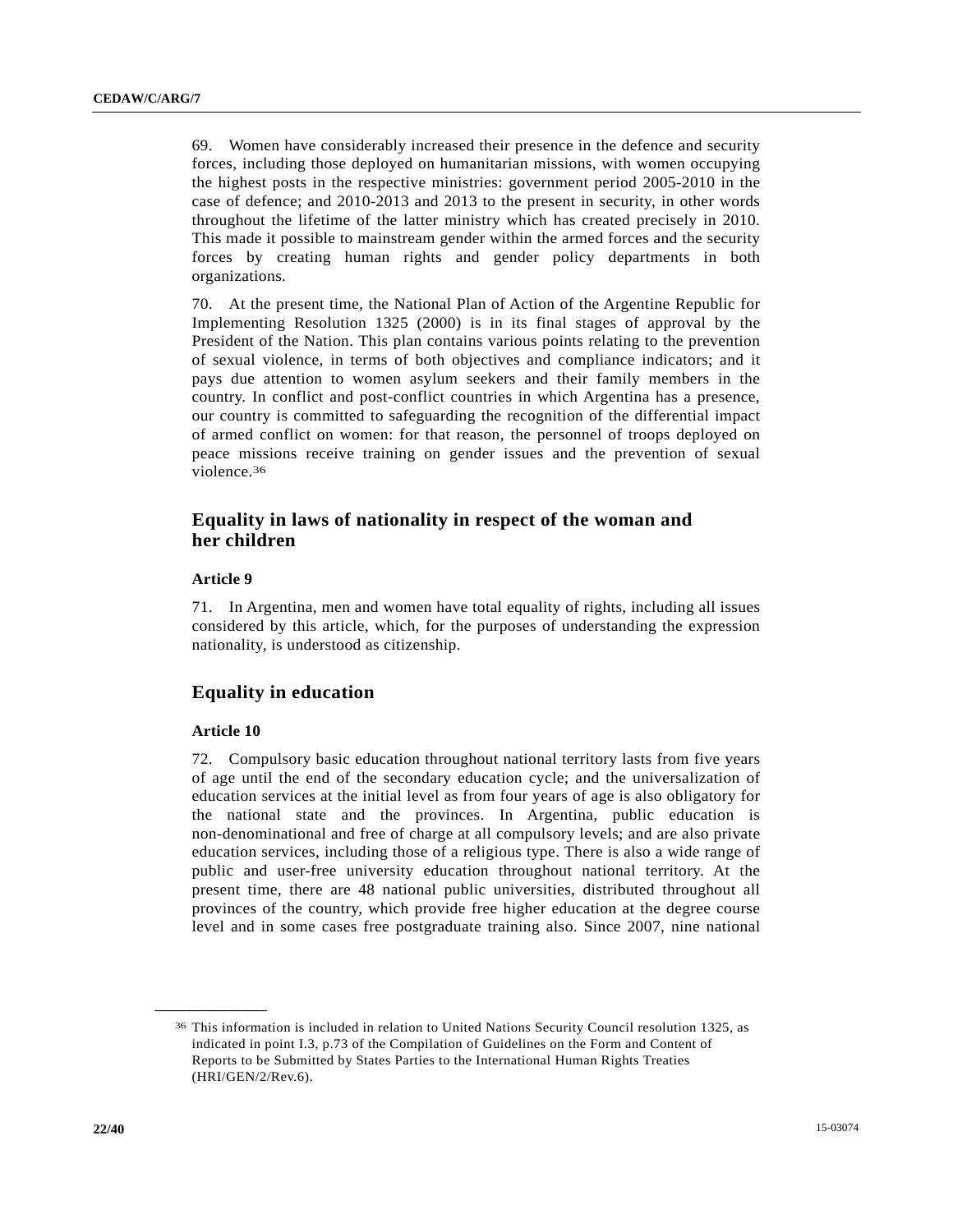universities have been created, the students of which are mostly their families' firstgeneration university students.37

73. Education coverage in Argentina is very high for both men and women, and literacy rates among young people between 15 and 24 years of age over the last decade were both above 99%, attaining 100% in 2011.38

74. Data on the relative proportion of men and women registered by the 2010 national census show that the femininity ratio exceeds 100% in all jurisdictions of the country, and for all education levels jointly, with individual rates of 95.9% in the primary cycle and 106.6% in the secondary cycle.

75. Women also constitute a clear majority of university students:, registration by women in 2011 accounted for 57.5% of all students in public universities and 56.2% in the case of private universities; among graduates the equivalent figures numbers rise to 61.5% and 62.1%, respectively).39

76. The latest data compiled by the Ministry of Science, technology and Productive Innovation in 2013 show that the National Scientific System (SCN) consists of a total of 46,929 full-time researchers and grant-holders working on research and development (R&D), of whom 22,726 are men and 24,203 are women. These figures display gender parity nationally in terms of human resources participating in the SCN. At the same time, there is a significant disparity in terms of human resources doing research in information and communication technologies (ITCs), 70% of whom are men and 30% women; and in some cases the disparity is 80%-20%. In contrast, there is no gender disparity either in the distribution by organizations or in lines of research.

77. The foregoing data mean that there are significantly more women than men at the higher levels of education. Nonetheless, this better relative position of women in the education field is not reflected in their labour market performance, as will be discussed below.

78. In relation to CEDAW Recommendation 34, the following paragraphs list the key actions and policies on education and the gender equity implemented in the last few years.

79. Law 26.206/06 on national education includes the gender perspective and nondiscrimination among its articles, for example articles  $1(f)$  and  $11(v)$ .<sup>40</sup>

 – In 2006, Law 26.150 created the National Comprehensive Sex Education Programme, which is mandatory at the initial, primary and secondary levels and also in teacher training. This law, which will impact the process of acquiring and transforming knowledge, attitudes and values with respect to

<sup>37</sup> The nine universities created since 2007 are: Universidad del Chaco Austral, Universidad Nacional de Río Negro, Universidad Nacional Arturo Jaureche, Universidad Nacional de Avellaneda, Universidad Nacional de Jose C Paz, Universidad Nacional de Moreno, Universidad Nacional de Villa Mercedes, Universidad Nacional del Oeste, and Universidad Tierra del Fuego, Antártida e Islas del Atlántico Sur. 38 *Source*: Country Report 2012, Millennium Development Goals.

http://www.politicassociales.gov.ar/odm/PDF/IP2012.pdf) 39 *Source*: http://informacionpresupuestaria.siu.edu.ar/DocumentosSPU/Anuario%20de%20Estad%C3%AD

sticas%20Universitarias%20-%20Argentina%202011.pdf 40 *Source*: http://portal.educacion.gov.ar/?page\_id=57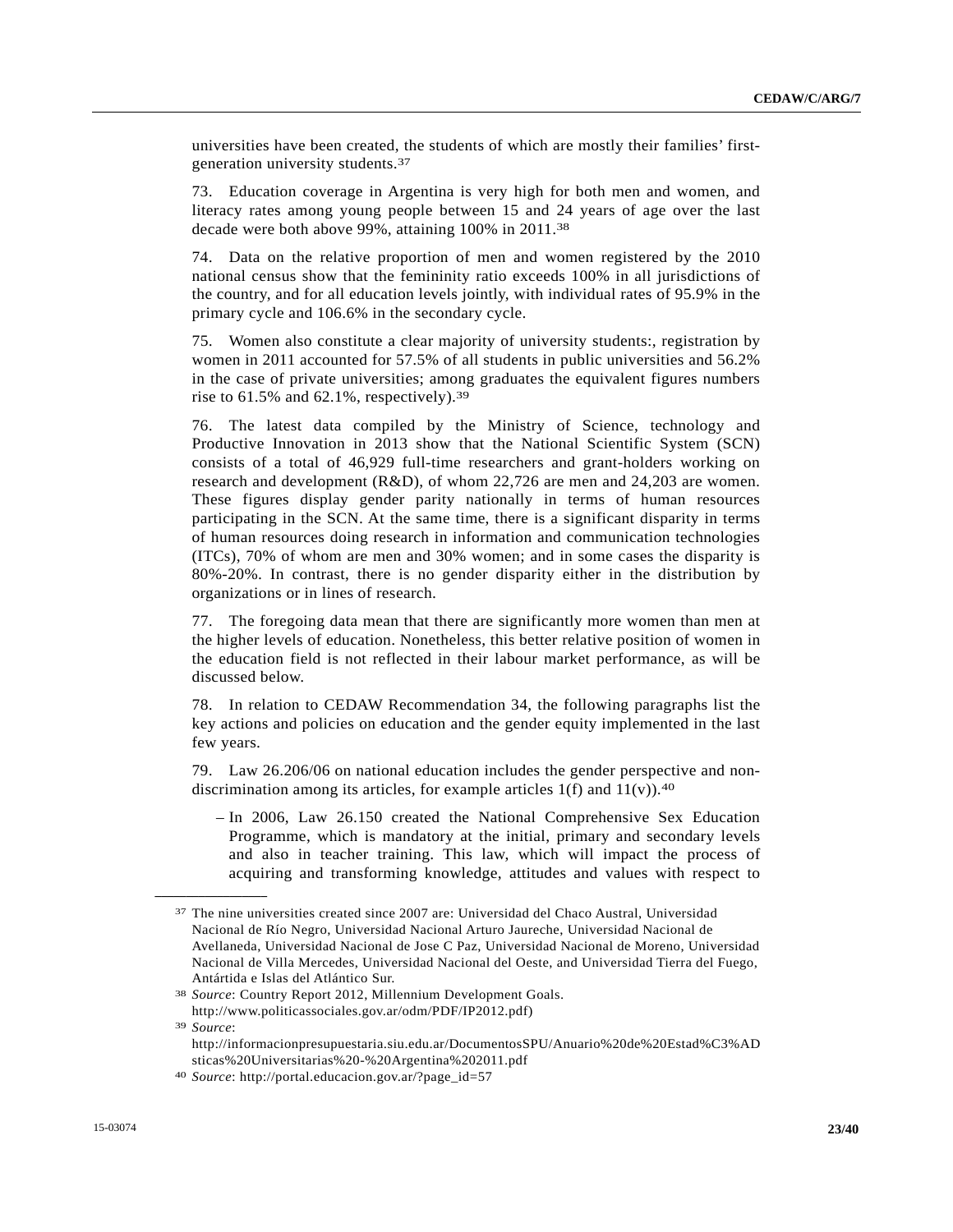sexual and reproductive rights, is designed to generate greater equity in the social relations between men and women, among other objectives.

80. Law 26.058, on technical education, redesigned technical training throughout the country. Its article 40 mentions specific actions whose implementation will guarantee access to technical and agricultural education for young people (male and female), and permanence in it during a situation of social risk or when facing difficulties in obtaining apprenticeships. It also states that action shall be taken to incorporate women into professional technical education. According to the Census of Technical Schools, 37% of the 230,000 students are women, whereas historically women have not exceeded 11% of enrollment in such schools.<sup>41</sup>

81. The *Conectar Igualdad* programme was created in April 2010 to restore and upgrade public schools and reduce digital, educational, and social divides in the country, by distributing netbooks to all students and teachers in secondary schools, special education schools, and State-run teacher training institutes. Thus far over 4,700,000 netbooks have been delivered, but the data do not have a gender breakdown.42

82. The Primary and Secondary Studies Completion Plan (FinEs) is an educational policy of the National Education Ministry which is being implemented in all provinces. Its aim is to offer young people (18 years of age and older) and adults a specific plan adapted to their possibilities and needs, to complete their primary and/or secondary studies.43

83. In January 2014, the *Progresar* Programme to Support Argentine Students was launched, for students of 18-24 years of age who are unemployed or working informally, or who receive a wage less than the minimum vital and mobile wage (Arg\$ 4,400 as of September 2014), and their family group are in a similar situation. The programme consists of a universal subsidy of Arg\$ 600 per month, to enable young people to start, continue, or complete their primary, secondary, tertiary, trade, or university studies. Of the total number of 945,000 students enrolled as of October 2014, 60% are women and 79% are between 19 and 22 years old. At the same time, 26% of the applications received are to undertake university studies, 24% for tertiary and trade studies, and 45% to complete secondary school studies. Only 5% of the total applied to complete their primary studies.44

# **Equal rights in employment and work; economic and social security of women**

### **Articles 11 and 13**

**\_\_\_\_\_\_\_\_\_\_\_\_\_\_\_\_\_\_** 

84. Despite achievements on gender equity in the education domain, and the undeniable progress made in the labour market and in female participation in economic ventures, Argentine women generally continue to face vertical and horizontal segregation in employment. Their integration into the labour market has not triggered any large-scale incorporation of men into the world of care provision and domestic chores; and this has generated phenomena such as the double work

<sup>41</sup> National Census of Technical and Agricultural Schools, 2010-2011 (www.inet.edu.ar)

<sup>42</sup> *Source*: http://portales.educacion.gov.ar/conectarigualdad/ 43 *Source*: http://portal.educacion.gov.ar/?page\_id=34 44 *Source*: www.progresar/anses.gov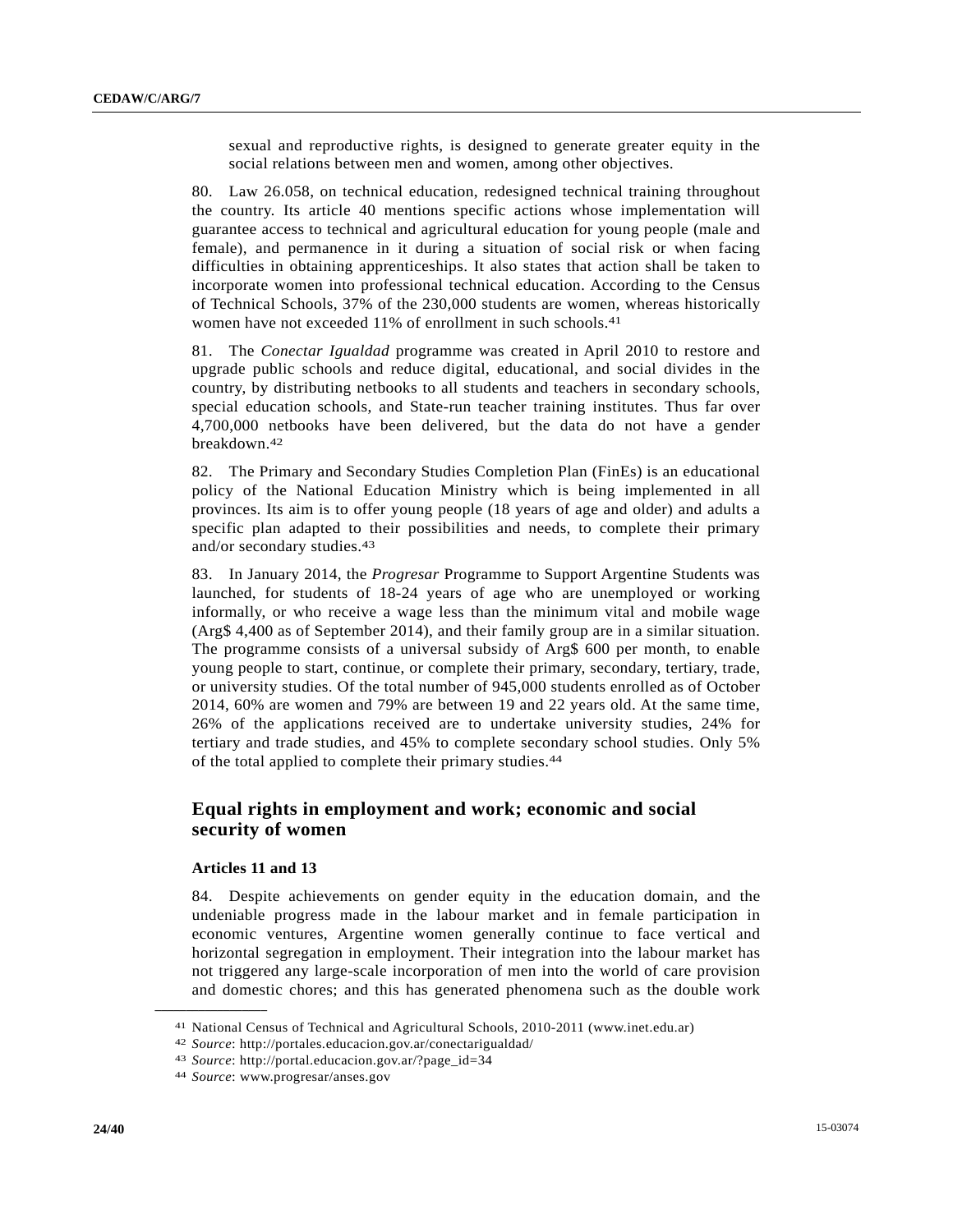load, as revealed in the 2013 use-of-time survey.<sup>45</sup> Women continue to be overrepresented in jobs of greatest informality, lowest rank or qualification, as well as in underemployment and unemployment. This results in women on average receiving lower pay than men, even though there qualifications are generally higher.

85. Thus, the latest figures prepared by the National Ministry of Work, Employment and Social Security (second and third quarters of 2013) show that women account for 42% of the economically active population (EAP) and 41.5% of the employed population; they also have an activity rate 46 of 47.1%; an employment rate<sup>47</sup> of 43.1% and an unemployment rate<sup>48</sup> of 8.5%. Moreover, women form the majority of employees in the public sector and a minority in the private sector, with feminization rates of 54.7% and 32%, respectively, in December 2013.49 In view of this, Argentina included as one of the national targets for achieving the MDG on gender equity, "Reach by 2015 a higher gender equity by the better economic participation of women and the narrowing of the gap in the salaries between men and women, while keeping the levels of gender equality achieved until 2000 in the educational sector", reducing the wage gap to 20% by 2015. The latest data on the subject (fourth quarter of 2013) show that the gap in average incomes, between fully employed men and women, was 13.3% in the second quarter of 2013; but it was wider when underemployment is taken into account, because, as noted, women suffer more from underemployment owing to the overload of domestic and care work.50

86. According to a survey on unpaid work and the use of time implemented as a module of the INDEC Annual Urban Household Survey, in the third quarter of 2013, the participation rate in domestic work was 88.9% among women and just 58.2% among men, with women spending an average of 6.4 hours on this, compared to the 3.4 hours of men. In society as a whole, therefore, women account for 76% of the average number of 3.9 hours per day spent doing unpaid work, compared to just 24% in the case of men.51

87. Domestic work and care activities have been historically been associated with women and continue to be so. Even when these tasks are undertaken by third parties on a paid basis, the vast majority of the workers are women. In this regard, and in relation to CEDAW Committee Recommendation 36, Law 26.844 was passed in 2013, providing a special labour contract regime for persons employed in private homes. This expanded the rights of female domestic workers, making their economic and social rights equivalent to those of any other worker, by formalizing their employment situation and incorporating them into social security and pension systems. Recently, it was made compulsory for the employer to contract workplace risk insurance for the domestic employee.

88. In March 2014, the Argentine Government ratified the Domestic Workers Convention, 2011 (ILO Convention 189)., before the International Labour Office.

<sup>45</sup> *Source*: http://www.indec.mecon.gov.ar/nuevaweb/cuadros/novedades/tnr\_04\_14.pdf)

<sup>46</sup> Calculated as the percentage of the total economically active population.

<sup>47</sup> Calculated as the percentage of the total employed population.

<sup>48</sup> Calculated as the percentage of the economically active population that is unemployed.

<sup>49</sup> *Source*: Gender Bulletin http://www.trabajo.gob.ar/left/estadisticas/genero/estadisticas.asp

<sup>50</sup> *Source*: http://www.politicassociales.gov.ar/odm/PDF/IP2012.pdf). *Source*: Ibid and 2012 Country Report on MDGs. 51 *Source*:http://www.indec.mecon.gov.ar/nuevaweb/cuadros/novedades/tnr\_04\_14.pdf)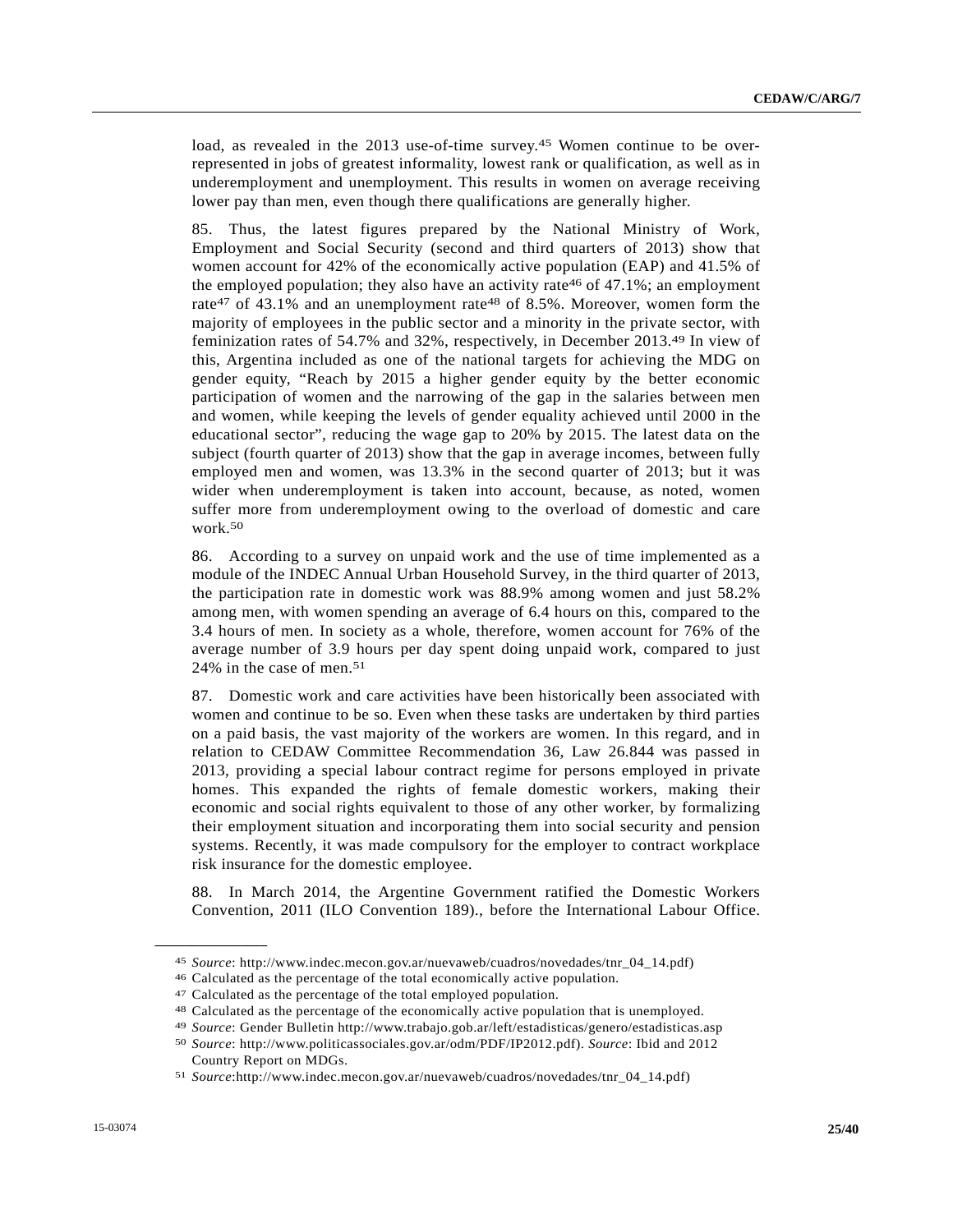This makes Argentina the 13th ILO member State and the seventh in Latin America to a ratify this convention, which aims to improve the living and working conditions of tens of millions of domestic workers around the world.

89. Also in terms of the recognition and protection of workers' social rights, in the rural domain, Law 26.727 on rural labourers was passed, establishing new legislation for contracting workers. This constitutes a major step forward for seasonal workers who are the most vulnerable in the rural sector.52 Rural workers are thus included in the Labour Contract Act, with full rights. The law recognizes minimum pay rates decided on by the National Agricultural Labour Council, which cannot be less than the minimum vital and mobile wage (Arg\$ 4400 in September 2014); and it defines periods and places of payment. It also establishes adequate conditions of hygiene, security, and housing for the over 900,000 rural workers.53

90. Another priority is to improve the living conditions of the population, particularly children. One of the initiatives of greatest impact in this regard has been the creation of the Universal Child Benefit in 2009, which was complemented in 2011 by the Pregnancy Benefit. These subsidies are targeted on women who are unemployed or who work in the informal economy and/or in unregistered domestic service. The child protection system includes supervision of the compulsory immunization plan and school attendance. Given the increasing proportion of women who are heads of household, this universal benefit provides significant economic relief, as well as recognition of their rights and those of their children. The universal benefit is paid to the mother, unless the father shows that he has custody. According to data for 2013 published by the National Social Security Administration (ANSES), the Universal Pregnancy Benefit has 160,000 recipients and the Universal Child Benefit (AUH) has 3.5 million.54

 In relation to CEDAW Committee Recommendation 36, the Ministry of Labour approved the programme of equity and equal opportunities in labour training, entitled "New trades for women", to provide women with training in nontraditional activities, and thus help enhance their conditions of employability and encourage their integration into labour market (MTEySS resolution 1553/2010). In 2013, the programme convened 500 women to receive training on gender issues and motorcycle mechanics in five localities of the country: Caseros and Florencio Varela (Buenos Aires Province), Villa María (Córdoba), Salta (Salta) and the autonomous city of Buenos Aires . The profile is one of young women, 50% are between 19 and 25 years of age, and the majority (66%) have completed secondary education at least. Another notable characteristic is that half of the women promoted do not have children. Motorcycle mechanics were given gender training so that, during the apprenticeship process, they can identify gender variables to be taken into account to facilitate the training. Local trainers (male and female) were also trained with the

<sup>52</sup> Law 26.727 1947 constitutes the most significant advance in rural legislation since the rural labour and statutes sanctioned in 1944 and the Harvesters Law which complemented that

legislation in 1947.<br><sup>53</sup> Levels of informality in the sector are estimated at 62%, compared to the national average of 34.3%; and in some regions, precariousness attains a level of 85 % (*Source:*

www.trabajo.gov.ar) 54 *Source*: http://www.anses.gob.ar/asignacion-universal/asignacion-embarazo-149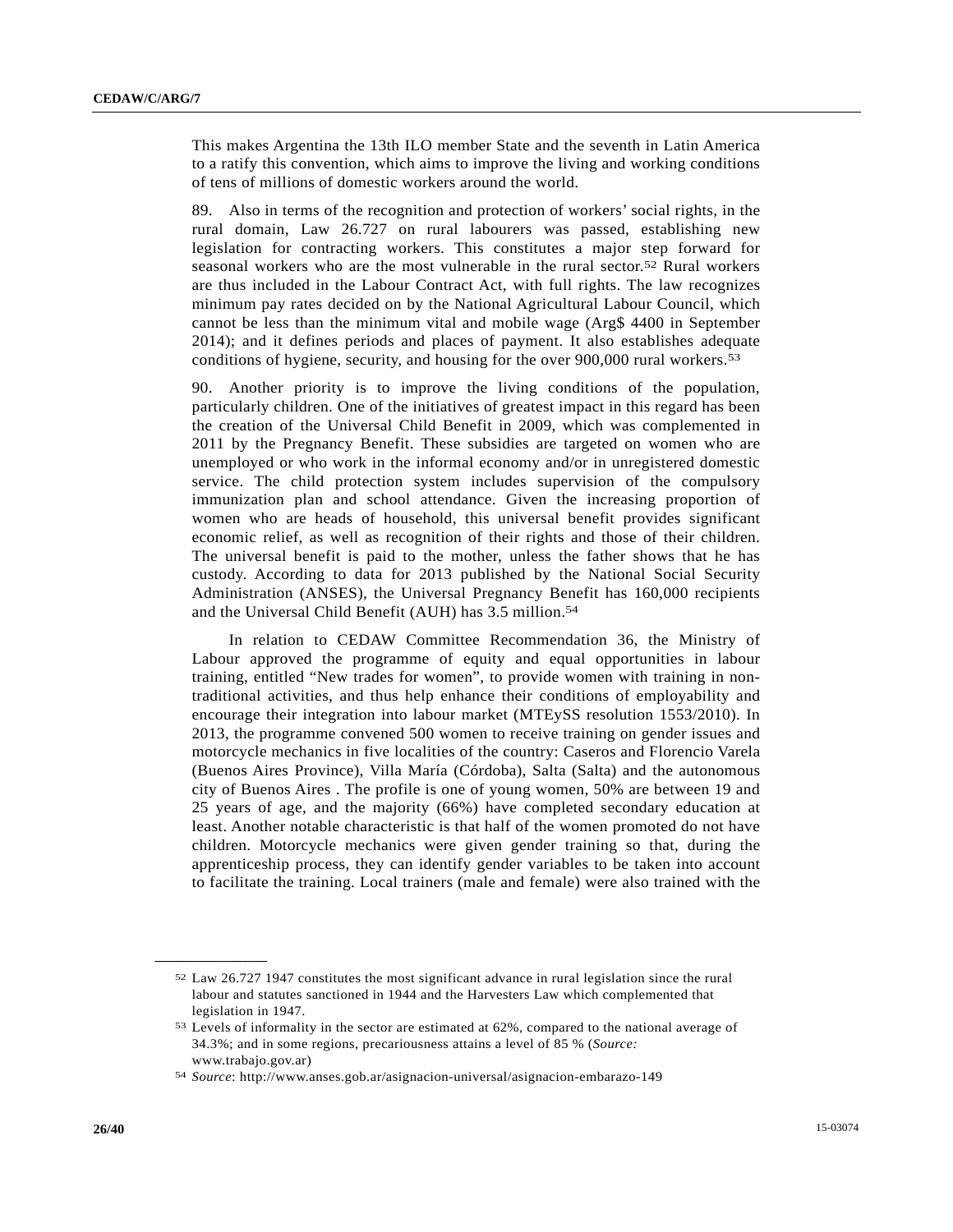twin purpose of training women and identifying local reference points to continue working on this issue.55 (**See Annex IX-Ministry of Work and Social Security**)

91. In October 2014, the first virtual course on the gender perspective in the labour market was launched for employees of the Ministry of Labour. The objective of this training is for ministry personnel to mainstream gender in their daily tasks, and to provide a channel for consultation and advice on management, promoting the identification of reference points on the subject in each place.

92. The Ministry of Labour has an Advisory Office on Labour Violence (OAVL), which has responded to around 9,000 consultations from workers, 80% of which led to a formal complaint being lodged. Of the total number of complaints received to date by the OAVL, sexual harassment accounts for around 10%. In 2014, this Office promoted the signing of a Minute of Commitment for Decent Work without Labour Violence, which was signed by 114 union organizations and 72 employer organizations.

93. As regards the protection of workers' rights, the Labour Contract Law (20.74 4/74) defines the duties and rights of employers and workers, and assigns inspection and control functions to the Ministry of Labour, as the law's application authority. Each branch of activity signs its collective labour agreement, which is subsequently approved by the ministry, and it holds unrestricted annual negotiations on local conditions (*paritarias libres*). Specifically, registered female workers are entitled to at least three months' paid maternity leave, with an extension as agreed in each sector collective bargaining contract, and up to an additional six months without pay; while fathers have the right to two days' leave, also extendable if the corresponding collective agreement includes this. For breast-feeding, female workers have are entitled to two half-hour breaks during the day in the child's first year of life. In addition, for cases of low and medium-low wages, mothers or fathers indistinctly receive a monetary subsidy from the government for each child up to 18 years of age. In the cases of medium-high and high salaries, the fact of having children or family members in their care gives the right to income-tax deductions.56

94. In terms of the pension rights of workers (male and female), in September 2014 a new pension regularization arrangement was approved both for selfemployed workers and for employees, which gives access to a pension benefit to persons who, at retirement age (60 years in a case of women and 65 years for men), have not accumulated the required contributions record (30 years). The application of this policy in earlier years made it possible to regularize the contributions of people who had not done so in the context of registered employment, such as women working as housekeepers. Hence this form of regularization is known as "housekeeper retirement", and it has enabled 2 million women to gain access to a retirement benefit between 2007 and the present day.

95. The Ministry of Labour has two structures related to women's issues: the Tripartite Commission on Equal Opportunities between Men and Women in the World of Work (CTIO) and the Coordination Unit for gender Equity and Equal Opportunities in Work (CEGIOT). Periodically, the ministry compiles data and

<sup>55</sup> Materials on this experience are available at: http://www.trabajo.gov.ar/left/estadisticas/genero/estudios.asp and

http://www.trabajo.gov.ar/left/estadisticas/genero/estadisticas.asp 56 Further information available at www.anses.gob.ar y www.afip.gob.ar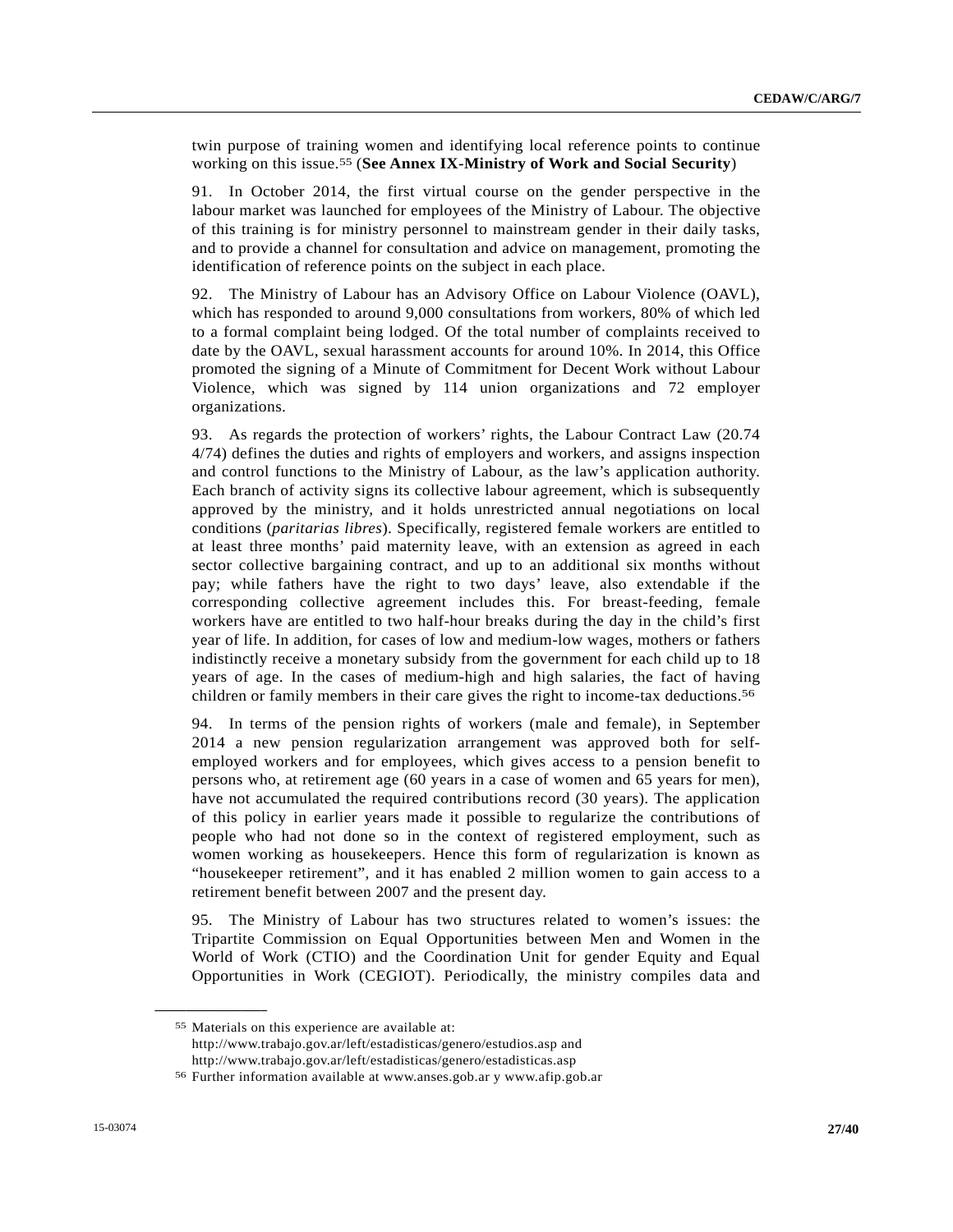conducts research into the situation of women in the world of work, which are available on the ministry's website, as reported in this section.

## **Equal access to health care for women**

#### **Article 12**

#### 96. **Health and Rights Area of the National Women's Council**

 In February 2013, through a memorandum of agreement between the CNM of the National Social Policies Council of the Office of the President of the Nation and the National Ministry of Health, the Health and Rights Area of the National Women's Council was created. This aims to promote public policies in the community, organizations and institutional mechanisms related to access to health care for women, girl children and adolescents.

 This governmental area has four clearly defined lines of action: (1) the holding of regional, provincial and local meetings of organizations working on behalf of women's rights, providing training and education; thus far, 200 workshops have been held, raising awareness among over 6,000 women and men, including health system providers at all levels, concentrating particularly on reduction of maternal mortality and eradication of violence against women; (2) the implementation of campaigns, publications, and the distribution of awareness raising and dissemination material; (3) research into the conditions of access and care for women by the health system; (4) intervention and legal and technical advice on incorporating the gender perspective in cases of violence (obstetrics, reproductive, sexual, and institutional) related to the health system. In conjunction with the Sumar programme of the National Ministry of Health, the CNM has developed contents for the distance course. In addition, the materials produced included the "Guide for Health Promoters with a Gender Perspective" training module, produced with support from the Argentine branch of the United Nations Population Fund (UNFPA),.

#### **Sexual and reproductive rights**

 In the case of women and girl children, a critically important point in their health process consists of the exercise of their sexual and reproductive rights. In 2003, the National Sexual Health and Responsible Parenthood Programme was created.57 For the purpose of informing the CEDAW Committee on progress made in terms of sexual and reproductive rights in Argentina, we draw attention to the 2013 Annual Report of the Sexual Health and Responsible Parenthood Programme (PNSSyPR) (**See Annex X – National Sexual Health and Responsible Parenthood Programme**).

The objectives proposed by the PNSSyPR include the following:

- Achieve for the population the highest level of sexual and reproductive health, with the aim of enabling decisions to be taken that are free from discrimination or violence.
- Reduce maternal and child morbidity and mortality.
- Prevent undesired pregnancies.

<sup>57</sup> *Source*: http://www.msal.gov.ar/saludsexual/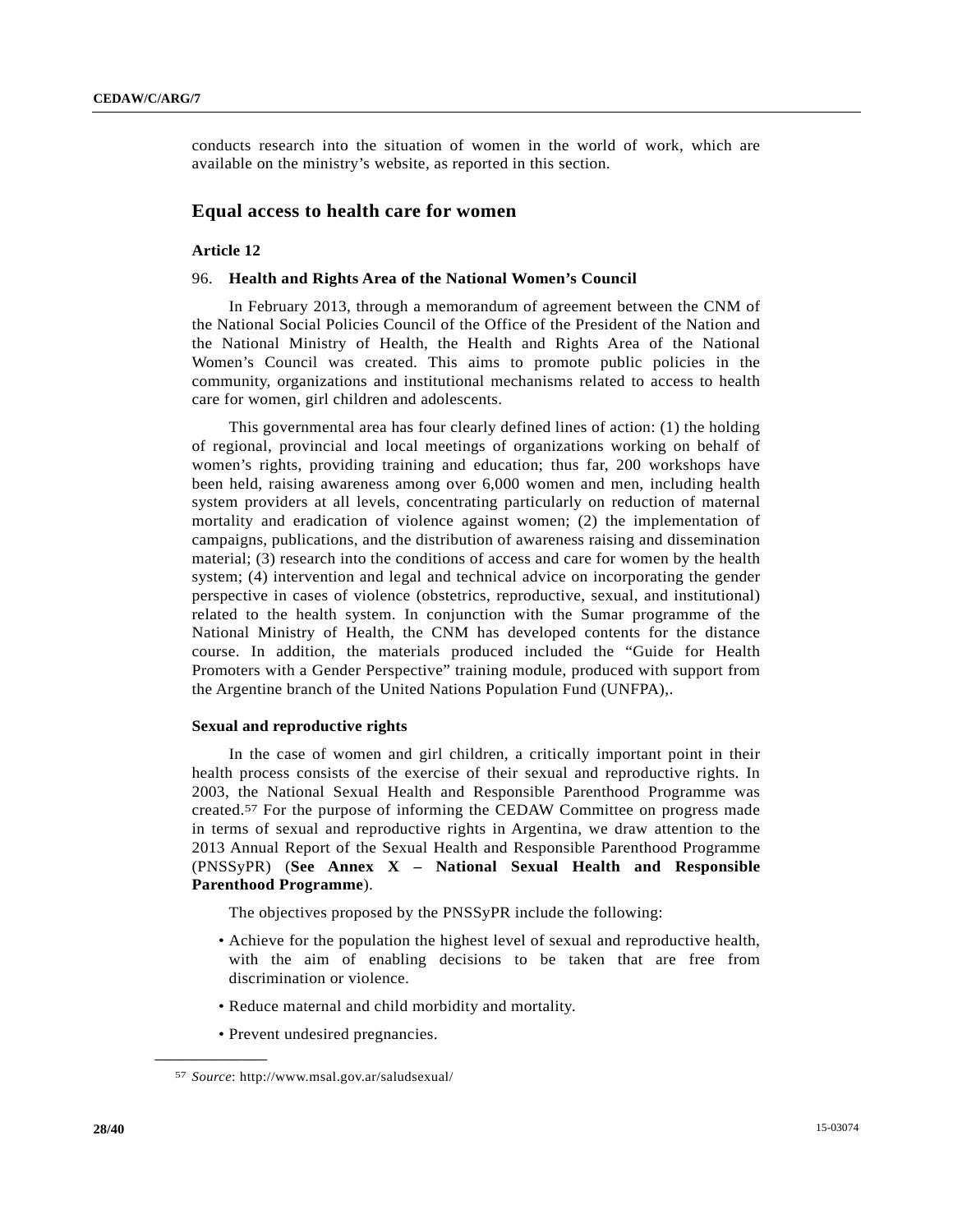- Promote the sexual health of adolescents (male and female).
- Contribute to the prevention and early detection of sexually transmitted diseases, HIV/AIDS, and genital and breast pathologies.
- Guarantee to the whole population access to information, guidance, methods and services relating to sexual health and responsible parenthood.
- Promote female participation in decision-making on sexual health and responsible parenthood.

 The programme provides contraceptive methods, training and dissemination materials, and care services free of charge in the framework of the public health subsystem.

 Argentina already has "Humanized Childbirth" legislation, namely Law 25.929, which defines the rights of women during childbirth, and Law 26.130 on ligation of the fallopian tubes for women and vas deferens or vasectomy for men. Moreover, in 2007, Ministry of Health Resolution 232 added emergency hormonal contraception to the Compulsory Medical Programme as a contraceptive method.

 In 2011, the vaccine against Human Papillomavirus was added to the national immunization schedule, on a free and compulsory basis for children of 10 years of age, whether or not covered by the *Obra Social* system; and it is available at all immunization units in public hospitals in the country.58

 In 2013, Law 26.862 on assisted fertilization was passed, entitling all women to free access to all scientific methods of assisted fertilization.59

 The SUMAR programme is a federal programme run by the National Ministry of Health, which provides public health coverage throughout the country, and improves the quality of care for the population not covered by the *Obra Social* system. The key aim is to help reduce maternal and infant mortality; intensify the health care of children of both sexes throughout the school age period and during adolescence; improve the integrated health care of women, by promoting preventive controls aimed at reducing mortality from uterine and breast cancer. In 2012, this policy, originally only targeted on pregnant women and children between birth and five years of age, was extended to children of between six and nine years of age, along with young people, and women of up to 64 years old. It now includes 9.5 million Argentines (women, adolescence and children are between birth and nine years). Today, all recipients of the universal benefits (AUH) who are women and affiliated to *Progresar* are covered by this programme.<sup>60</sup>

 The National Sexual Health and Responsible Parenthood Programme also has a three phone lines for confidential attention and advice, among the 18 specialisms currently available for phone consultation by citizens. The most recent data (2013) show that 64.4% of calls to these lines were made by women, with a heavy presence of the 15-19 age group, on contraceptive methods and the annual immunization

<sup>58</sup> http://www.msal.gov.ar/index.php/programas-y-planes/185-vph

<sup>59</sup> *Source* : http://bit.ly/1dNJk4V

<sup>60</sup> *Source*:

http://www.msal.gov.ar/sumar/index.php?option=com\_content&view=article&id=476:elprograma-sumar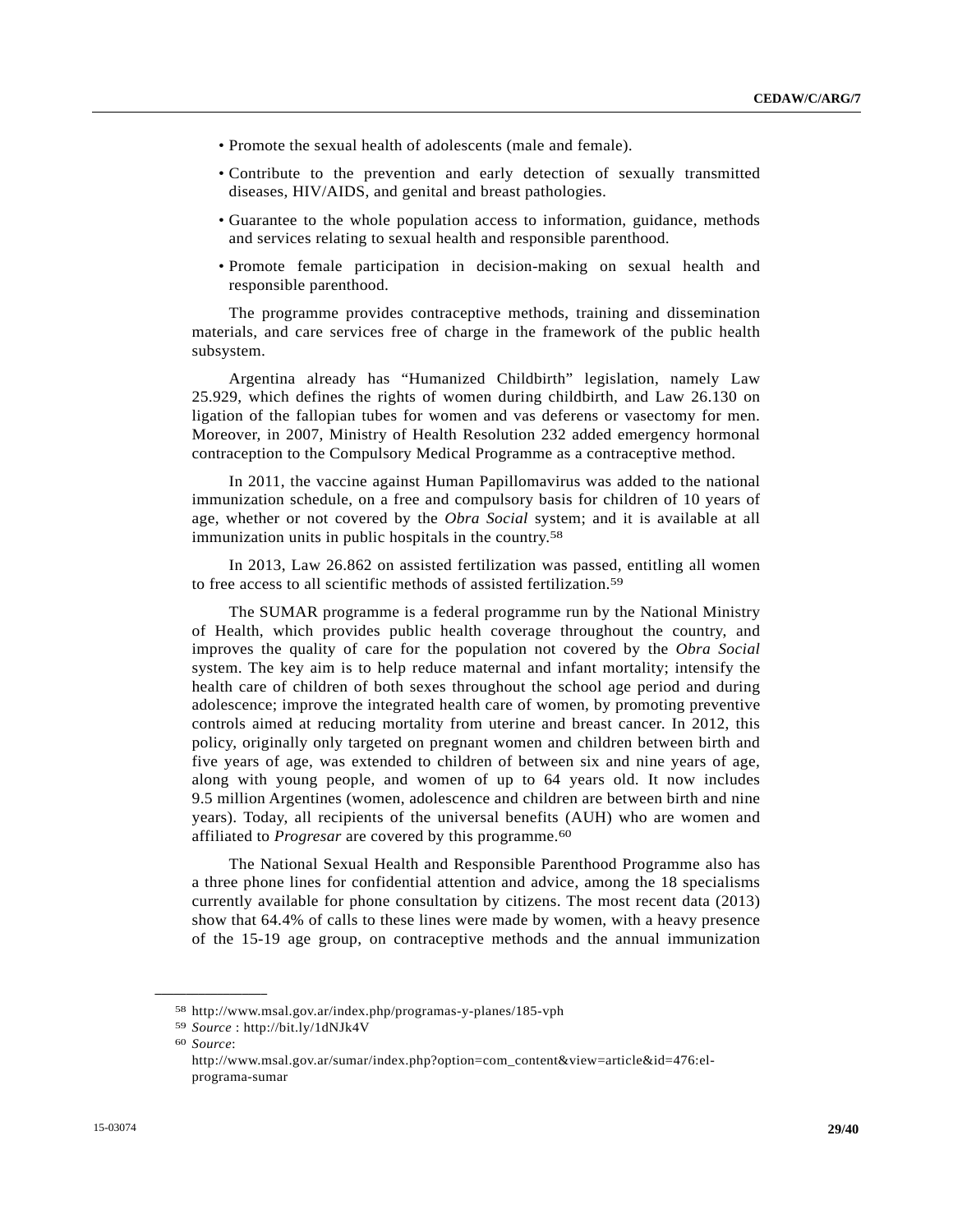calendar (64.2%). The consultations made by men related to HIV and other STDs (44.5%) and tobacco consumption (47.7%).

 As the CEDAW Committee asked us to provide information on adolescence, we report the following figures for 2013 from the PNSSyPR :

30.12% of hospitals and 27.3% of primary health care centres (CAPS) have a care service for adolescents. This means, in absolute terms, that 228 hospitals and 1,730 CAPS across the country provide sexual and reproductive health services for adolescents. In four provinces, all of the provincial hospitals have adolescent services, and in six provinces, all of the CAPS provide this service.

 As part of the interagency cooperation agreement established with the National Ministry of Health, the CNM launched a series of booklets providing health information with a gender perspective, based on the joint approach and analysis of demands, consultations, and concerns that are received by the Unified Health Care Phoneline System.

#### **Maternal mortality**

 According to Argentina's 2012 Report on the Millennium Development Goals, prepared by the National Social Policy Coordination Council, attached to the Office of the President of the Nation: *The maternal mortality rate (MMR) is a key indicator for evaluating the level of equity in human development of a society. This is largely due to the confluence of a multiplicity of factors that must happen to guarantee women save maternity. These factors include access to quality health care and the different stages of life, the maintenance of adequate nutrition, and access to safe and effective methods for regulating fertility* (p.59).61

 The MMR in Argentina was 44 per 100,000 live births in 2010, having remained relatively stable in the period 1990-2010, albeit with fluctuations between a minimum of 35 (2000) and 55 per 100,000 live births (2009). The highest rate occurred in 2009 as a consequence of the H1N1 influenza pandemic.

The report continues:

*The most important historical causes in Argentina are related to conditions of poverty which result in a lack of access to contraceptive methods and insufficient information on sexual health and parenthood. Abortion is one of the main causes of maternal death, accounting for 21.0% of all mortalities recorded in 2010. This phenomenon is aggravated in low income sectors, where the procedure is more risky, owing to the precarious conditions in which it is undertaken* (p.60).

 The practice of abortion is illegal in Argentina except in cases where it is not punishable, as established in article 86 of the Penal Code:

 *(1) If performed to avoid endangering the mother's life or health and if this danger cannot be prevented by other means; and* 

 *(2) If the pregnancy results from the rape or indecent assault of a woman with a mental disability. In such cases, the consent of her legal representative must be obtained for the termination.*

<sup>61</sup> *Source*: http://www.politicassociales.gov.ar/odm/PDF/IP2012.pdf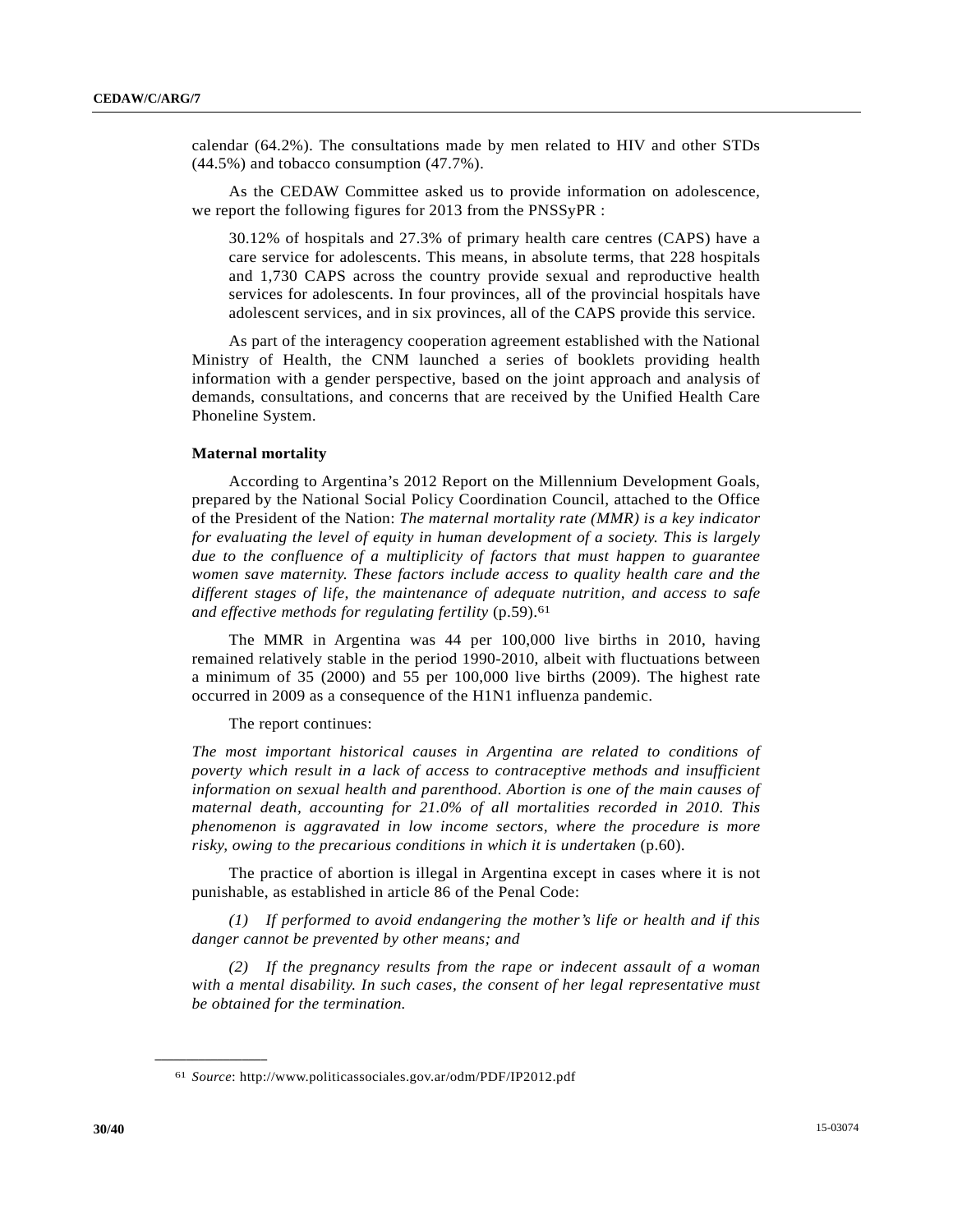Given the existence of various and discordant interpretations of paragraph 2, which often result in the prosecution of cases of non-punishable abortion (NPA), in a recent ruling in March 2012, the Supreme Court of the nation laid down three clear rules on the subject:

- The Argentine Constitution and human rights treaties prevent the punishment of abortions undertaken by any woman who is a victim of rape, and not only raped victims who suffer some mental disability, based on the principles of equality, dignity of persons and legality.
- In no circumstances do physicians have to request judicial authorization to perform this category of abortion, the sworn statement of the victim or her legal representative being sufficient.
- Judges should refrain from making access determinations subject to court approval.

 That ruling established that bureaucratic processes which delay legal interruption of pregnancy not only contravene the obligations which article 7 of the Inter-American Convention on the Prevention, Punishment and Eradication of Violence against Women, approved by Law 24.632, impose on the State with respect to any rape victim, but also that they can in themselves be considered acts of institutional violence under the terms of Law 26.485 (Articles 3 and 6).

 Moreover, with the aim of making the above effective, the judges urged the national and provincial authorities to implement hospital protocols for the care of NPA to remove barriers in the access to medical services, and to provide a system that makes it possible for health personnel to exercise the right of conscious objection, without this resulting in referrals or delays that compromise care for the woman requesting NPA.

 Complementing the above, the Better Post-Abortion Care Guide, prepared by the National Ministry of Health in 2005 and approved by resolution 989/2005, is currently in force. The guide states that care provision in cases of complications arising from abortion should be framed by respect for reproductive rights as a fundamental component of a woman's human rights, and as a duty of all health professionals.

 In 2010, on the basis of the National Sexual Health and Responsible Parenthood Programme, the technical guide on non-punishable abortion was updated and disseminated in the various provinces of the country in 2007. The technical guide considers the legal framework for NPA, along with clinical, surgical and bioethical issues such as care, counselling and informed consent. It is designed for the use of health workers in general and the teams working in the field of sexual and reproductive health in particular. Its aim is to reduce the barriers that prevent access to abortion in cases where the Argentine Criminal Code permits termination of pregnancy and to standardize clinical and surgical procedures for the provision of NPA within the health system. It should be noted that given the federal nature of our country, the statuses of affiliation to the technical guide and/or implementation of protocols for post-abortion vary widely.

 As requested by the CEDAW Committee, we now provide additional information on which jurisdictions have NPA protocols: 66.66% of the country has this coverage: Jujuy, Salta, Chaco, Misiones, Santa Fe, Entre Ríos, Córdoba, La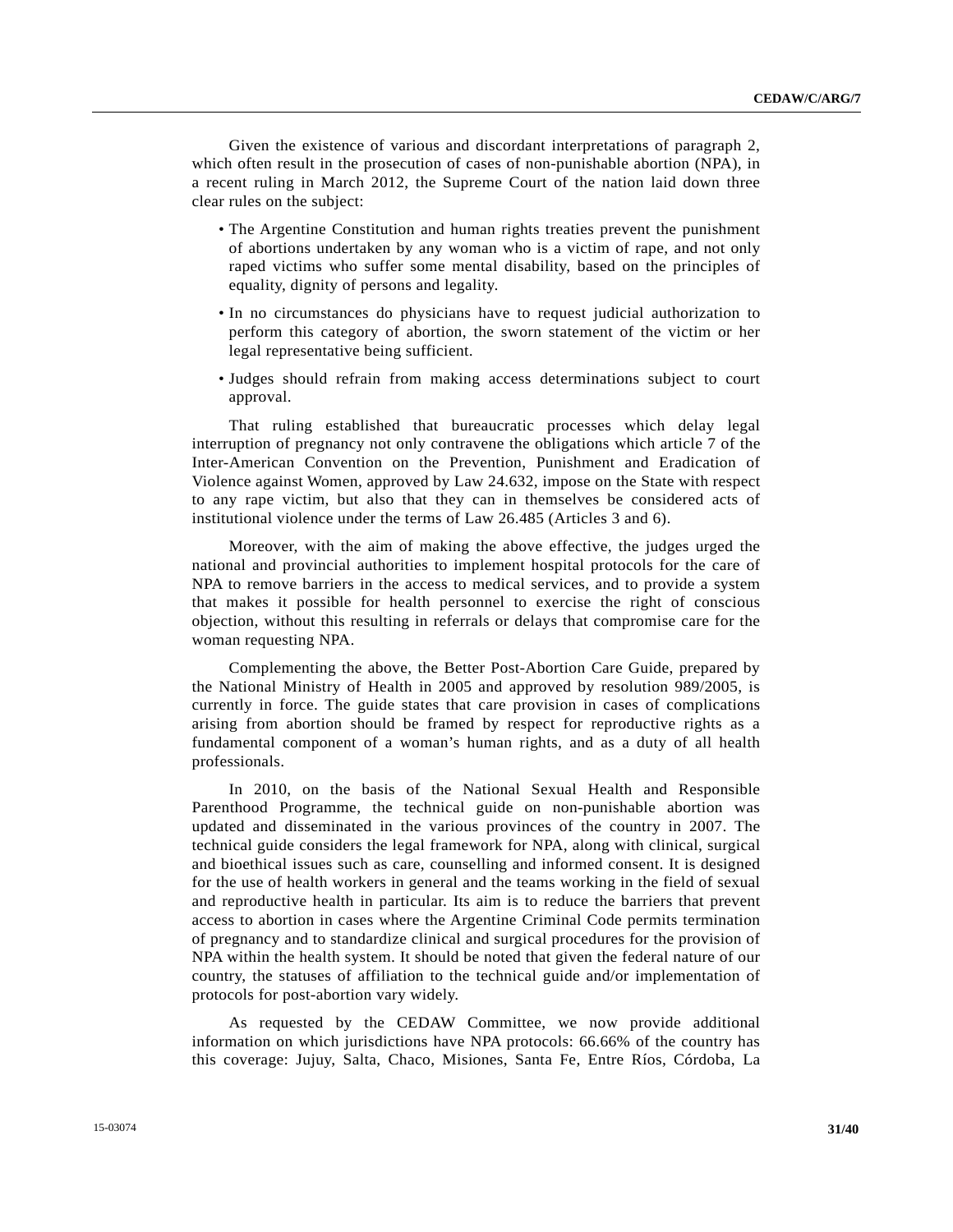Rioja, La Pampa, Neuquén, Río Negro, Chubut, Santa Cruz, Tierra del Fuego, Buenos Aires and the City of Buenos Aires.

 The following provinces do not yet have NPA care protocols: Corrientes, Formosa, Catamarca, Tucumán, Santiago del Estero, Mendoza, San Luis and San Juan.

 The provinces that are affiliated to the national protocol are: Santa Fe, Chaco, Jujuy, La Rioja, Santa Cruz and Tierra del Fuego. In addition, Río Negro and Chubut are affiliated to the national protocol but have also issued their own.62

 In that context, in April 2014 the draft law on the voluntary interruption of pregnancy prepared by the National Campaign for the Right to Legal, Safe and Free Abortion was presented in a National Congress for the fifth time, supported by over 60 deputies from the different political parties. The bill as presented seeks to allow abortion during the first 12 months of gestation, together with access to practice of the medical intervention free of charge in the public and private health systems, without prior judicial authorization. It also establishes that the gestation process can be interrupted if the pregnancy was the outcome of a rape, if the mother's health is at risk, or if there are serious foetal malformations. The initiative also promotes heavy intervention by the government, which goes beyond its legislative proposal and can be summarized in the phrase "Sexual education to decide, contraceptives to avoid abortion, legal abortion to avoid dying". At the present time, it is being processed by commissions of the National Congress and has parliamentary status.

 In 2013 the coordination of the National Sexual Health and Responsible Parenthood Programme of the National Ministry of Health prioritized working on three strategic lines of intervention: preventing unplanned pregnancy; reducing hospital discharges for abortion, particularly among adolescents; and reducing maternal morbidity and mortality as a result of abortion.

 These three strategic lines form part of the agenda of the National Ministry of Health, as the governing body on this subject, and are included in the operational plan for the reduction of mother-child mortality, among women and adolescents, as discussed below.63

### **Operational plan for the reduction of mother-child mortality, among women and adolescents**

 In 2008, the Argentine Federal Health Council (COFESA) set a priority of reducing maternal-infant morbidity and mortality in our country. For that purpose, it adopted a Strategic Plan for 2009-2011, which has gained support from all provinces in Argentina, and brings together policies related to the first, second and third tiers of care. In that context, the Under-Secretary for Community Health of the Ministry of Health designed the operational plan for the reduction of Maternal-Infant Mortality among Women and Adolescents, with the following objectives:

- Reduction of infant mortality in its neonatal and post-neonatal components.
- Reduction of maternal mortality for all its causes, and specifically that produced by adolescent pregnancy and abortion; by improving access to

<sup>62</sup> Information source: CNM. Gender and Health Unit/.(1-12-2014).<br>63 For further information, see Federal Health Plan, resolution 956/2010.

http://www.sssalud.gov.ar/novedades/archivosGSB/documentos/res\_956\_ms.pdf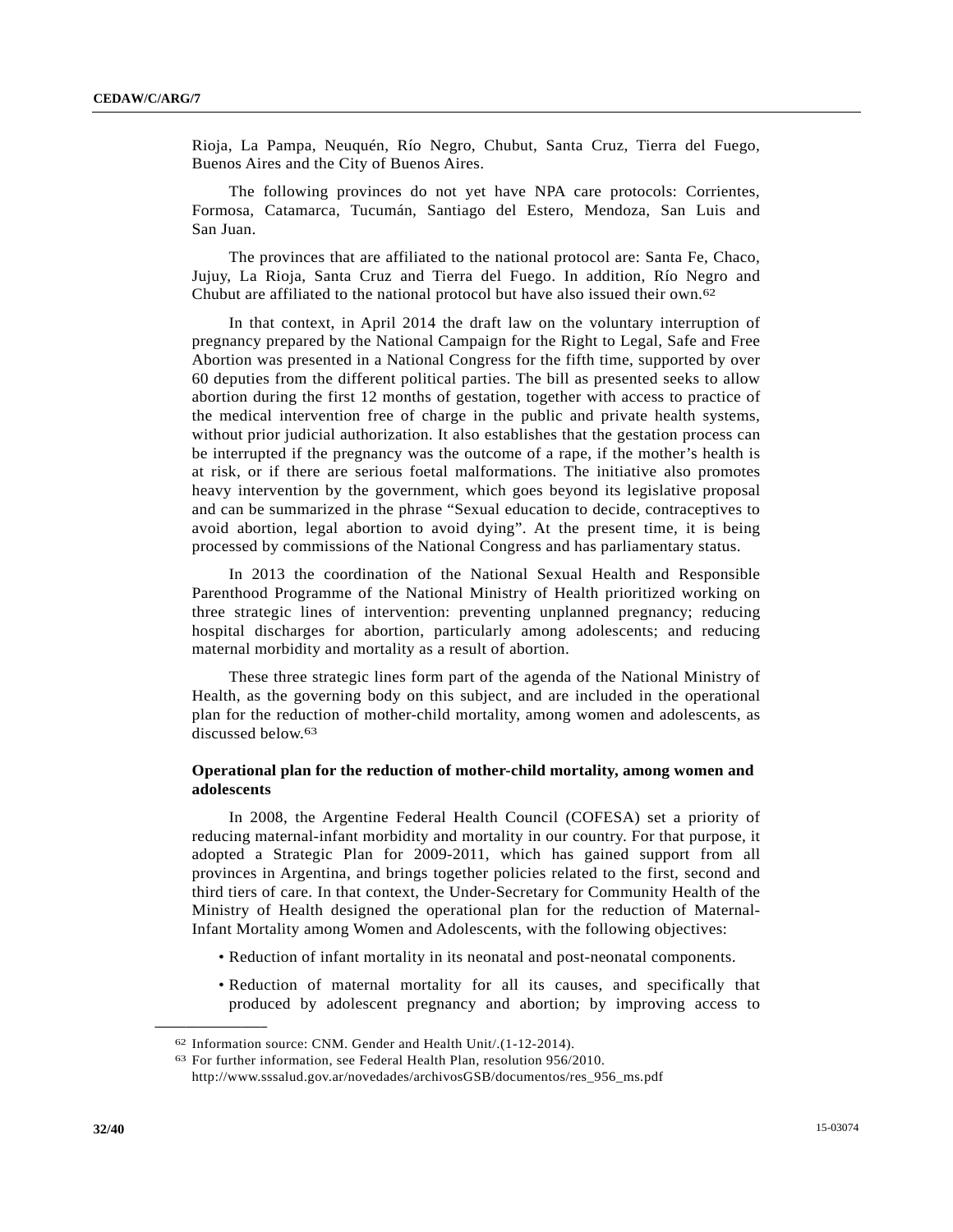quality sexual health and reproductive care and taking an integrated approach to teenage pregnancy with the aim of reducing it in the medium and long-term.

 • Reduction of the incidence of cervical-uterine cancer and respective mortality rates.

 To achieve these objectives, the Plan proposes to integrate the activities and actions of all programmes of the Under-Secretariat for Community Health –National Maternity and Childhood Directorate, Sexual Health and Responsible Parenthood Programme, National Programme of Comprehensive Health in Adolescence and the National Programme for the Prevention of Cervical-Uterine Cancer, as well as relevant research to achieve the objectives.64

#### **HIV-AIDS**

According to its 2012 Report on the Millennium Development Goals, 65 Argentina has an epidemic concentrated in the main urban centres in all jurisdictions. It is estimated that 0.4% of persons over 15 years of age are probably infected with the virus, although that proportion rises to 12% among men who engage in sex with another man, 7% among injectable drug users, 6% among sex workers of either sex, and 34% among transsexual persons [...]. Of new infections diagnosed in the last two years, two thirds were men, on average they were 36 years of age in the case of men and 33 in the case of women; 20% were under 24, and 21% older than 45; 35% lived in the Metropolitan Area of Buenos Aires, rising to 67% when the rest of the central region of the country is considered. 48% of the men and 63% of the women had not completed secondary school. 89% of the women and 86% of the men had been infected during an unprotected sexual relation (p.71).

 In the framework of Argentina's commitment to the MDGs, our country set a target of reducing 10% of HIV prevalence among pregnant women between 15 and 24 years of age, between 2005 and 2015. The latest figure available on this was 0.36% in 2006, close to the target of 0.32% set for 2015. In addition, the incidence of vertical transmission from mother to child, dropped from 329 children infected in 1995 to 100 in 2009.

 The different actions on primary and secondary prevention of HIV/AIDS are coordinated by the Department of AIDS and Sexually Transmitted Diseases of the National Ministry of Health. They include:

- The distribution of 60 million condoms per year at 2,600 fixed outlets installed in different places in the country.
- The production, dissemination and distribution of new graphic materials and tools for the work of civil society teams and organizations (leaflets and posters "preventive briefcase", guides, dispensation of condoms).
- The creation of specialized consulting units to improve access to health among sexually diverse population groups.

<sup>64</sup> *Source*: http://www.msal.gov.ar/plan-reduccion

mortalidad/pdfs/plan\_operativo\_reimpresion\_junio2010\_WEB.pdf 65 *Source*: http://www.politicassociales.gov.ar/odm/PDF/IP2012.pdf)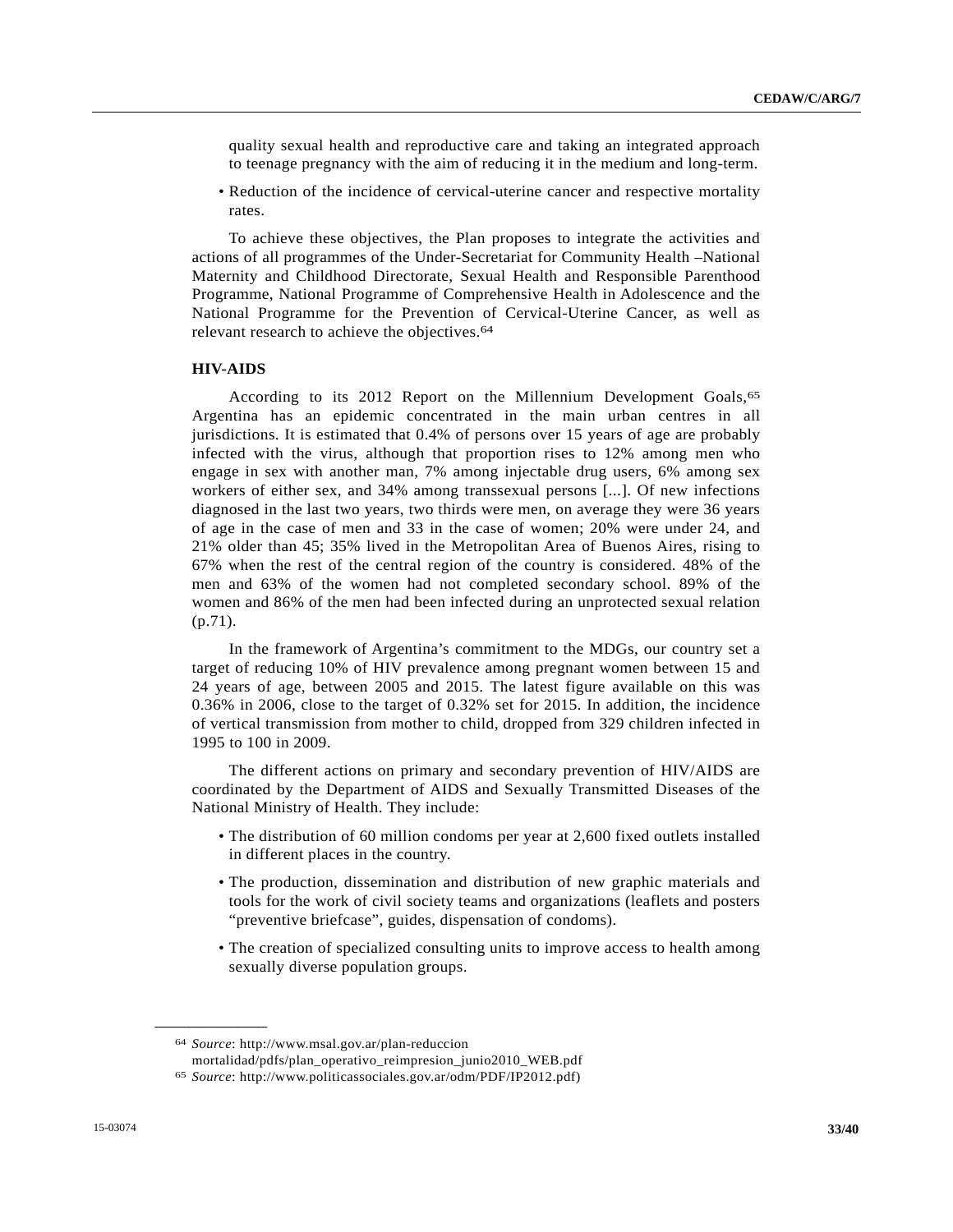- The development of voluntary, free and confidential HIV testing and different health centres.
- The delivery of antiretroviral medication to 46,000 people, 69% of whom are attended at the public health system.

## **Equality for women in rural areas**

### **Article 14**

 As regards the situation of rural women in Argentina, the national government informs the CEDAW Committee that the country's main public policies on health, social security and education are of a universal and public nature, so they of equal access to all women whether urban or rural. Nonetheless, strengthening the commitment to apply an approach that has greater territorial equity, other plans and programmes that are not exclusively targeted on rural women but which have them as their main destinations include the following: the National Integrated Approach Plan "*Plan Ahí, en tu lugar*" [the "Here in Your Place of Abode" Plan], of the National Social Policy Council Coordination, the National Food Programme and the Pro-Vegetable Garden Programme of the National Ministry of Social Development.<sup>66</sup>

 Another programme working along the same lines is the called "Harvest Gardens. We are sowing the future", pertaining to the Ministry of Social Development, which promotes harvest gardens to prevent and eradicate child labour through the Secretariat for Children, Adolescents and Family, in conjunction with the network of firms against child labour. The objective of these mechanisms, which function as summer centres for child development in which women workers can leave their children, consists of helping to prevent child agricultural labour in tobacco-growing rural zones, and create conditions for equal opportunities between women and men who work in the tobacco harvests.<sup>67</sup>

 To ensure that rural women have their rights upheld, the National Ministry of Agriculture, Livestock and Fishing, issued Resolution 255/07 creating the National Family Farming Register (RENAF), the objective of which is to maintain complete, reliable, trustworthy and up-to-date information on producers who are the targets of government actions and services for the family farming sector. The instruments to survey these data were designed with a gender focus. The information compiled as of 2013 shows that 47% of all family farmers are women, and that 44% of organized family farmers are women. In these organizations, of the total number of persons occupying senior posts, 31% are women (President) the next post down (Vice President) 35%, and the third post in the importance (Treasurer) 45%. In relation to urban property, in the northwestern region of Argentina just 4-6% of proprietors are women. Although the legal provisions regulating land ownership give equal

<sup>66</sup> Plan Ahí, *Source*: http://www.desarrollosocial.gob.ar/planahi/157

<sup>67</sup> *Source*: Ministry of Social Development of the Nation: "Over 620 children of between one and eight years of age will participate in 10 harvest gardens operating from Monday to Friday from 8 a.m. to 6 p.m. in schools of the localities of La Merced, El Jardín, El Bordo, Rosario de Lerma, Coronel Moldes, Chicoana and la Viña in the province of Salta, and Coronel Arias, Pericó and Chamical, in the province of Jujuy."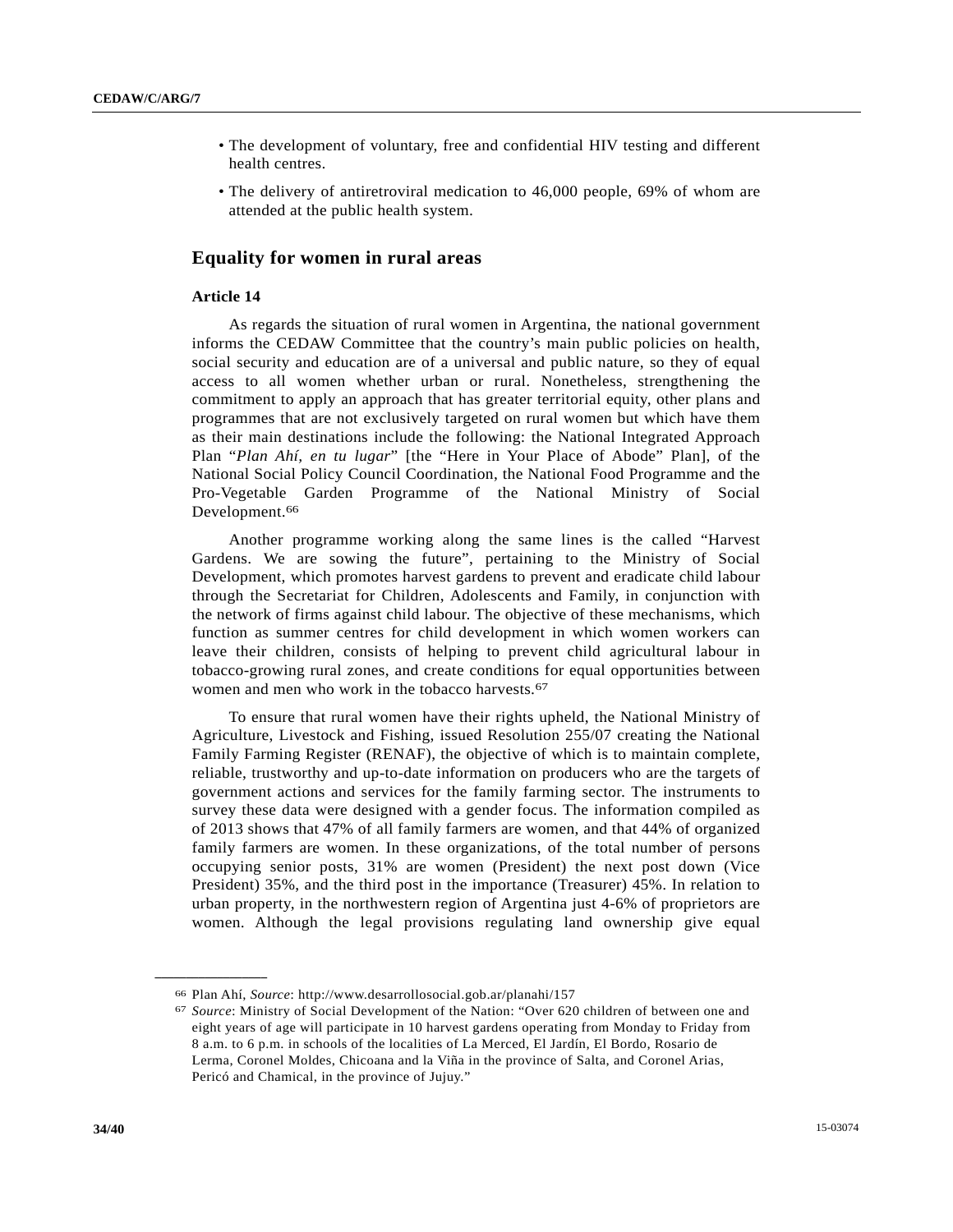inheritance rights to men and women, gender biases continue to legitimize male concentration of land ownership.

 The Argentine Government has placed special emphasis on family farming and that of small and medium-scale producers, the key actors in which are women. On this point, we inform the CEDAW Committee that the secretariat in question has a gender unit, which continues to implement support activities for rural women. Its also adopts gender mainstreaming as a strategy for achieving equal opportunities, based on the detection of differences and gaps in access to, and use and control of, natural, productive and social resources. In that regard, and to identify correct equity policies, the MAGYP has embarked on research using quantitative data on the gender gaps in the rural sector through the Rural Change Unit. Key materials for the dissemination of the rights of rural women and publications on gender include the following:

- Gender and rural property second edition– UCAR 2013
- Gender and rural property in the NOA– UCAR 2013
- Rural development from the gender perspective Practical guide for rural technical workers–UCAR 2014

 The application of affirmative action measures succeeded in increasing women's participation in the different institutional mechanisms, in the framework of the Specialized Meeting on Family Farming (REAF) of MERCOSUR, which has the particular feature of meeting in civil society forums (family farming organizations) and in government forums (ministries of agriculture). Funding was provided for participation by two persons per organization, with a requirement of one man and one woman. In the event of the woman being unable to participate, only one person was financed; this measure guaranteed, from the outset, 50% of women family farmers participating in the policy discussions addressed in the REAF forums.<sup>68</sup>

 In terms of new institutions introducing policies on gender and indigenous peoples, for the first time in the agricultural domain, recognition is given to indigenous peoples through the creation of the Indigenous Peoples Directorate, attached to the Family Farming Secretariat in the National Ministry of Agriculture, Livestock and Fishing (MAGYP), the director of which is a woman of Mapuche origin.69

#### **Education of rural women**

**\_\_\_\_\_\_\_\_\_\_\_\_\_\_\_\_\_\_** 

 With regard to education in rural areas, 22.7% of women and 17.5% of men had completed the secondary level or better in 2001, so the percentage of women with a higher level of education exceeded that of men by 30%. By 2010 these levels were 33.6% and 24.7%, respectively, which means the gap in favour of women has widened to 36%.

<sup>68</sup> *Source*: http://www.minagri.gob.ar/site/agricultura\_familiar/ Mercosur Strengthening Programme — Specialized Meeting on Family Farming (REAF ) 69 *Source*: National Ministry of Agriculture, Livestock and Fishing. (2013). Course on the

formulation of projects for indigenous youth from the NEA region which lasted six months and focused on five ethnic groups from the North; women and men participated in equal numbers. This experience was repeated in Patagonia, with the same participation levels.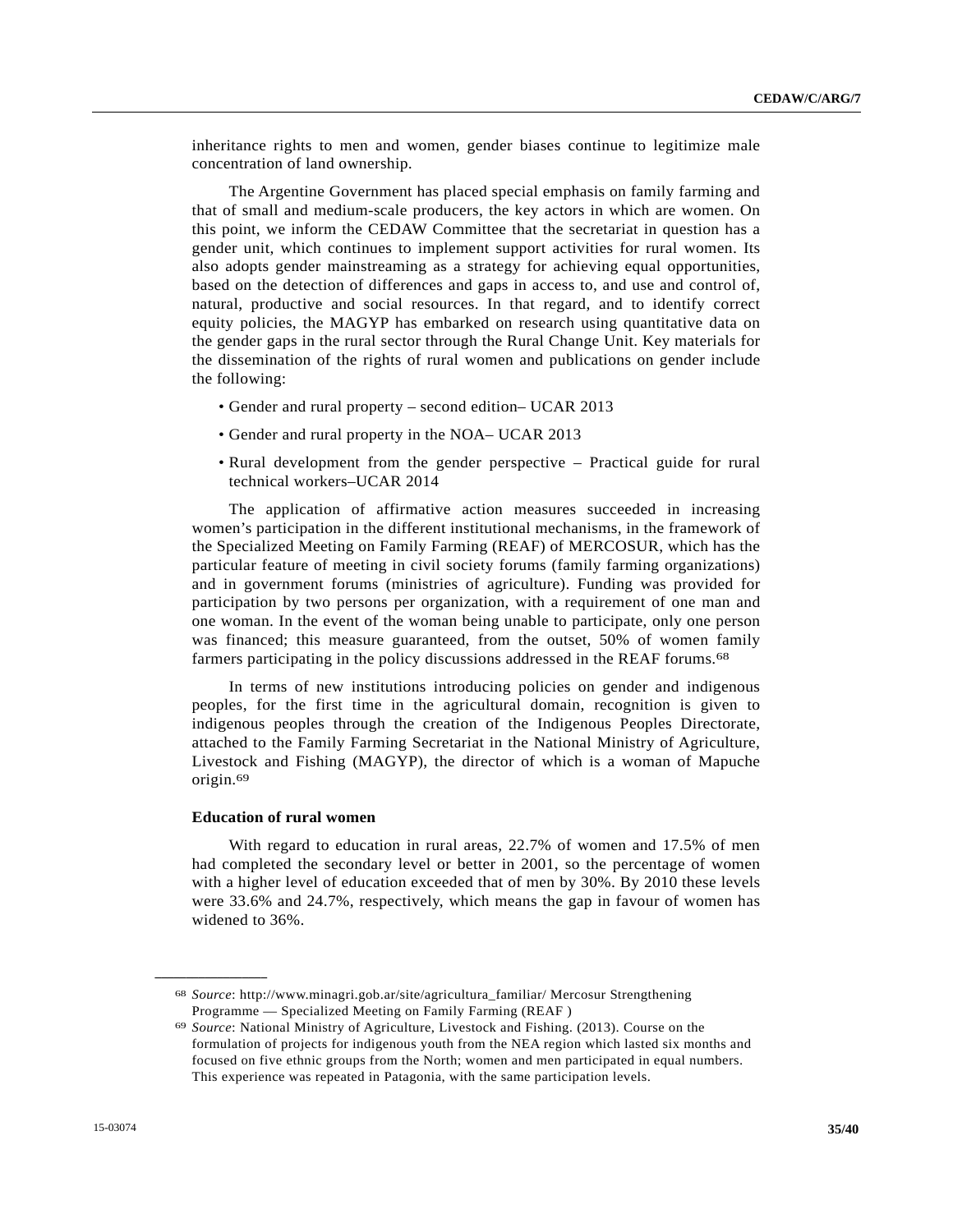In rural areas, 22.7% of young women and 10.4% of older women had secondary/poly-modal education complete or better in 2001, such that young people surpassed older women by 119%. In 2010, 33.6% of young women and 17.1% of older women had completed or surpassed secondary level, thereby closing the generational gap to 96%.

 In more sparsely populated rural areas, where the percentages of both young and older women with secondary/poly-modal education complete or better, are well below those observed in more compact rural zones, the generational gap fell from 133% in favour of young women in 2001 to 102% in 2010.

38.7% of young rural women and 35% of young rural men claim to use a computer, denoting a difference of 10% in favour of women. Although at lower levels (31.4% and 28.5% for young women and men, respectively) in sparsely populated rural zones, the gap also favours women by 10%. It should be noted that the *Conectar Igualdad* programme has both urban and rural coverage in secondary schools and agricultural technical schools.

 The National Telecommunications Plan "*Argentina conectada*" which is part of the "Satellite Collectivity Plan" installed digital-satellite TV in rural primary schools and schools on the border; about 11,500 rural schools had been covered by the end of the plan. This had a major impact on students in rural schools.70

#### **Legislative progress**

 As the main legislative advance, the Argentine Government notifies the CEDAW Committee of National Law 26.727, the Rural Labour Act, which represents a significant step forward and a milestone that puts an end to a law dating back to the military dictatorship. It represents a total change in the system for contracting workers, particularly seasonal workers who are the most vulnerable in the rural sector.71

 Rural workers are included with full rights in the Labour Contract Act. The law recognizes minimum pay rates determined by the National Council on Agricultural Employment, which cannot be less than the minimum vital and mobile wage; the working period may not exceed eight hours a day and 44 hours a week from Monday to Saturday at 1 p.m., as reported to the Committee in articles 11 and 13 of this national report.

 As regards women, the new legislation provides for longer leave periods and explicitly recognizes maternity leave for temporary workers and parental leave following childbirth as an extension of rights that were not previously considered. Both male and female workers will be entitled to ordinary retirement at 57 years of

**\_\_\_\_\_\_\_\_\_\_\_\_\_\_\_\_\_\_** 

.http://www.argentinaconectada.gob.ar/arg/258/15141/plan-de-accion-2010-2015.html

<sup>70</sup> *Source*: Plan Argentina Conectada 2010-2015

<sup>71</sup> This law No. 26.727, passed on 12 December 2011 constitutes the most significant step forward in rural legislation since the rural labourer statute, which was promulgated in 1944 when General Juan Domingo Perón was Secretary for Labour, and the Harvesters Law which complemented that legislation in 1947. It is the most far-reaching political and legislative event. The National Register of Rural Workers and Employers (RENATRE) was also replaced, and became the National Register of Agrarian Workers and Employers (Renatea), which functions within the jurisdiction of the Ministry of Labour.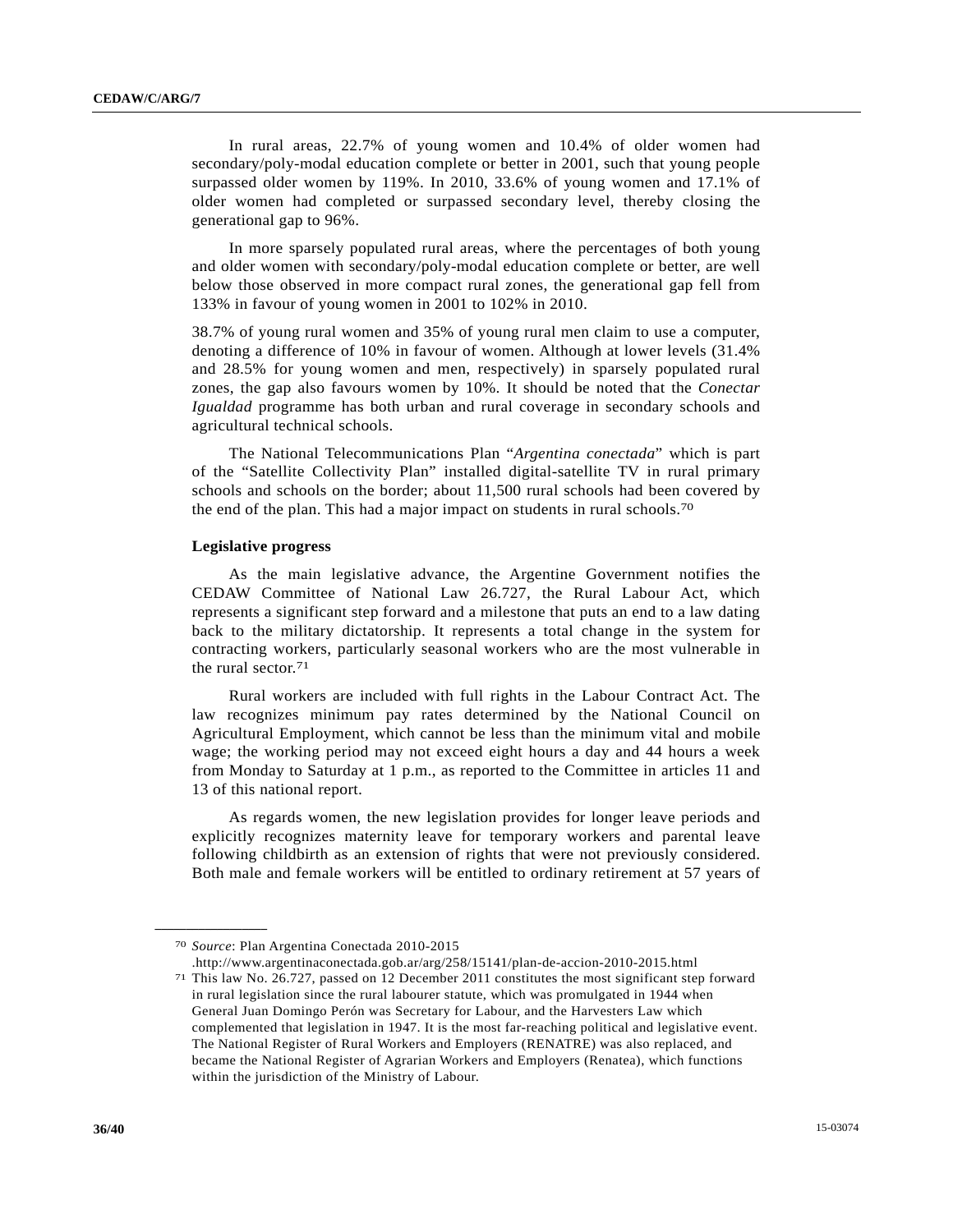age, without gender distinction, provided they have completed 25 years of service, with contributions.

 As another legislative advance, we report that a draft law on family farming is currently going through Parliament, which institutionalizes the gender perspective in all strata, and introduces the following objectives into article 4 of its regulatory text: "to contribute to eliminating gender gaps and stereotypes, ensuring equal access between men and women to the rights and benefits provided by this law, adapting practical actions and implementing specific policies of recognition in favour of the women of family farming."

## **Article 15**

97. Men and women in Argentina have total equality of rights, including in respect of all of the issues considered in this article.

### **Article 16**

98. Men and women in Argentina have total equality of rights, including in respect of all issues considered in this article. Cf. the Egalitarian Matrimony Act and reform of the Civil Code as detailed in Articles 1, 2 and 3.

#### **Replies from the Argentine Government to other recommendations:**

99. **Women deprived of freedom**: In relation to Recommendation 28, in 2010 Argentina welcomed the approval by the United Nations General Assembly of the United Nations Rules for the Treatment of Women Prisoners and Non-Custodial Measures for Women Offenders (the Bangkok Rules), since these complement those established at the time by the standard minimum rules for the treatment of prisoners and the Tokyo Rules. These instruments serve as the general framework for national regulations on this subject.

100. Also in 2010, the Ministry of Justice and Human Rights created the Executive Council on Prison Gender Policies, which approved the design and implementation of the Gender Programme in the Federal Prison Population, in Federal Prison Service (SPF) establishments, with the aim of guaranteeing a full gender approach that reduces the damage caused to these women by their imprisonment, enables them to enjoy all of their fundamental rights, and facilitates their return to the free world. The programme was declared a good practice by the Conference of Ministers of Justice of Ibero-American Countries; and, in that context, it is being transferred to the prison administrations of Guatemala and Paraguay.

101. In particular, with the aim of preserving the intimacy and dignity of visitors, a system of electronic trace detection equipment has been implemented in federal prisons, for the purpose of detecting metals, explosives, or narcotics, complemented by hand-held detection devices, which replaced the old manual search of persons.

102. In 2012, the National Ministry of Health created the Programme of Health in Prison Settings, dependent on the Community Medicine Department in the purview of the Under-Secretariat for Community Health, which among other things, promotes the guidelines set out below:

 • Prevention, diagnosis, assistance and treatment for pregnant women: bearing in mind that practices that occur in prison settings are in themselves a health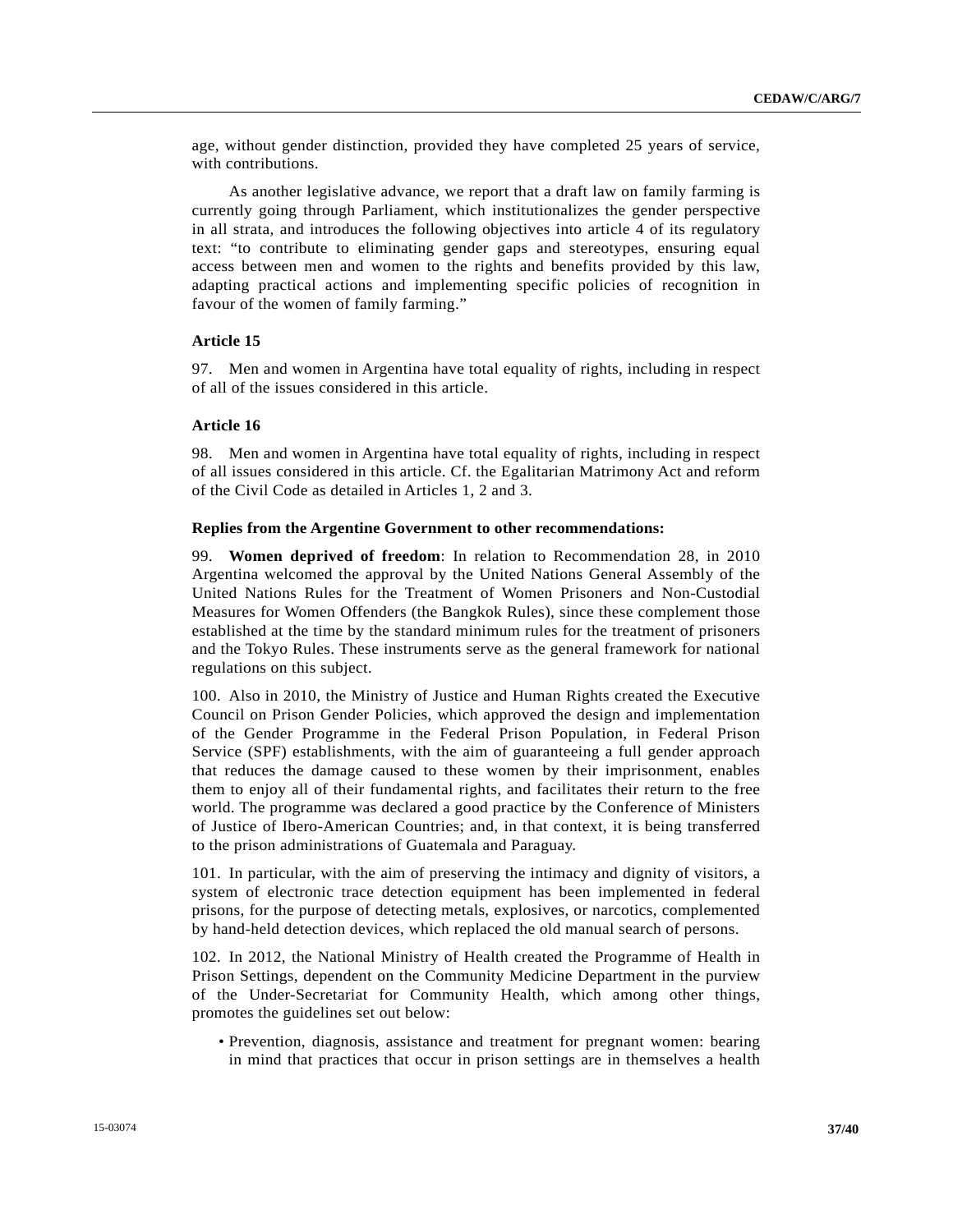risk for the mother and child. The programme promotes awareness among professionals, by providing pregnancy care workshops for prison inmates and staff; and the coordination of prior contacts between the pregnant woman and the health provider, where the childbirth process and the newborn baby will be cared for, to establish a relationship of knowledge and trust.

- Counselling service on sexual and reproductive health: with a comprehensive strategy based on sexual and reproductive rights. Educational actions are promoted in visits through which women in prison develop a healthy sexual life and exercise their sexual and reproductive rights.
- Prevention, diagnosis, assistance and treatment of cervical-uterine cancer: workshops are held on the prevention of cervical-uterine cancer, together with pre-and post-Papanicolau test counselling services, which are offered to all women entering a prison unit, respecting principles of confidentiality, autonomy and informed consent.

103. The most important data arising from the last prison census conducted in 2013 by the National Criminal Policy Department in terms of criminal justice and legislation of the Ministry of Justice and Human Rights, are listed below. Under Law 25.266, this Department is responsible for compiling official statistics on criminality and the functioning of the criminal justice system in the Argentine Republic. For that purpose, the National System of Statistics on the Enforcement of Sentences (SNEEP) operates within the department, which aims to annually compile information on persons imprisoned for a criminal offence. It thus fulfils the objective of maintaining rigorous and up-to-date official information on the national prison situation, with a view to designing and evaluating public policies on the subject. This system, which is implemented on the basis of a census in all prison units in the country, represents the official statistics on the country's prison system and includes disaggregated information on each person held in custody.

104. As of 31 December 2013, there were 2,839 women being held in the various penal detention units across the country. This represents 4% of all persons serving custodial sentences, since there were 61,270 male prisoners. In relation to the characteristics of this population group, most of them are women under 34 years of age, and the main offence for which they are convicted is violation of the narcotics law. In addition, about 80% of women with a conviction were not reoffenders.

| Year | 2002 | 2003                                                                    | 2004 | 2005 | 2006 | 2007 | 2008 | 2009 | 2010 | 2011 | 2012 | 2013 |
|------|------|-------------------------------------------------------------------------|------|------|------|------|------|------|------|------|------|------|
|      |      | 2 402 2 294 2 621 2 172 2 791 2 804 2 807 2 633 2 719 2 911 2 854 2 839 |      |      |      |      |      |      |      |      |      |      |

Details and characteristics of the 2,839 women held in custody in late 2013.

 • 73.2% (2,079) are held in provincial prisons, and 26.8% (760) in the Federal Prison Service (SPF). In the latter, 41% (292) of the female inmates are convicted, and 59% (468) are awaiting sentencing. In contrast, in the provincial prisons, on average 37.2% (774) of women inmates are already convicted, and 62.8% (1,305) are awaiting sentencing. Of all female prisoners, 9.3% are serving life sentences (10.85% in provincial prisons and 5.1% in federal prisons).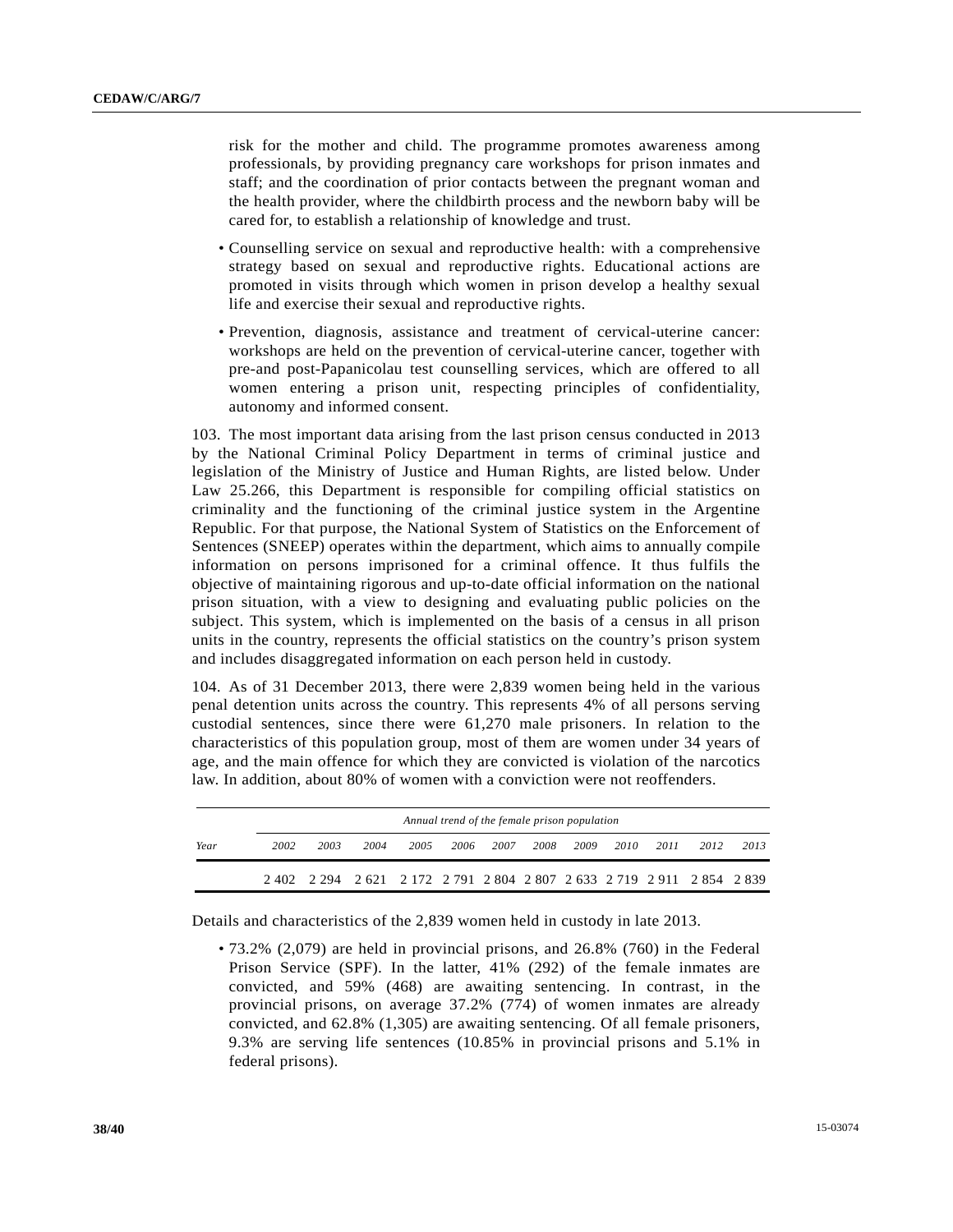- 85% of women prisoners in all prison establishments across the country are of Argentine nationality. The 14.3% of women prisoners who are foreign are mostly held in the SPF and are Bolivian (4%), (Paraguayan (3%) and Peruvian  $(2.2\%)$ .
- In terms of schooling, 35.4% have primary education complete, 21.5% have secondary incomplete, 19.8% primary incomplete and 11.7% secondary complete; while 3% did not attend any formal education, and a minority of the population have tertiary or university level education complete (2.6%) or incomplete (2.2%). In this context, 44% did not participate in any education programme, 37% participated in some formal education programme (primary level 173%, secondary 17.1%, tertiary 0.4%, and university 2%), and 16.5% attended an informal education course.
- 28.1% do a paid job for up to 40 hours per week, 11.8% up to 20 hours, 6.4% up to 30 hours, and 14.9% up to 10 hours per week. Moreover, 41% participated in some form of labour training or skill development, whereas 56.6% did not do so.
- 67% participated in some type of recreational or sporting activity, whereas 30.5% did not; and 89.9% received some type of medical assistance while 4% received none.
- During the last year, 89.2% received visits, and 10.4% did not.
- 0.95% attempted suicide and 8.5% suffered some type of injury: 2.6% from acts of violence with another inmate, 0.7% from acts of violence involving prison staff, and 5.8% for other reasons.
- 24.5% were found guilty of some type of offence (60.8% serious, 26.7% moderate, and 10.3% minor). Of the sanctions applied, 44.6% of cases were subject to solitary confinement for up to 15 continuous days, or solitary confinement for up to seven weekends; and 18.1% of cases involve partial or total suspension of regulatory rights, in 15.2% of the cases and exclusion from common activity for up to 15 days in 10.7% of the cases, among the most frequent.
- Lastly, 5.8% of women held in prison—without a breakdown between federal and provincial prisons—had their children living with them.

105. In the case of women living with their children in prison, in 2009, Law 26.472 amended Law 24.660/96 on the Enforcement of Prison Sentences, henceforth allowing judges to consider the possibility of home detention for pregnant women and/or mothers looking after children under five years of age.72

106. **Legislation controlling tobacco consumption**: In relation to Recommendation 40, Argentina approved the WHO Framework Convention on Tobacco Control but did not ratify it. Nonetheless, a very wide range of regulations are in force at the national, provincial and/or municipal levels restricting or banning smoking and/or regulating tobacco advertising, in particular Law 26.687/2011, regulating the publicity, promotion, consumption of tobacco products.

<sup>72</sup> *Source*: http://www.infoleg.gob.ar/infolegInternet/anexos/145000-149999/149566/norma.htm